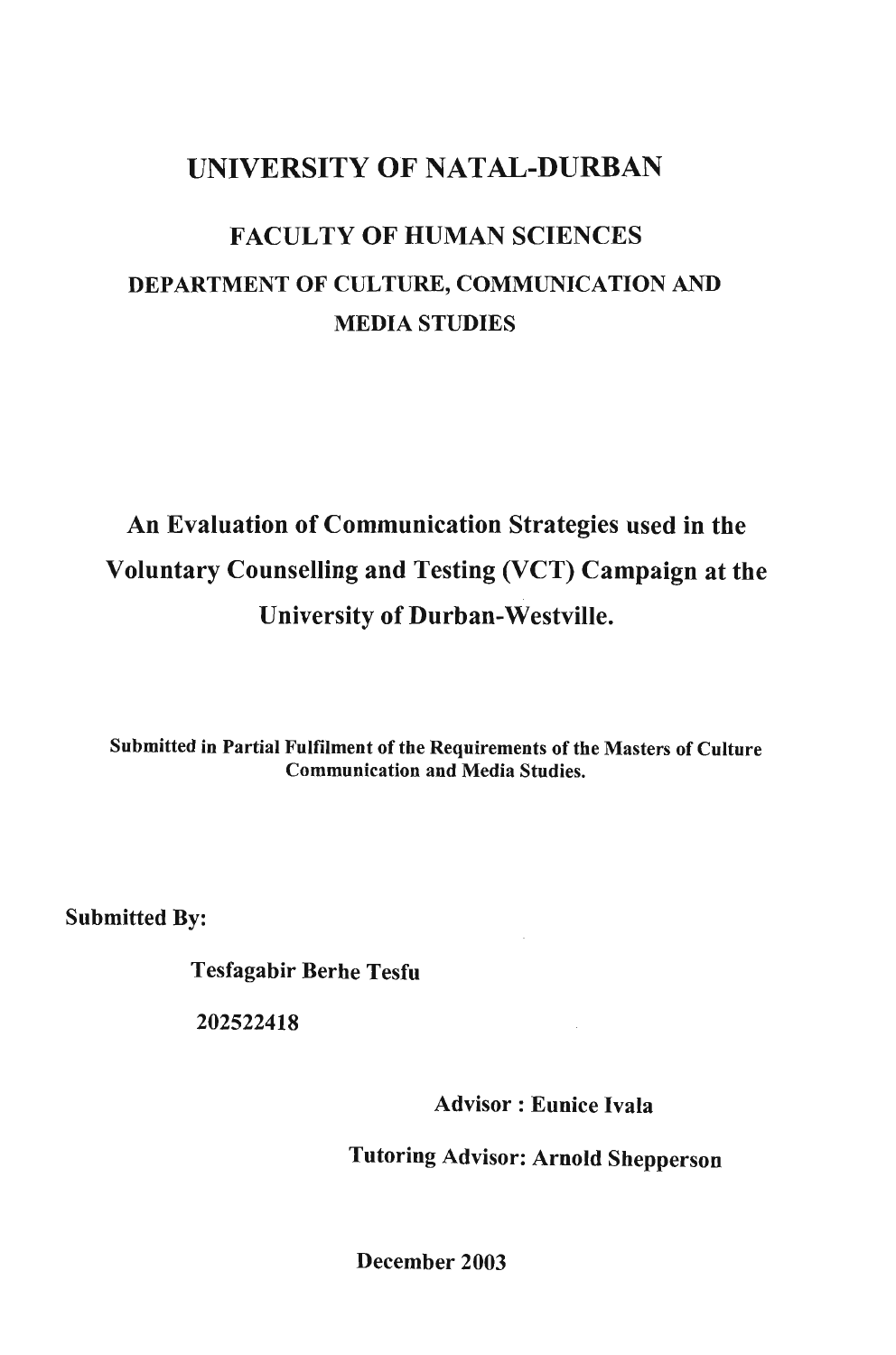Declaration Acknowledgement Abstract

## **Table of Contents**

## **Chapter one**

| 1.1 Introduction                            |    |
|---------------------------------------------|----|
| 1.2 Motivation for the Choice of this topic |    |
| 1.3 Statement of the Problem                | ্ব |
| 1.4 Research Questions                      | ্ব |
| 1.5 Theoretical Framework                   |    |
| 1.6 Methodology                             |    |

## **Chapter Two**

| 2.1 Health Communication and Behavior Change      |     |
|---------------------------------------------------|-----|
| 2.2 What do we mean by a Communication strategic? | 10. |

## **Chapter Three**

| 3.1 The Relationship between VCT and Behavior Change |  |
|------------------------------------------------------|--|
|                                                      |  |

## **Chapter Four**

| 4.1 The Campaign and its outcomes        |  |
|------------------------------------------|--|
| 4.2 Students involvement in the campaign |  |
| 4.3 Data Findings                        |  |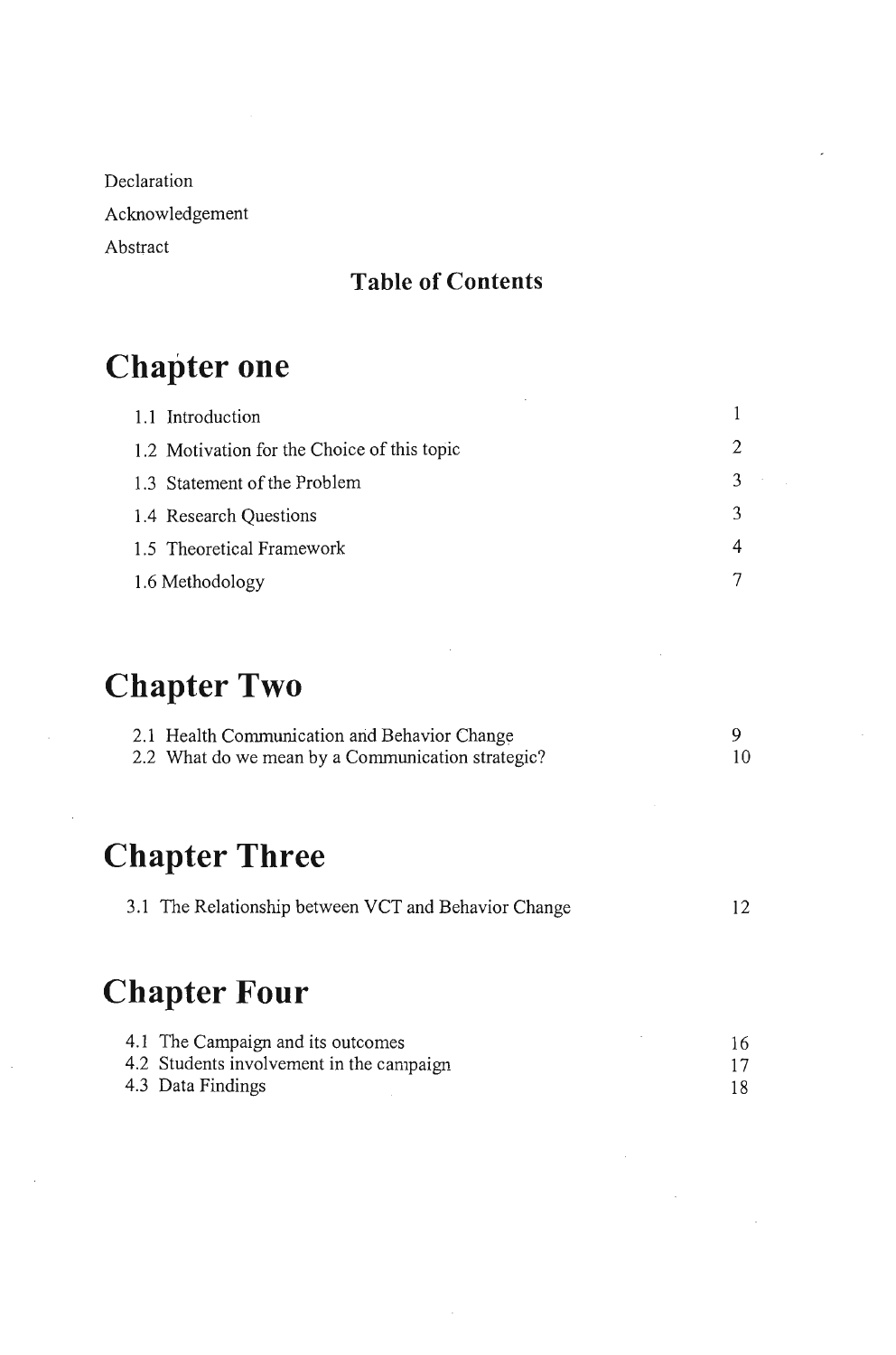## **Chapter Five**

 $\ddot{\phantom{a}}$ 

| 5.1 Conclusion | 23           |
|----------------|--------------|
|                |              |
| Bibliography   | 28           |
| Appendices     | 31           |
| Appendix 1     | 32           |
| Appendix 2     | 37           |
| Appendix 3     | 48<br>$\sim$ |
| Appendix 4     | 52           |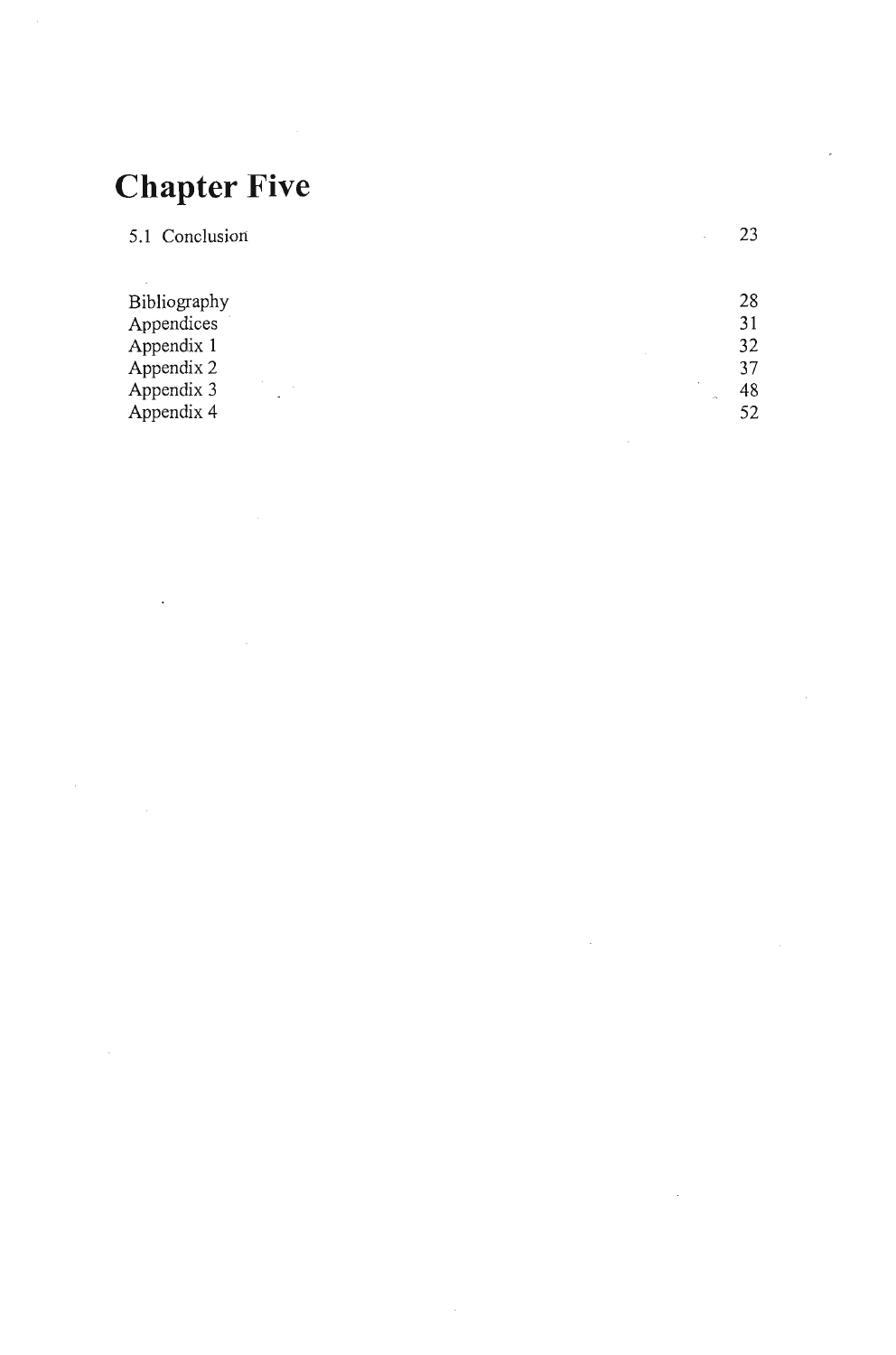#### **Declaration**

I declare that this research article, which is being submitted in partial fulfilment of the degree of Master of Arts in Culture, Communication and Media Studies, is my own work. I have never submitted this work for examination at any other University or academic institution and I have fully acknowledged all the materials that have been extracted from other sources.

Tesfagabir Berhe Tesfu 202522418

All work for this thesis was completed at the former University of Natal.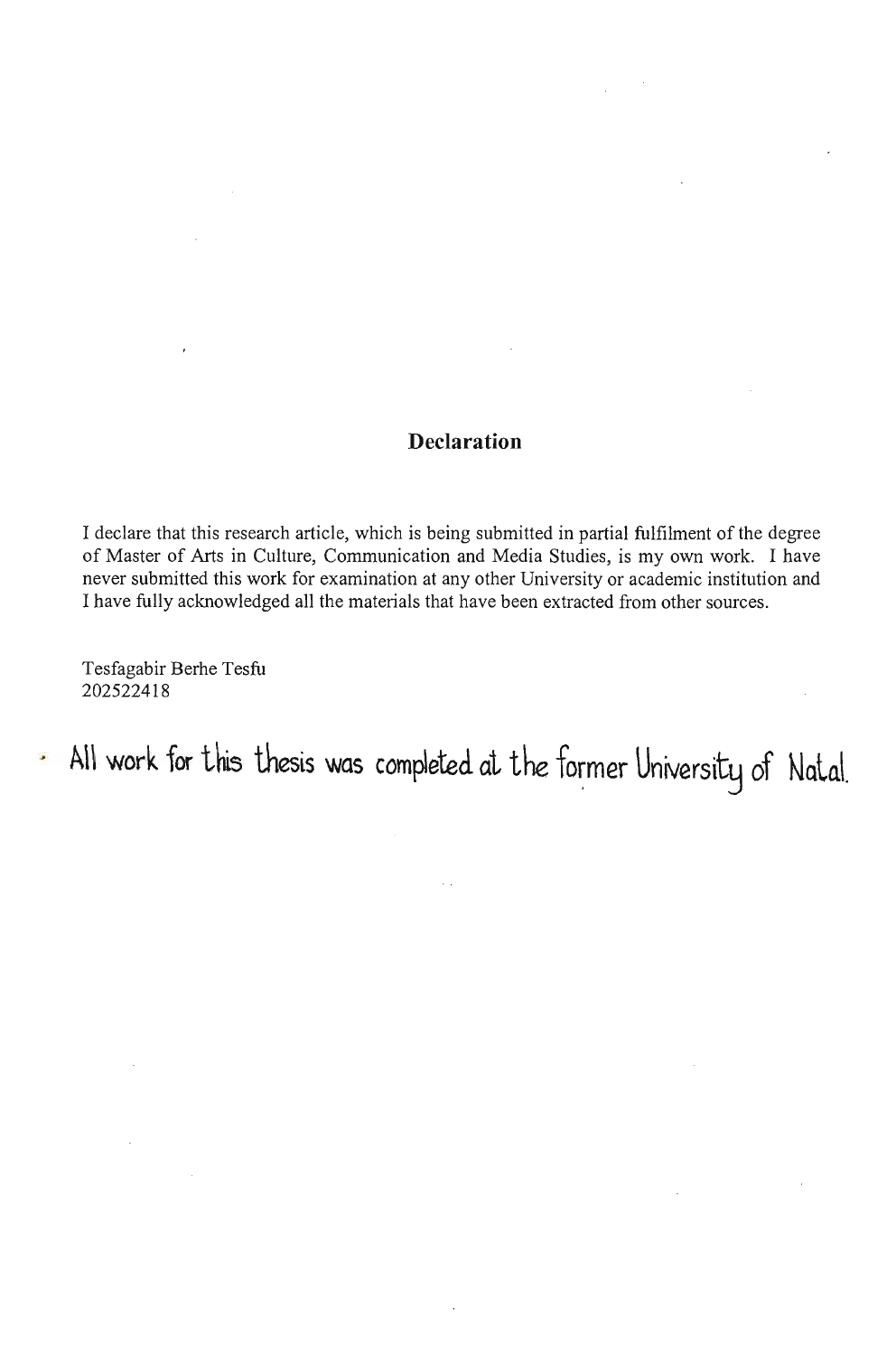### **Acknowledgement**

Above all, I would like to thank the Almighty God since the mere fact that I got the golden opportunity to do my Masters Degree here in South Africa was a miracle by itself. My completion of the Degree at the right time gives it a happy ending all, by His Grace.

I owe a big debt to my advisor Eunice Ivala, for her continuous support and encouragement. My Deepest thanks also goes on to my energetic, enthusiastic and encouraging tutoring advisor, Arnold Shepperson, who liberally dished out his knowledge on Entertainment Education and Research.

The staff and my fellow department colleagues at Culture, Communication and Media Studies (CCMS) deserve great appreciation as well for always being there for me whenever I needed their help.

It also owe thanks to the program officials and counsellors at UDW for their willingness to be interviewed, and also the 60 UDW students, who completed my long questionnaire at a time when they were busy preparing for their final exams.

Finally but not least, I thank my family and friends back home, for feeding my soul with great psychological support via email, telephone and letters, though they are physically more than 10,000 kilometres away from me.

Thank you all! *"Yeqenyeley! "*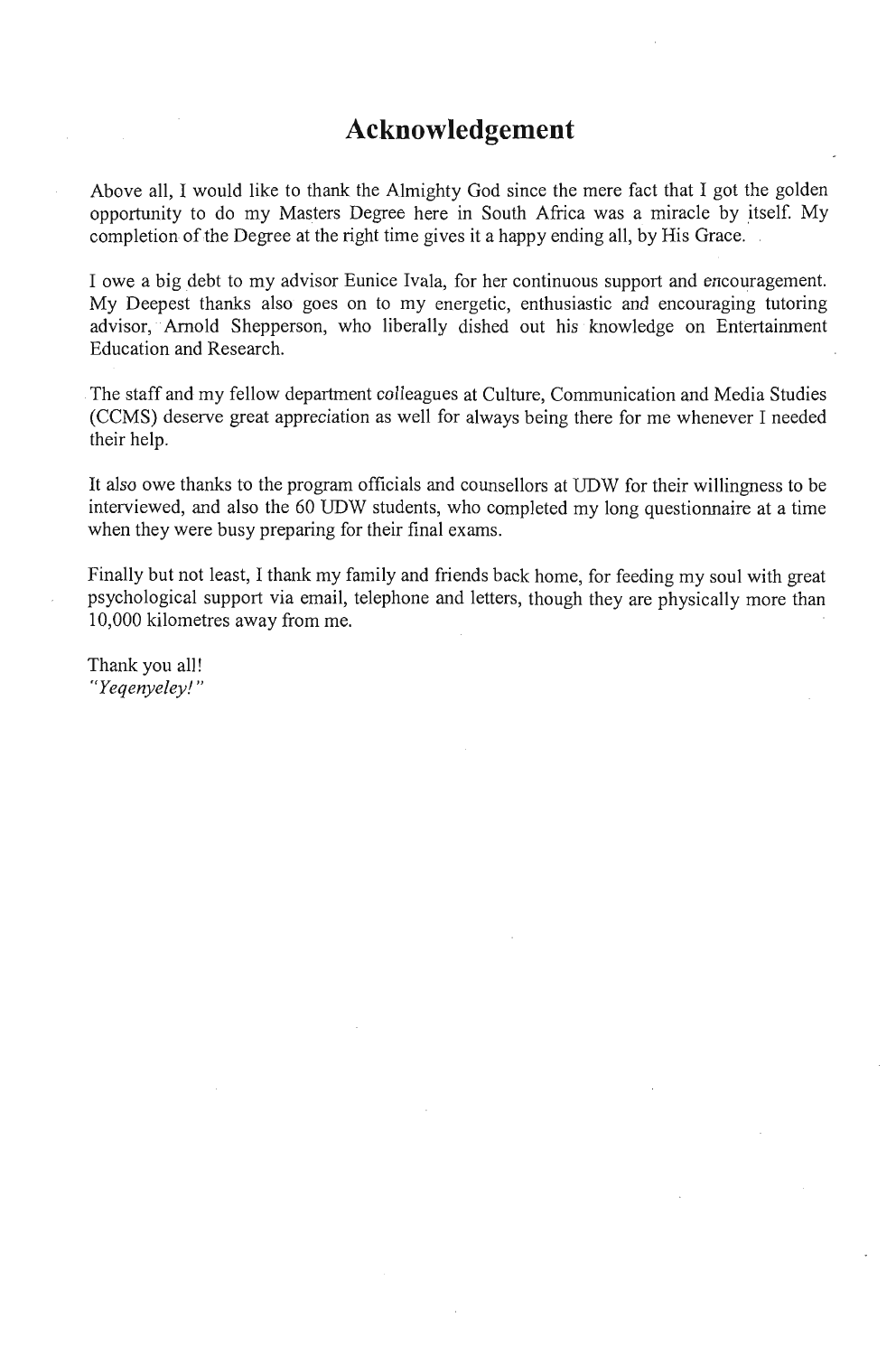### **Abstract**

The present project evaluates and examines a communication campaign carried out at the University of Durban-Westville (UDW) in 2003, which publicized the introduction of a HIV/AIDS Voluntary Counselling and Testing (VCT) facility on campus. Drawing on theories 'of entertainment education (EE) and behaviour change, the campaign's effectiveness is analysed in relation to (1) audience reception; (2) take-up of the service promoted; and (3) visibility and penetration of the media employed. The thesis is that the message in campaigns of this nature benefits from avoiding claims of bringing about behaviour change by the mere fact of communication or information transfer. Instead, it is proposed that anti-H1V behaviour-change messages focus on urging audiences to act in presenting for VCT, because the ongoing counselling of VCT is a proper communicative forum for such changes. In conclusion, the present campaign's shortcomings are noted, and considered in the context of how to address these in relation to the opportunities offered by the merger of UDW with the University of Natal from 2004.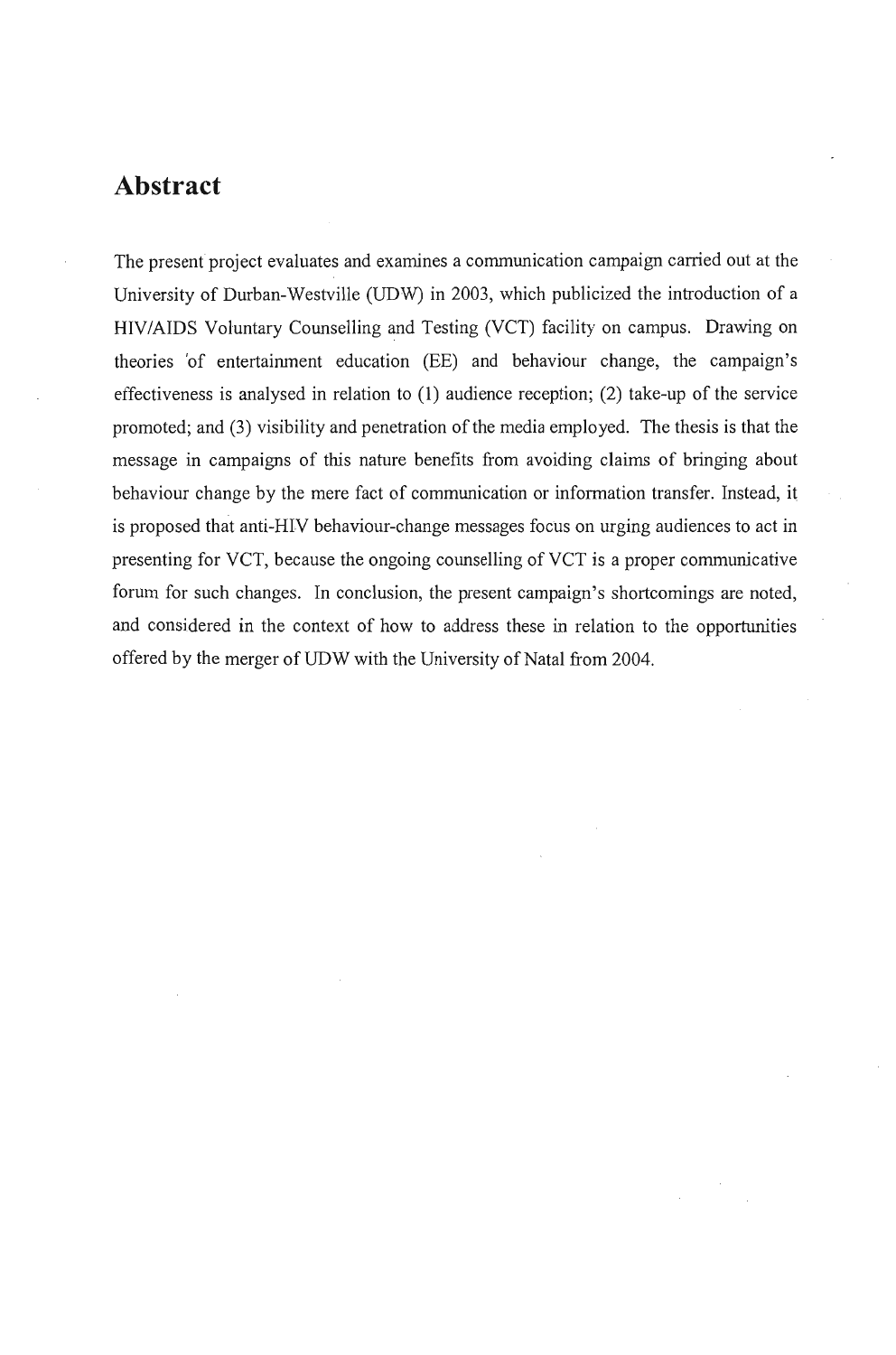## **Chapter One**

## ,. : **1. 1 Introduction**

South Africa is one of the countries most affected by the global HIV/AIDS pandemic, which has "claimed more than 3 million lives in 2002, and an estimated 5 million people acquired the human immunodeficiency virus (HIV) in 2002- bringing to 42 million the number of people globally living with the virus"(UNAIDS and WHO, 2002). According to an official release of the South African Health Ministry, 1500 people get infected with the virus every day, yet some two million people still do not know that they carry the virus. (http://www.hivdent.org/publicp/ppsasli0298.htm).

Motivating people to go for voluntary counselling and testing (VCT) by using an effective communication strategy is one way of fighting HIV, and will be the focus of the present research. The world health organization (WHO) defines voluntary counselling and testing as "a confidential dialogue between a client and a care provider aimed at enabling the client to cope with stress and take personal decisions related to HIV"(SAFAIDS, 1993: 1). The major advantage of VCT is that it enables clients to know their HIV status and to lead their life accordingly; It encourages those who are found to be HIV negative, among other things, to practice safer sex. Yet it also assures those who are infected with the virus that it is possible to be HIV positive and "live positively". Although HIV/AIDS activists stress the importance of such programs for dealing with the HIV/AIDS epidemic, few facilities available in South Africa provide this service to date. In one instance, research suggests that VCT contributed significantly to a decline in the "proportion of individuals reporting unprotected intercourse with non - primary partners" (Voluntary HIV 1 Counselling and Testing Efficacy Group, 2000:13)

The present project will evaluate the VCT campaign mounted at the University of Durban-Westville (UDW), establishing the effectiveness of its communication strategies at informing the student community of the benefits of VCT. In the words of one of the UDW counsellors, the campaign's success is attributed, among other things, to the use of Entertainment Education (EE) strategies including music, drama and posters. In evaluating the elements of the communication strategy, therefore, the research includes an examination of whether the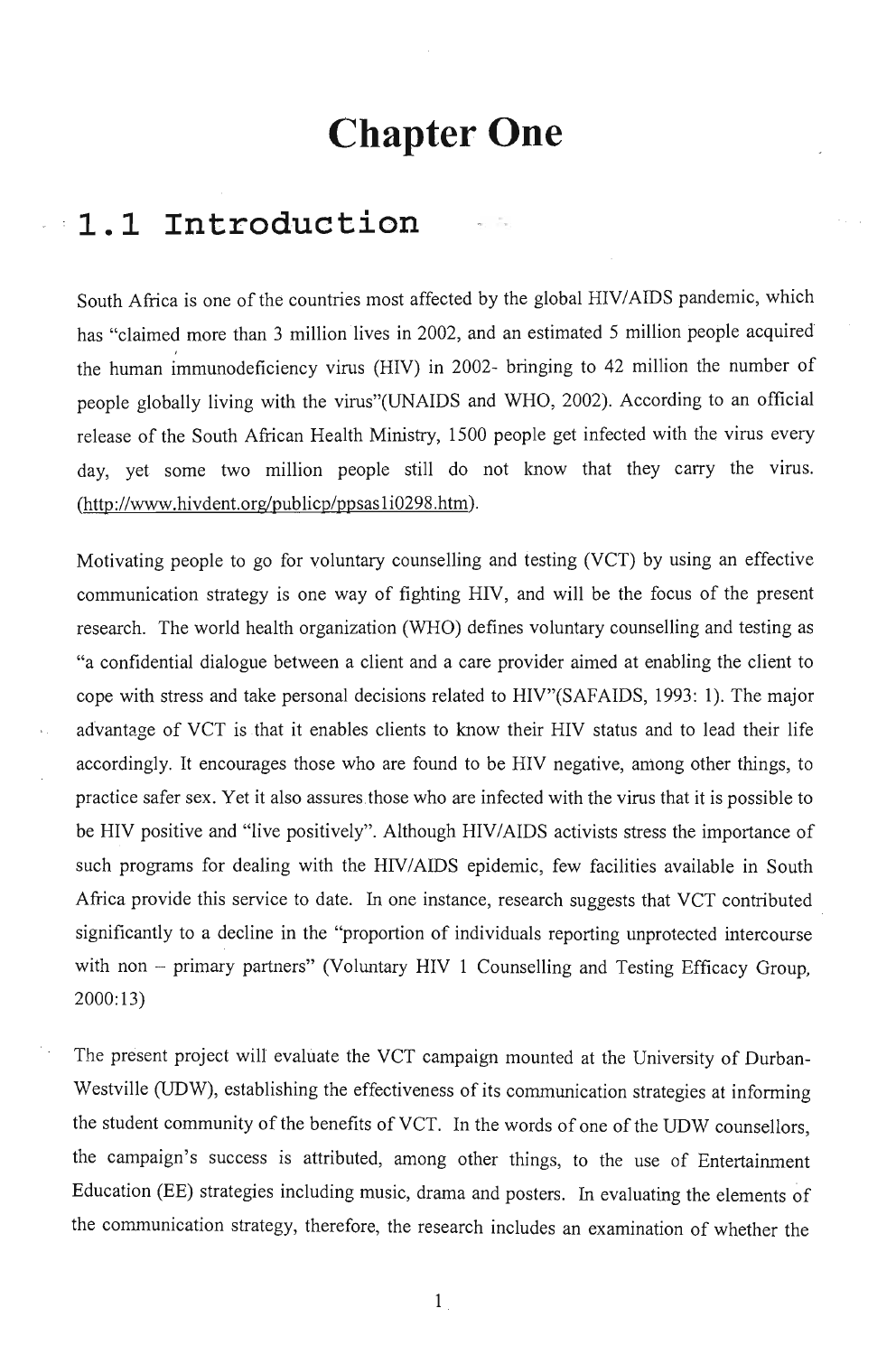university is applying Entertainment Education techniques effectively as a tool in promoting the VCT campaign. "If implemented in a systematic manner, with theory based message. design, formative research and other necessary elements..., the entertainment-education strategy can be a powerful influence in changing audience knowledge, attitudes and behaviour. regarding an educational issue" (Singhal and Rogers, 1999:221).

The University's school of psychology, personal counselling unit, and campus clinic collaborated, in implementing the campaign, which was officially launched on March 31, 2003. The objectives of the campaign include: enhancing students' awareness of HIV/AIDS in general; making them more specifically aware of VCT; and encouraging them submit to VCT so that they can know their HIV status and respond accordingly. On the basis of subsequent student-attendance figures, the campaign has been declared a success.

## **1.2 Motivation for the choice of this topic**

Along with two fellow students who are studying for their honours degree, I previously performed an Entertainment Education research assignment on the topic of *VCT and Behaviour change through video drama* - *a case study in Chesterville High School* (Tesfu, Mhagama and Metso: 2003). Thus further research on the same topic will enable me to acquire additional research exposure to the use of EE in the promotion of effective VCT campaigns.

It was decided to conduct this research at UDW because, although most of the students in such an institution are equally as vulnerable as those in other settings, UDW has integrated its VCT services into pre-existing student counselling arrangements. My previous research had examined school pupils' response to services offered by institutions separate from the school in which the bulk of their peer-group interaction took place (VCT services were available in community centres). Because the UDW service was also publicised by means of a campaign conceived and managed by the university staff, it provides the opportunity for analysing the effect of their use (or neglect) of EE-based communication strategies in a context not dominated by mass-media campaigns like *Soul City* and 10veLife. By investigating the appropriateness of the EE techniques claimed to have been used in the campaign, I will determine the campaign's strengths and possible weakness.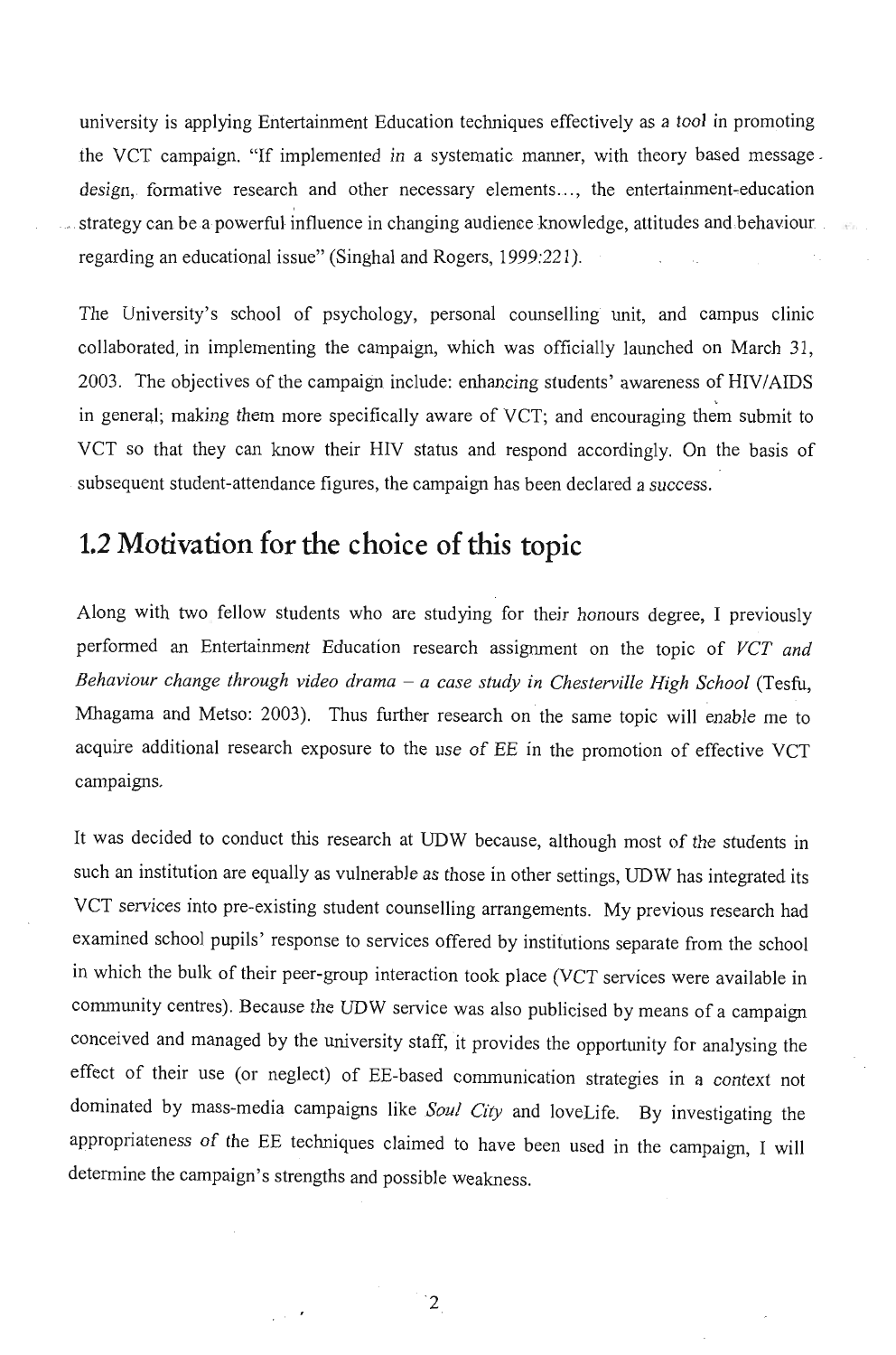## **1.3 Statement of the problem**

Public awareness of a condition like HN/AIDS has not, in South Africa, translated into public adoption of safer sex practices (Epstein, 2003; Tomaselli and Shepperson, 1997; Parker et aI, 2000). As Helen Epstein (2003) has remarked, "nearly everyone in South Africa knows how HIV is transmitted, and how to avoid it. The enduring mystery is why so many people do not." Researchers have also pointed out that media reporting on HIV/AIDS has often relied too much on the pronouncements of official and corporate sources, at the expense of those who are engaged in actual interventions in the communities most at risk (Shepperson, 2000; see also Treumicht, 2000). Finally, the ongoing stigmatisation of people with AIDS, as the extreme example of the murder of activist Gugu Dlamini demonstrated, continues to feed a . cycle of denial. Far too many' people do not 'know anybody' with AIDS; they only know of people with tuberculosis, a bad cough, weight loss, and other single symptoms (Epstein, 2003).

The present project, therefore, seeks to examine whether the claims made for the success of the UDW campaign for VCT have had some effect in breaking this disjunction between public awareness and personal practice, eliciting information that will indicate the extent to which institutionally based health communication strategies contribute to encouraging positive individual responses through VCT. It is hoped that analysis of the data will reveal whether this approach can help to lay the foundations for a community-based response to AIDS in South Africa, such that these responses can proceed on the basis of experience instead of denial (Epstein, 2003).

### **1.4 Research Questions**

- What kind of communication strategies does UDW use in their campaign?
- Does this campaign effectively inform students about the benefits of VCT?  $\bullet$
- Were students involved in the design of messages at all levels and stages of the  $\bullet$ campaign?
- What are the students' views of the campaign?
- What are the outcomes of the campaign?
- What are the advantages and disadvantages of the campaign's use of EE techniques?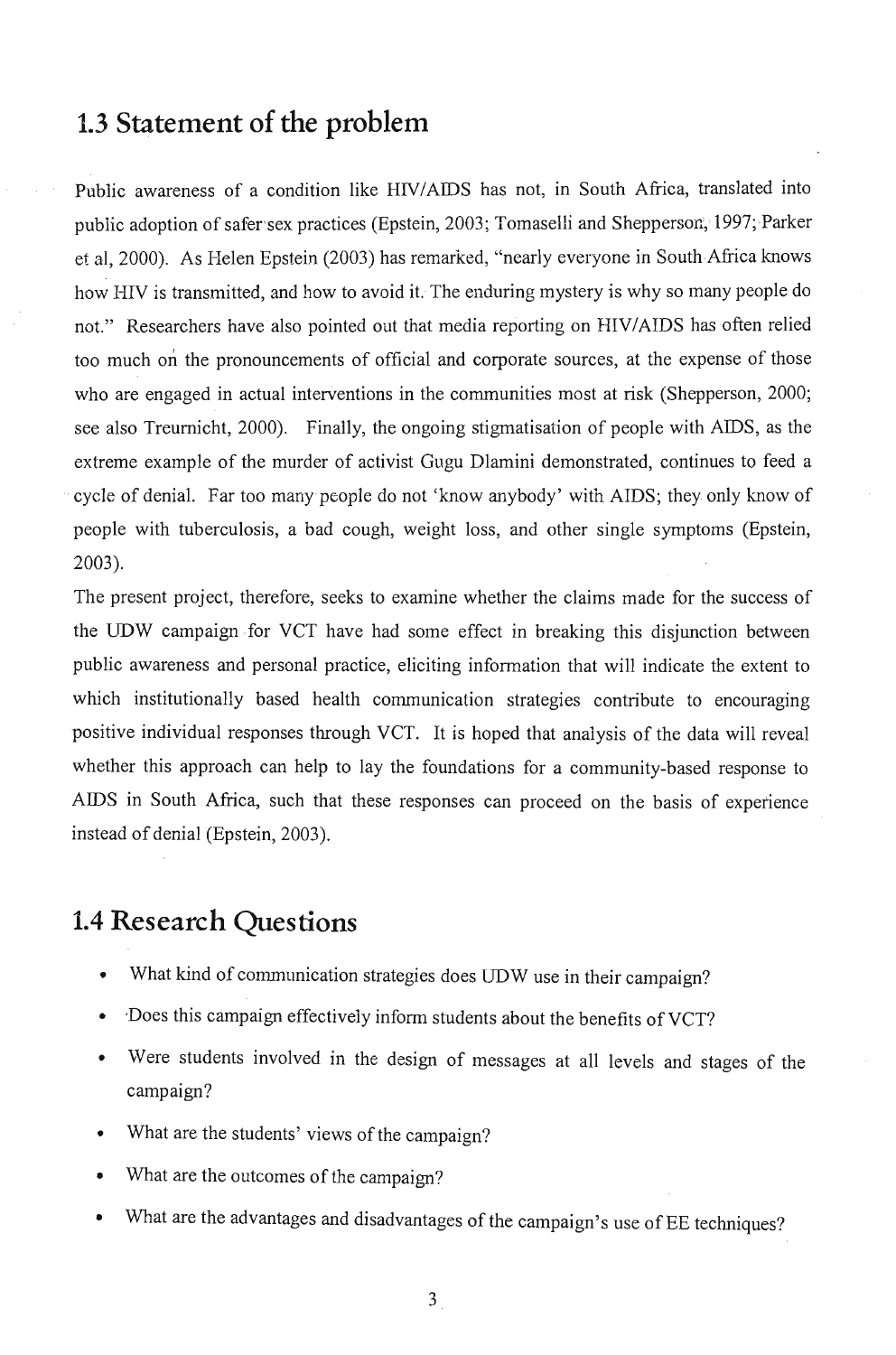## **1.5 Theoretical Framework**

It is possible to consider mass-communication theories in the light of how research based on these theories inquires into the effects brought about in those who receive messages broadcast over media like newspapers, radio, and television (McQuail 2000). The form of communication strategy known as entertainment-education (EE) builds on this class of theory to posit a multi-media research-based approach to communication designed to encourage audiences to adopt new or different forms of behaviour (Bandura, 1969). The present project will investigate whether it has been effective to incorporate elements of EE communication strategies in local campaigns using smaller media like posters and performance.

Bandura's (1969) social learning or social-cognitive theory provides an important focus in EE theory. The two domains of Bandura's theory are role modelling and self-efficacy, where the latter refers to an individual's or community's perceived ability to adopt a recommended behaviour (Airhihenbuwa, and Obregon (2000: 7). However, the theory is silent on why it is important to adopt recommended behaviour. Atkins and Rise (2001: 11) observe that "in addition to awareness and education the campaign needs to present messages featuring reasons why the audience should adopt the advocated action or avoid the proscribed behaviour".

The main principles in terms of which the present research will be conducted are those underpinning the *diffusion of innovation theory.* The initial proponent of this theory, Everett Rogers (1995), built on the process of awareness rising by "using opinion leaders to influence attitudes and behaviours" (Airhihenbuwa et aI, 2000: 7-8). Diffusion of innovation supports the idea that interpersonal communication plays a prominent role in the adoption of new ideas (Rogers, 1995). Not only opinion leaders, therefore, but also peer groups are the best ways of encouraging the adoption of a new idea; Either way, Rogers's conception overlaps with the role that Bandura assigns to the process of *role modelling,* in that the consequence of communication is the intended adoption of a changed form of behaviour at the community level, that is, a form of communal efficacy is desired.

In the present context, however, the research will examine not only the use of individuals and communities (for example, beneficiaries of VCT services) as opinion leaders, but also the effects of locating VCT as an innovative service within the institutional opinion-formation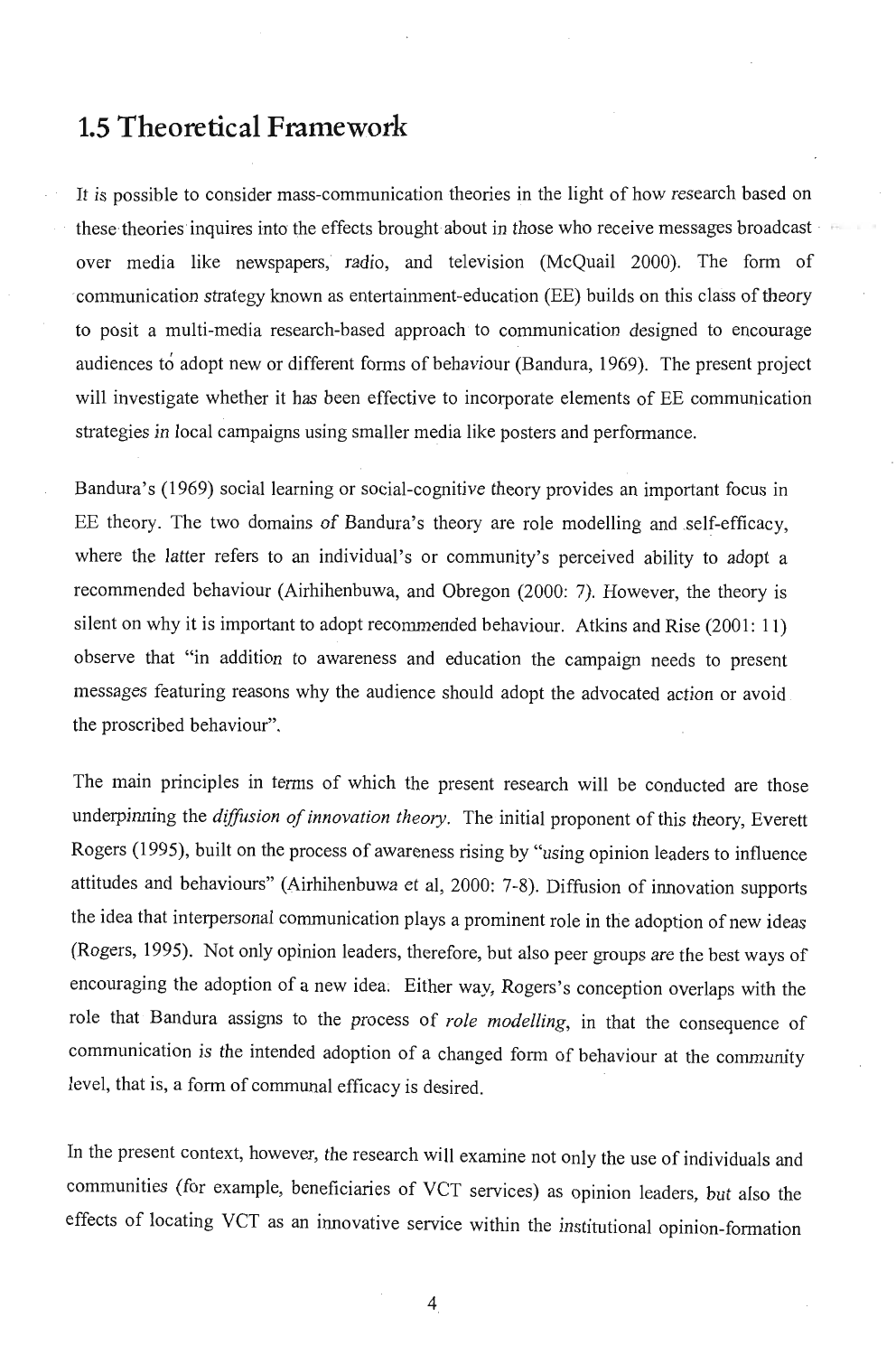environment of the University campus. As opinion leaders recruited from within the community of potential VCT heneficiaries, students participating in ; the formation of. messages provide an added element of participatory communication (Freire, 1972; Freire and Shor, 1987) to the overall strategy. Findings in the present project will be compared with school-goers' reception of VCT services offered in off-campus facilities (Tesfu et al, 2003), in which context students sometimes appeared to identify attendance at VCT with becoming HIV -infected.

Although health communication sometimes draws on *health belief models* or *social cognitive theories* (see Airhihenbuwa et aI, 2000: 7-9), these approaches may be effective at creating awareness of a condition like HIV/AIDS but (as already noted) such awareness does not readily translate into the adoption of new forms of behaviour (Epstein, 2003; Parker et al, 2000; Tomaselli and Shepperson, 1997). Therefore, the present research examines UDW's campaign from the point of view of the diffusion of innovation model, employing it as a criterion for evaluating the specific effectiveness of EE-based communication in effecting behaviour change in the context of higher-education institutions.

An unanticipated development during the carrying out of this research was the realisation that , formal psychological descriptions of the stages of behaviour change in athletics training (Vinci 2003) may offer the health communication researcher additional analytical tools for the design and assessment of communication strategies and programmes. A comparison of Linda Vinci's six-stage model with the four stages of the VCT pre-test counselling phase, indicate that communication strategies may be more consistently effective if their goal is to motivate individuals in the target audience first to *contemplate* their condition, and then to make the move from contemplation to *action* in deciding to present for (in the present case) voluntary counselling and testing for HIV.

A further feature of EE practice is its reliance on structured research as an integral element of the process. There are three specific roles that research plays in any EEcampaign: *formative*  research is carried out prior to the actual production of the campaign materials; *monitoring*  research, usually based on market-research techniques, tracks the audience reception of the campaign; and *summative* research inquires into the consequences of the campaign among the audience. Research also helps to predict whether a campaign or program is cost effective. In the case of VCT, where the service is commonly provided free of charge, formative research

5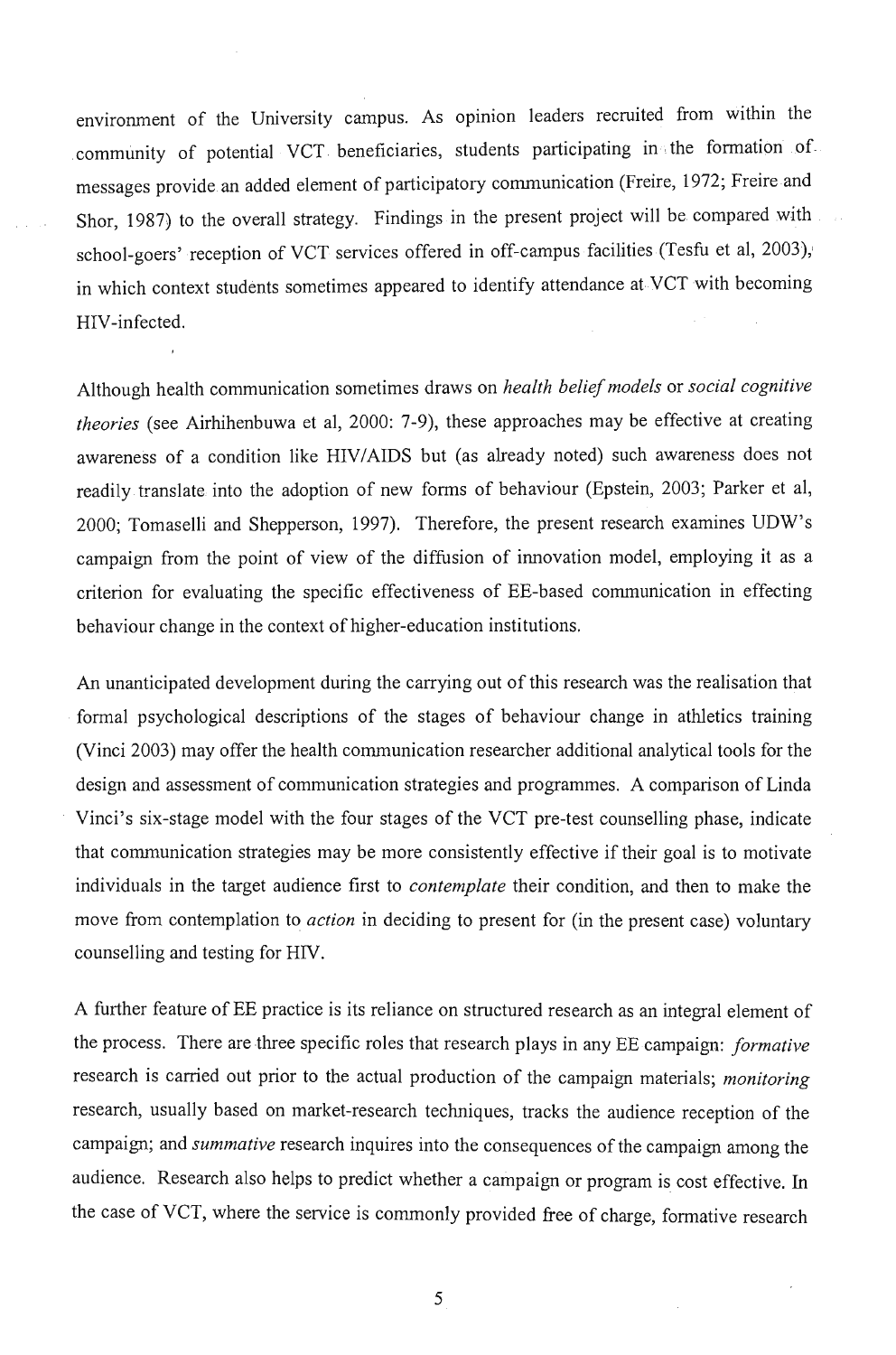should include an advance assessment of the cost effectiveness of the campaign so that funding agencies can ensure accountability throughout the implementation phase.

EE theories also stress the importance of partnerships between the vanous stakeholders involved with the issues at hand (parker *et al* 2000; Singhal and Rogers, 1999). The involvement of different business, civil society, and community organizations in the formative process of a campaign draws on elements of Paulo Freire's (1972) *participatory* methodology, and Augusto Boals' (2000) concept of *critical conscientization.* Although an EE campaign like *Soul City* can hardly be seen as an example of mobilization for popular resistance against an oppressive regime, the principle of participatory communication never the less does carry over into the health communication sector, especially where factors like poverty, culture, and custom may have an effect on audience segmentation (Parker *et al.*, 2000; Yun, Govender, and Mody, 2001).

Finally, the focus on behaviour change in EE theory places considerable emphasis on the need for *repetition,* whether by rebroadcasts of episodes of mass-media products like *Soul City,* or of particular slogans or refrains as part of an individual popular or industrial theatre performance. In the present research, however, it was found that the actual availability of VCT in a readily accessible venue reinforced the need for health communication for behaviour change to be related to the necessary infrastructures for provision (Tomaselli and Shepperson, 1997).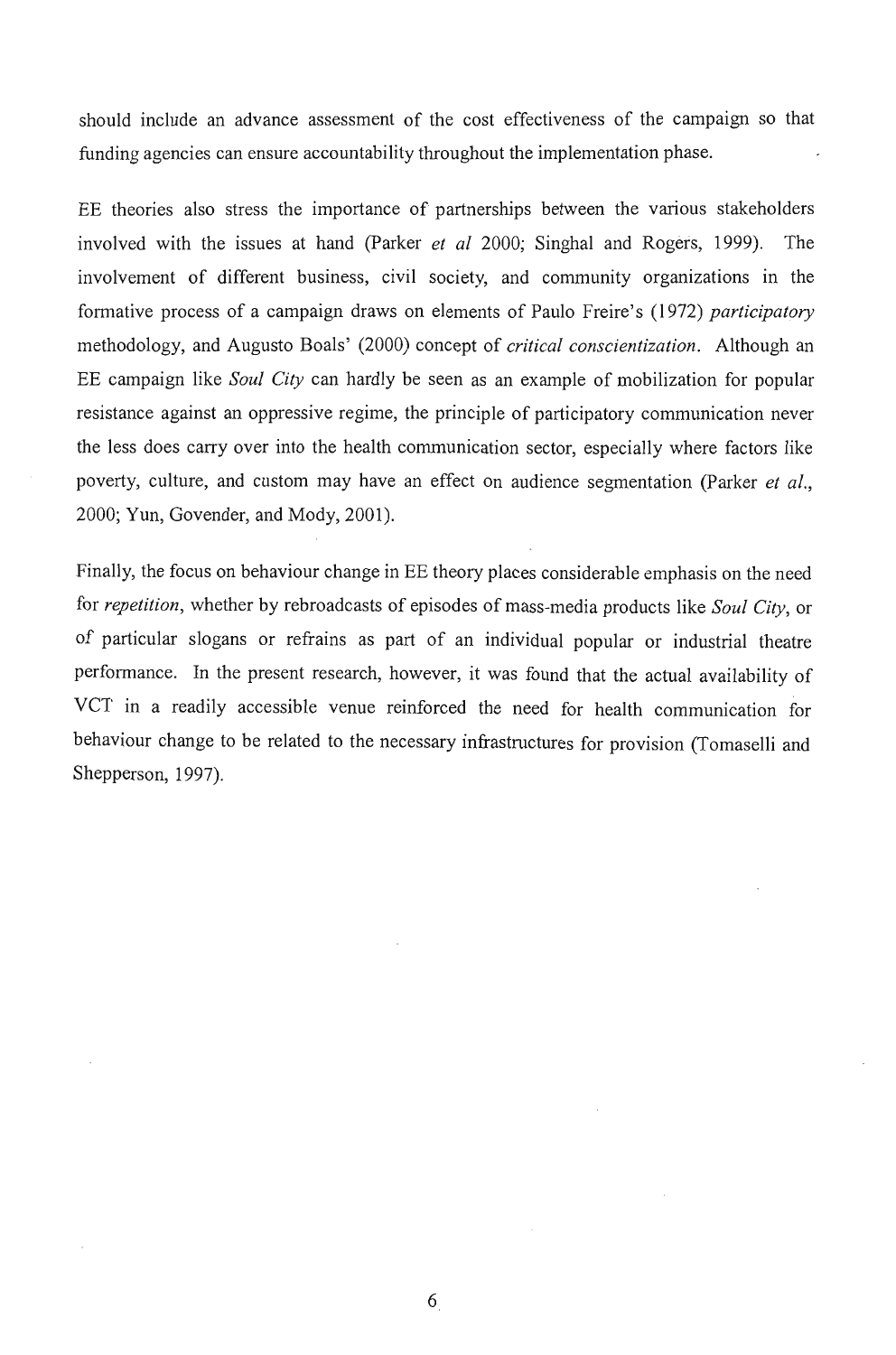## **1.6 Methodology**

The role of research in EE and other behaviour-change communication strategies provides an initial basis for developing further research into the subject. This is because it is possible for the researcher initially to structure his or her inquiry around the data record of the different phases of research in any campaign. Relating these data to other data gathered in the process thus, one could proceed to further inquiry into the process or outcome of EE interventions with an independent source against which to evaluate the matter under investigation.

In this research both qualitative and quantitative methods have been used to analyse the data. Qualitative methods are used to analyse the open-ended questionnaires that were administered among the students in the University of Durban Westville. Quantitative methods are used to analyse the closed questions. Further data was gathered from observation of the media used in the campaign, like posters, T-shirts, and other marketing devices.

*Questionnaires:* These data were the first to be collected. Stratified sampling was used in administering the questionnaire, so that each of the faculties in the University was represented. The six Faculties at UDW are: Humanities; Commerce and management; Science; Engineering; Law, Economics and Management; and Health Science. Sixty students were selected to complete the questionnaire, ten from each faculty. Gender representivity was taken for granted, and therefore five male and five female students were recruited from each faculty.

*Interviews:* these were conducted after the questionnaires had been administered. Six interviewees were recruited; three from among the program officials who organized EE related events for the VCT campaign, and three of the VCT counsellors. The program officials were interviewed on issues like: what kinds of communication strategies were used in the campaign; and the extent to which students were involved in the campaign. Counsellors, in turn, were interviewed about issues relating to the number of students visiting to the VCT services after the launch; their views on the effectiveness of the communication strategies used in the campaign; and related issues of implementation.

Respondents are identified below by the following acronyms:

P: Program officials  $(P1 - P3)$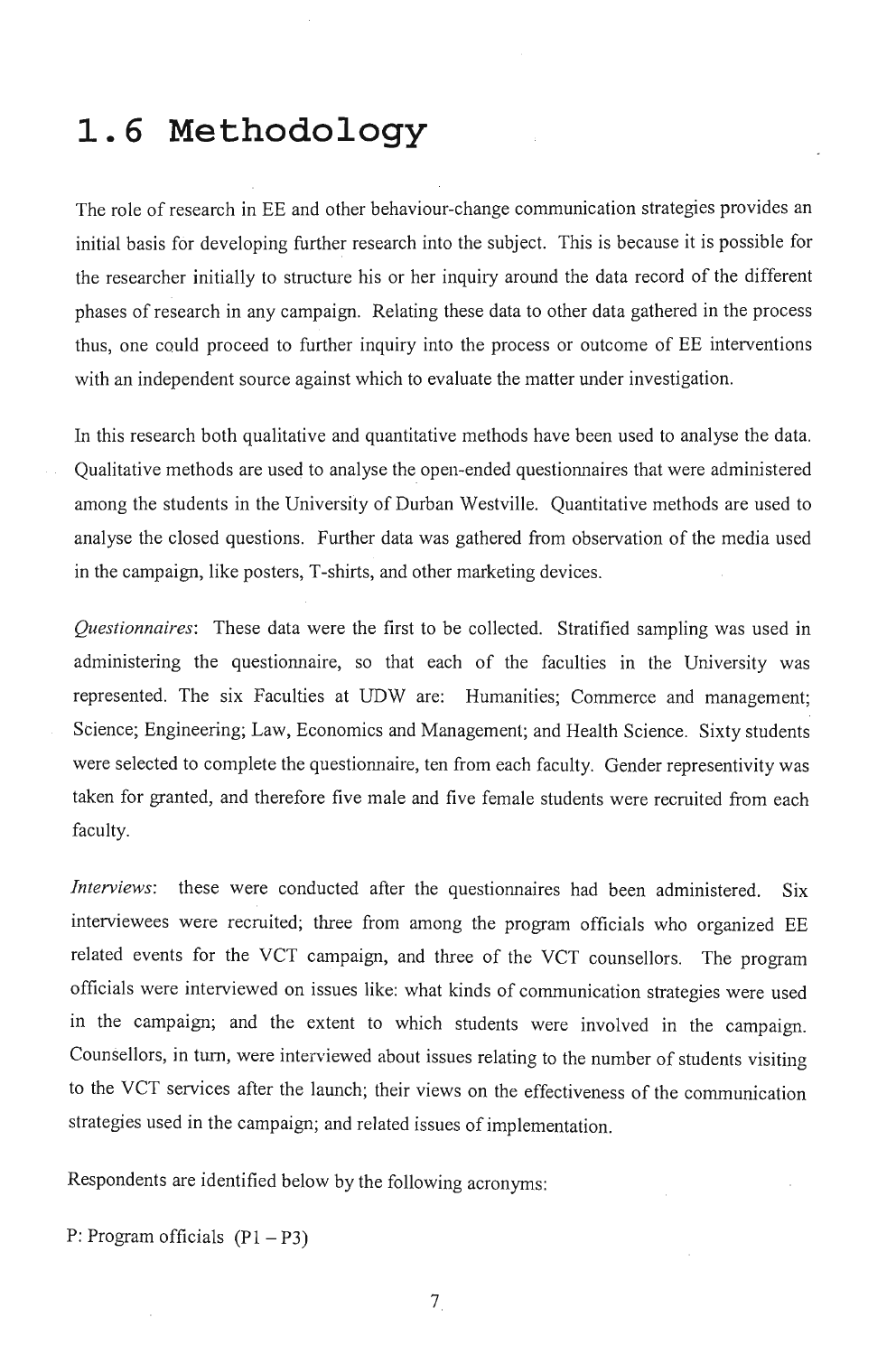R: Respondents (students) who filled the questionnaire

 $R$  1 –  $R$  30 = Female respondents

 $R$  31 –  $R$  60 = Male respondents

C: Counsellors  $(C 1 - C 3)$ 

 $\overline{1}$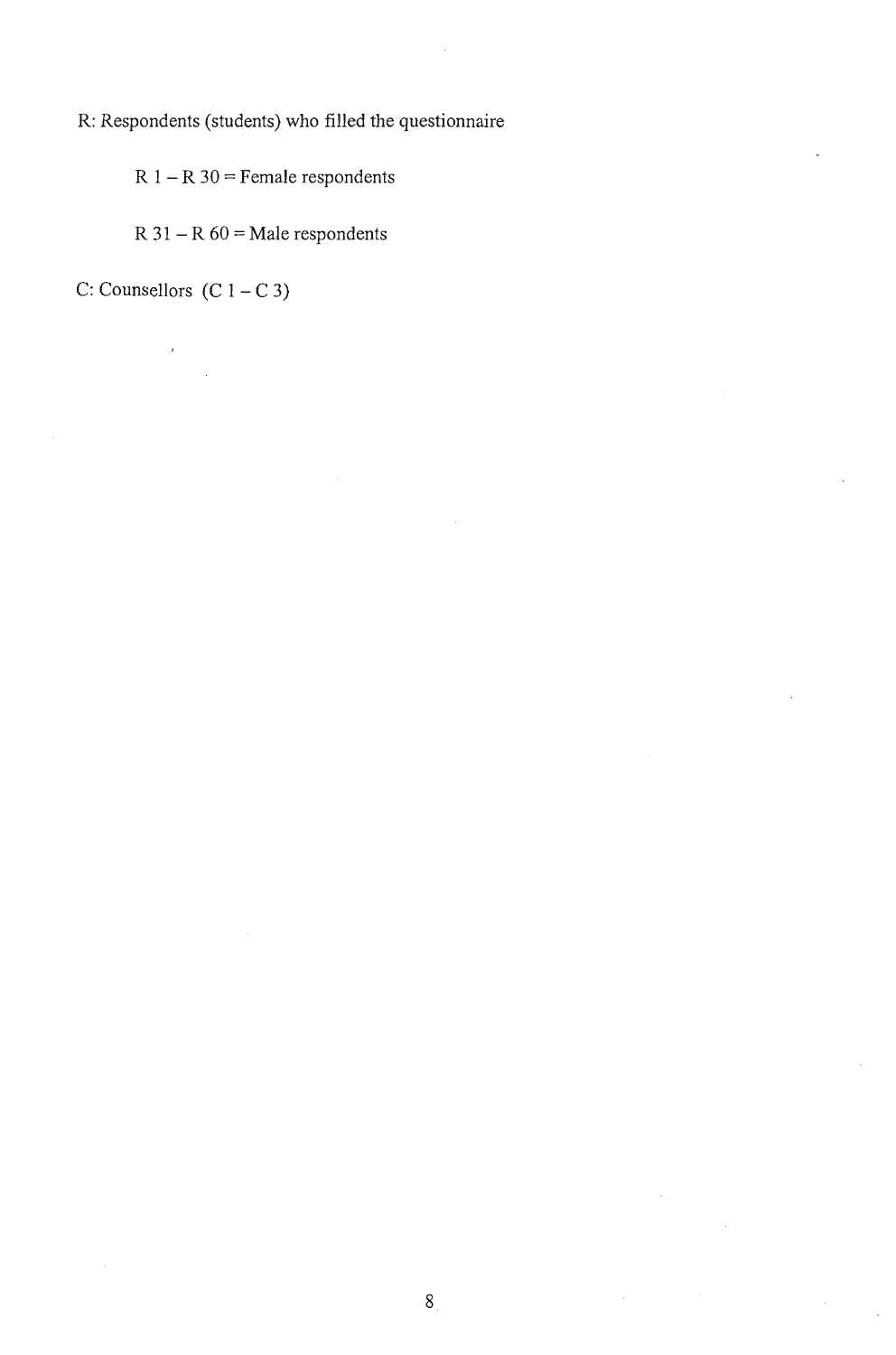## **Chapter Two**

# 2.1 Health Communication and **Behaviour change <sup>1</sup>**

In a study about the theory and principles of media health campaigns, Atkins  $(2001:10)$ observes that "most campaigns present messages that attempt to increase awareness, informing people what to do, specifying who should do it, and cueing them when and where it should be done." This study attempts to evaluate whether the campaign on VCT at the University of Durban- Westville fulfils these requirements.

An evaluation of the *loveLife* AIDS prevention campaigns and advocacy activities in South Africa, found out that 50% of people are sexually active by the age of 16 years and that between 50 and 60% of sexually active youth report never using a condom (Stadler and Hlongwa 1999-2001: 366). Because youth are at a higher risk of contracting the virus, therefore, campaigns that succeed in changing behaviour among youth who are over 16 years old will be effective in reducing the long-term rate of infection among the population as a whole. Stadler and Hlongwa (1999-2000: 371) also found out that amongst the youth who are sexually active and had been exposed to *loveLife,* significant percentages had used condoms, reduced the number of their sexual partners, and had been more assertive in insisting on condom usage.

In the same study, it was reported that a wide range of prevention programs are currently being implemented in South Africa, including mass media campaigns to raise awareness; distribution of condoms; voluntary counselling and testing; primary and secondary school life skills programs; STD treatment; and care and support (Stadler and Hlongwe, 1999- 2001). However, other studies have shown that demand for VCT is low in South Africa (Stein 2000:1). People are consequently unaware of their status, and this situation is perceived as grossly exacerbating the prevalence of HIV. It is argued, therefore, that if the youth can be sensitised about the benefits of VCT, many lives will be saved and posterity

<sup>&</sup>lt;sup>1</sup> The researcher has used some material from an earlier project (Tesfu, Mhagama, Metso, 2003) in composing this chapter.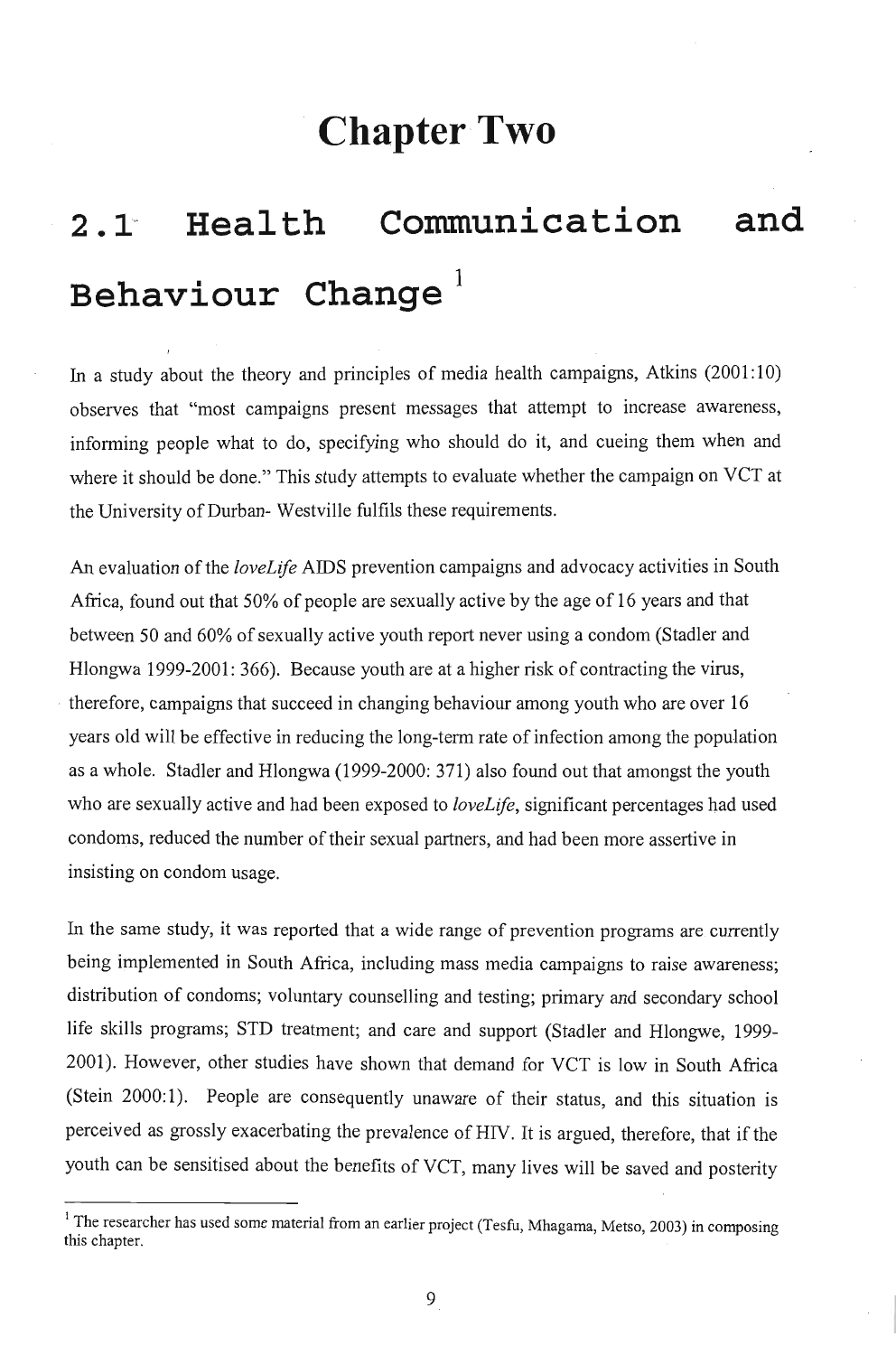preserved since the youth are the future leaders. The youth thus render themselves an important target group for health interventions, particularly interventions that bring about changes in attitudes and behaviour relating to sexuality (Sendrowitz, 1999; Health Sgopfa, 1995).

The HI virus, like all such organisms, is fragile and can be beaten (Van Dyk, 2001). To slow the advance of the epidemic successfully in the present absence of a cure, however, "it is necessary to create a sense that the epidemic is real and that it is important to mobilize around the disease" (Parker, Dalrymple, and Durden: 2000: 24).

## **2.2 What do we mean by a Communication Strategy?**

Communication is commonly referred as the transmission of a message from a source into a receiver with the intention of producing some effect (Rogers, 1973). It occurs in a situation where an information gap exists and communication implies that the receiver has become familiar with new information. One can assure the effectiveness of communication in the form of feedback, whereby the source, can gauge, whether the receiver has clearly grasped the message.

Scholars of communication, however, argue that in this "traditional" definition of the concept, "neither the social process of communication nor the influence of communication on behaviour received enough consideration" (Piotrow, et al. 1997:17). In their opinion, issues like the participation of the audience, the recognition of behaviour change, the use of mass media and development for educational purposes only began to gain their current prominence in the 1990s.

Communication campaign strategies involve, among other things, thorough formative research, effective participation of the target group, establishing strong partnerships among the stakeholders, and using the most appropriate media to convey the message. Thus in the 1970s communication was redefined as "a process in which the participants create and share information with one another in order to reach a mutual understanding" (Kinkaid, 1979; Rogers and Kinkaid, 1881). Conceived this way, communication is no longer seen as a one-way process, and that interaction helps the participants to gain the utmost benefit by engaging themselves in an effective process with practical goals.

10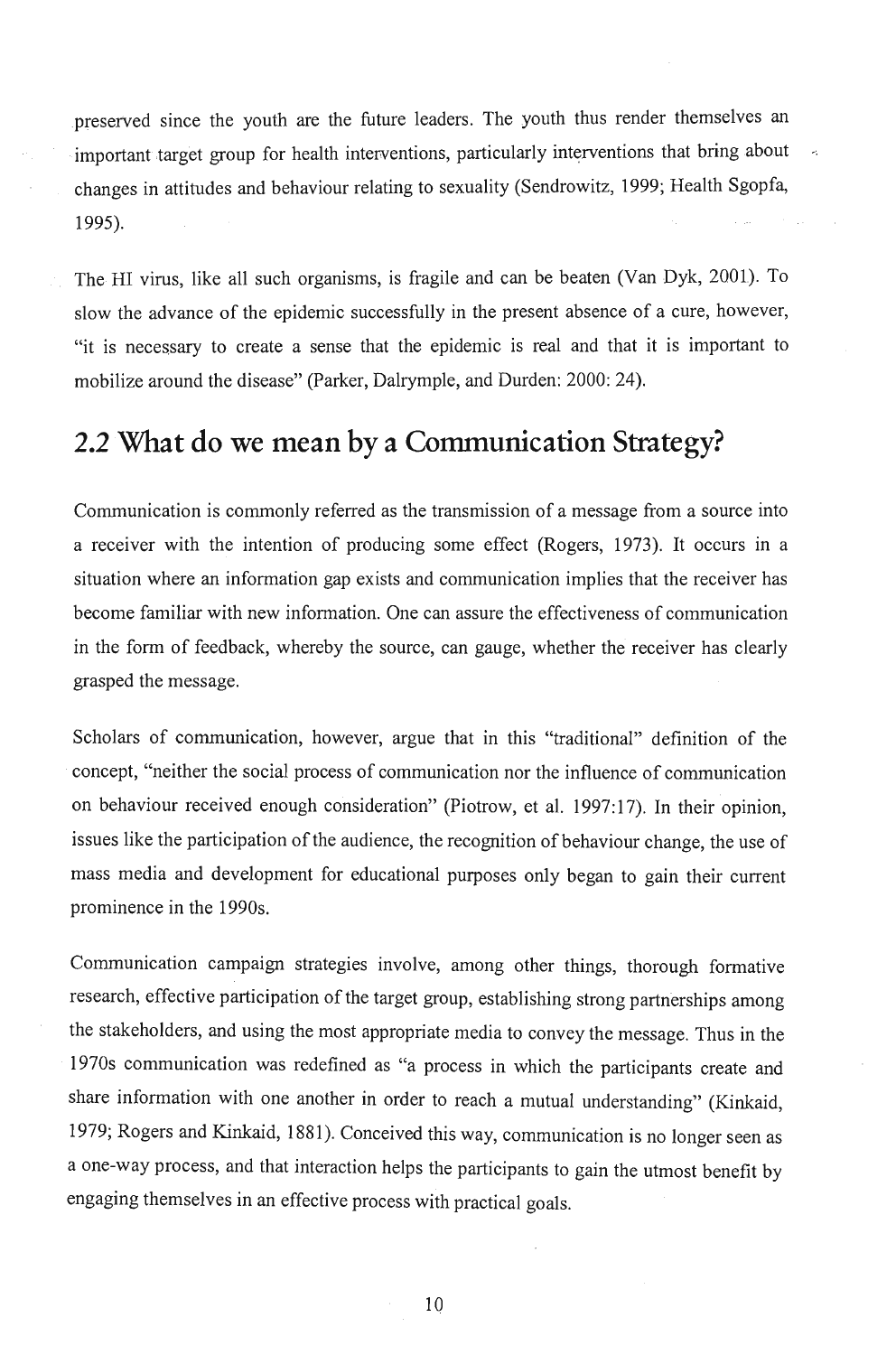In case of VCT campaigns, if program officials who are in charge of designing the message for the campaign create and share information with the target groups, be it pregnant women, students, miners and so on, they can narrow the gap between themselves and the audience. This can ultimately lead to a situation where all members of the target group can take action in deciding to go for VCT and change their behaviour. This entails messages that make sense to recipients because programme officials' preferences may differ from those of their audience. For example, if the message designers are considerably older than the target group, the message may not appeal to the latter. But if a sample of the recipient group shares their ideas during the process of message design, there is a greater probability that the campaign will appeal to a larger section of the target group as a whole. "One of the major things entertainment education scholars learnt in the last 25 years is that effective communication begins , with the audience, the client or the consumer and continues over time as a process of mutual adjustment and convergence" (Piotrow, 1997: 18)

Differences between individuals is a complicated issue, which must be strictly dealt with in case of communication programs because it does have a great impact on the outcome of a campaign. The fact that the "rainbow nation", South Africa, is comprised of people from different races also makes it particularly important to investigate the effect of social, cultural, and racial differences, amongst others, on the preferences and dislikes of the different target groups.

Behavioural investigations reveal that audiences "have different ways of thinking, even different ways of interpreting drawings and photographs from those of the experts and officials who initiate communication programs (Piotrow *et ai,* 1997:18). Internationally, VCT program officials use posters, drawings and so on, designed to have an impact on their target audience. In any event, it is important that the designers of health communication campaigns should at least pre-test the posters and drawings before they are released. Generally, practitioners should collect as much information as they can from the audience in order to neutralise their own bias and/or prejudices.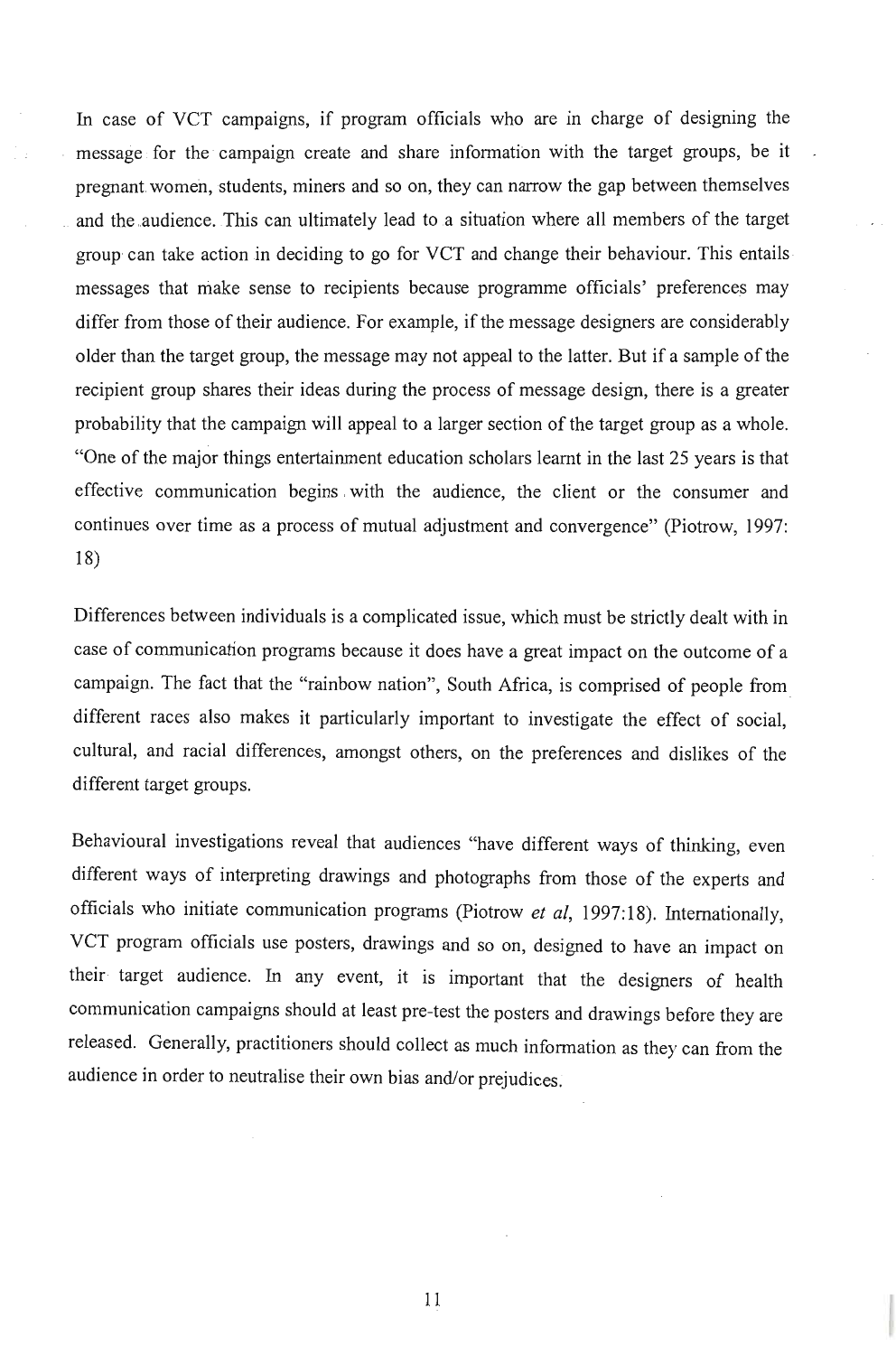## **Chapter Three**

# **3.1 The Relationship Between VCT and Behaviour Change**

A client's attendance at a Voluntary Counselling and Testing (VCT) service is in itself a form of behaviour that departs from an individual's everyday forms of conduct. Thus, given the foregoing discussion about health communication, one reason for someone presenting for VCT could be that she or he has responded to the representations of such a campaign. However, the first occasion on which one presents for counselling is an *act* and not in itself a *form of everyday conduct.* In this section I will therefore view VCT as a communication process designed *explicitly* to lead to a change in behaviour that depends largely on the individual act of presentation *as the desired outcome* of a separate health communication campaign.

The counsellor's principal communicative role is "to facilitate the client's quality of life by helping him or her to manage problems, to effect life enhancing changes and to cope with the kinds of problems that will arise in the future" (Van Dyk, A, 2001: 201). However, the effectiveness of this process is dependent on the completion of a series of steps, which, according to Linda Vinci's (2003) model are:

- *(1) pre-contemplation,* during which an individual does not intend to change behaviour and may be unaware of any need to do so;
- *(2) contemplation,* when one is aware of a problem and weighs the pros and cons of the behaviour change required to overcome it;
- *(3) preparation,* leading to a clear intention to make a change in behaviour;
- (4) *action,* during which the individual is actively engaged in the process of behaviour change; and

<sup>&</sup>lt;sup>1</sup> I attended an intensive eight day interactive Course on Pre and Post Counselling, which is organized by the Department of Psychology and HIV AN in the University of Natal. I have drawn the relevant course material in preparing this section of the thesis.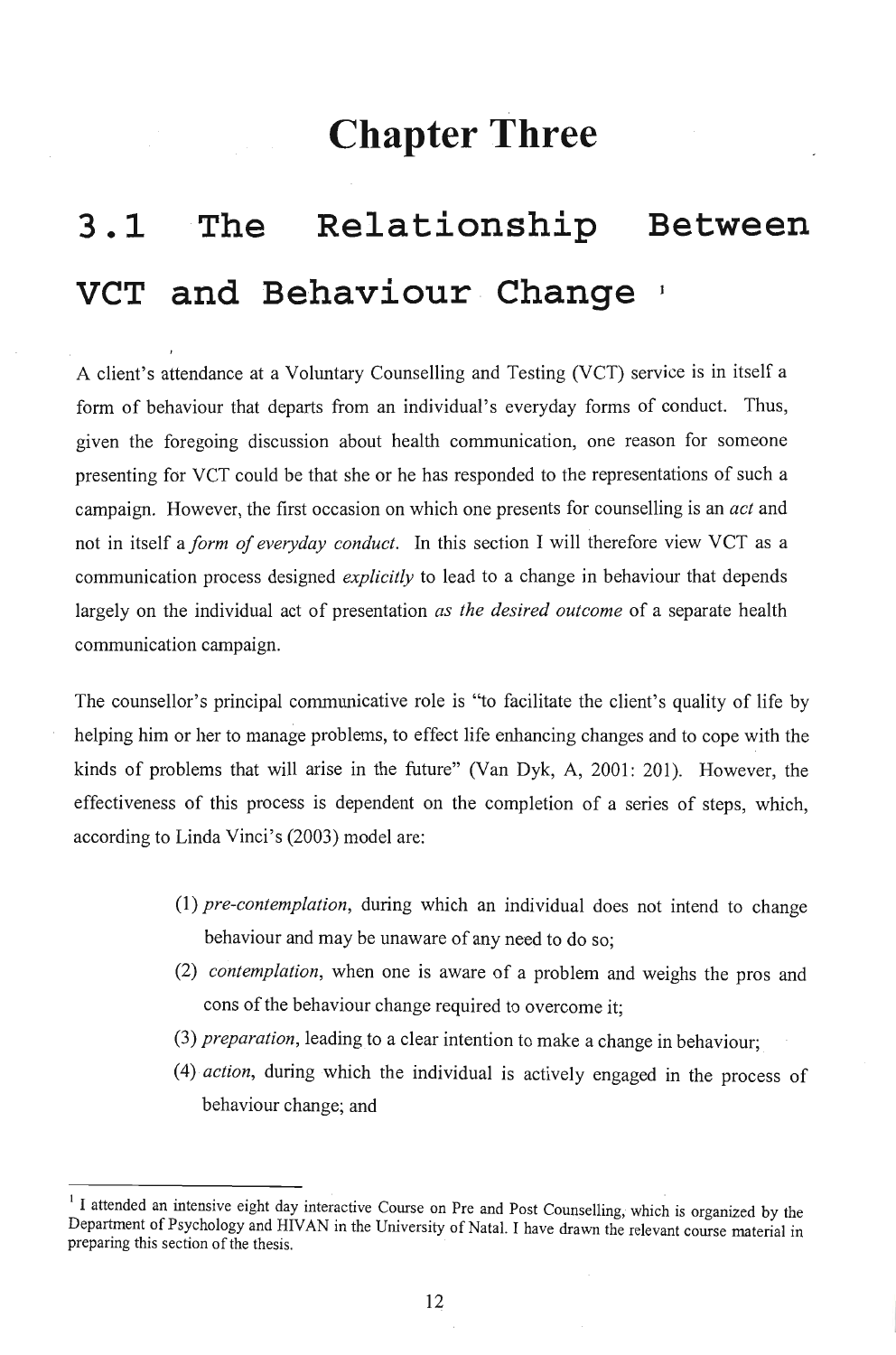*(5) maintenance,* when an individual has adopted the behaviour change, incorporated it into his or her life, and tries to prevent a relapse to previous  $\cdot$ behaviour.

The *pre-test* counselling process itself takes place over four phases (Van Dyk, 2001).

- (1) A relationship is established between the counsellor and the client, in which the counsellor is expected to welcome the client with a smiling face and even to I congratulate her/him for coming for testing.
- (2) The counsellor gathers data about the client: for example, about the client's reasons for testing, and about her or his sexual behaviour.
- (3) In this phase the client will describe his or her problem to the counsellor.
- (4) On the basis of the first three phases, the counsellor makes an intervention.

This process enables both client and counsellor to prepare for the post-test counselling, whatever the result is: "clients often tend to be too relieved or shocked to take in much information during post counselling, the health care professional should make use of the educational opportunities offered by pre test counselling" (Van Dyk, 2001: 238)

Waiting for the results of an HIV antibody test is commonly believed to be the most stressful period (Van Dyk, 2001: 246), and the counsellor should devote time and effort to relieve the client from this stress. Depending on where the sample is actually analysed in relation to where the counselling takes place, the waiting period for the ELISA test can range between two to fourteen days. However, if the client opts for rapid testing where this is available, the result can be available within 30 minutes.

It is worth emphasising that post-test counselling is necessary after both positive and negative results have been obtained. In the latter case, it must be stressed to the client testing HIV negative does not guarantee that she or he will remain negative in the long run. On the other hand, a person who tests HIV positive may be too shocked to listen to the counsellor in the first post-counselling period. As a result, it usually becomes necessary to ask a person who has tested positive to come back for follow up (or *ongoing)* counselling. In this process, the client is encouraged to bring along any person who is close to her/him, if she/he is comfortable with it. The objective, either way, is to enable the client to get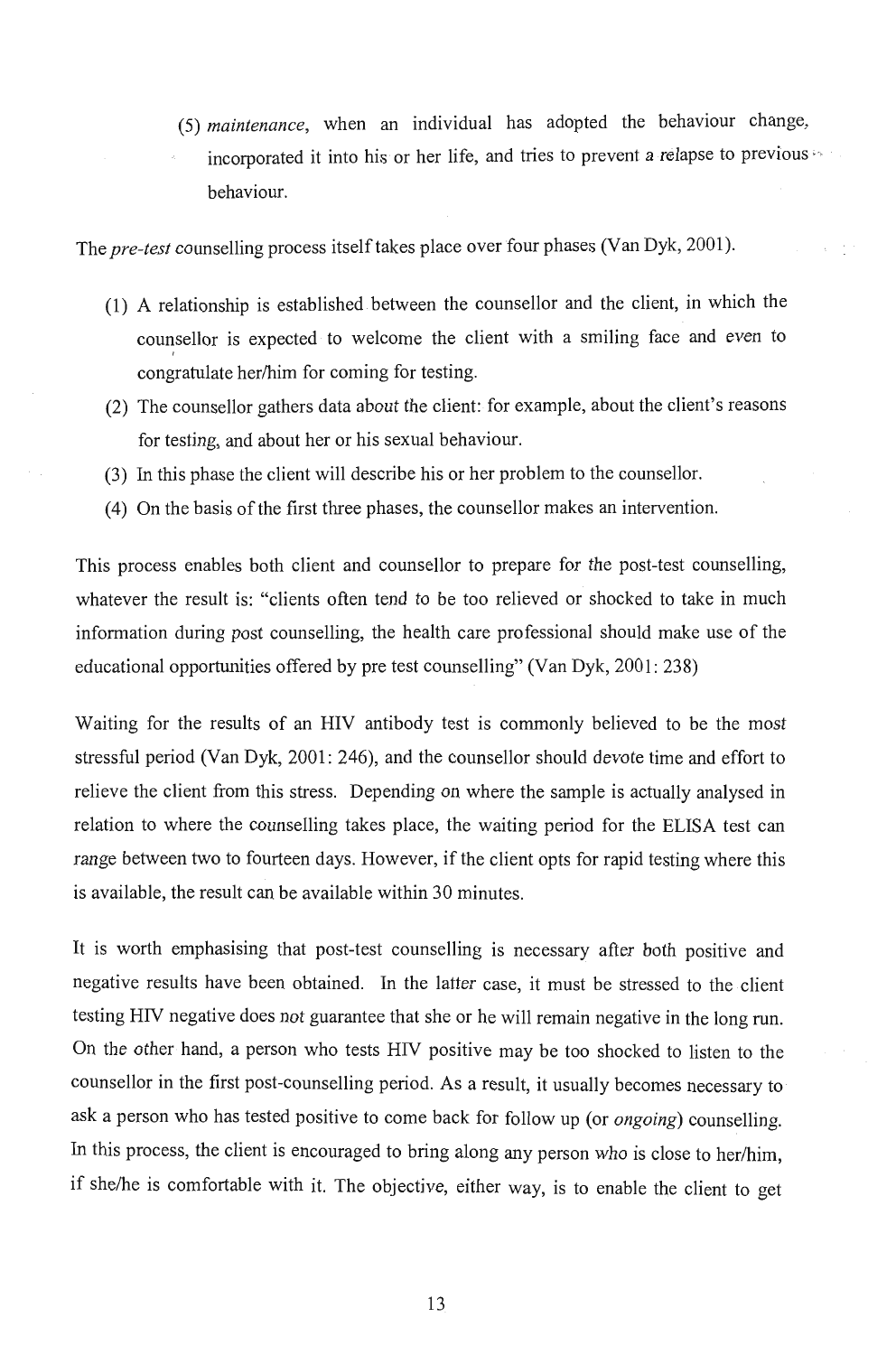information in a supportive environment. These steps are calculated to encourage behaviour change in the client.

VCT counselling, whether carried out on an individual or group basis, is always kept confidential in order to minimize the clients' susceptibility to stigmatisation. Although it is possible that some people are still not aware about the fact that HIV/AIDS has no cure, it is never the less possible for HIV positive people to extend their life spans by using antiretroviral drugs and following a healthy diet and lifestyle. The stigma attached to AIDS remains a problem, reinforced by the memory of incidents like the case of Gugu Dlamini's stoning to death in one of South Africa's townships. The fact that the virus is mainly sexually transmitted complicates the stigma around the virus, because people tend to associate HIV infection with promiscuity (as opposed to the same possibility in traditionally polygamous societies).

The VCT process is a special case of communication practice, in that it is carried out "with the intention of producing some effect" (Rogers, 1973). The five steps of modelling behaviour change are essentially psychological, and thus much that is covered there falls outside the scope of this project. However, if we view VCT and behaviour change jointly, then it is clear that communication promoting the former should ideally aim to target the behaviour-change progression at the preparation stage, where an individual intends to make the change. Where the psychological aspects of the pre-contemplation and contemplation stages may have some or no effect on the form of action taken, we may be justified in assuming that in the case of an individual who is part of a university community exposed to ongoing health communication campaigns, he or she will have been exposed to (and probably aware of) the messages these campaigns propagated.

If such individuals do present for VCT, therefore, it is likely that they have already contemplated, or are in the process of contemplating, some action. VCT publicity campaigns would therefore seem, on the basis of the behaviour-change model, to be best designed around messages that produce the effect of setting a process of contemplation in train. The VCT process itself, on the other hand, begins at the stage of action, and as a communication practice operates during the remaining stages of behaviour change. In evaluating the UDW publicity campaign for the campus VCT facility, then, it is useful to deploy this account to establish a more effective touchstone for assessing the campaign's effectiveness. Where much health communication theory, including EE theory, tries to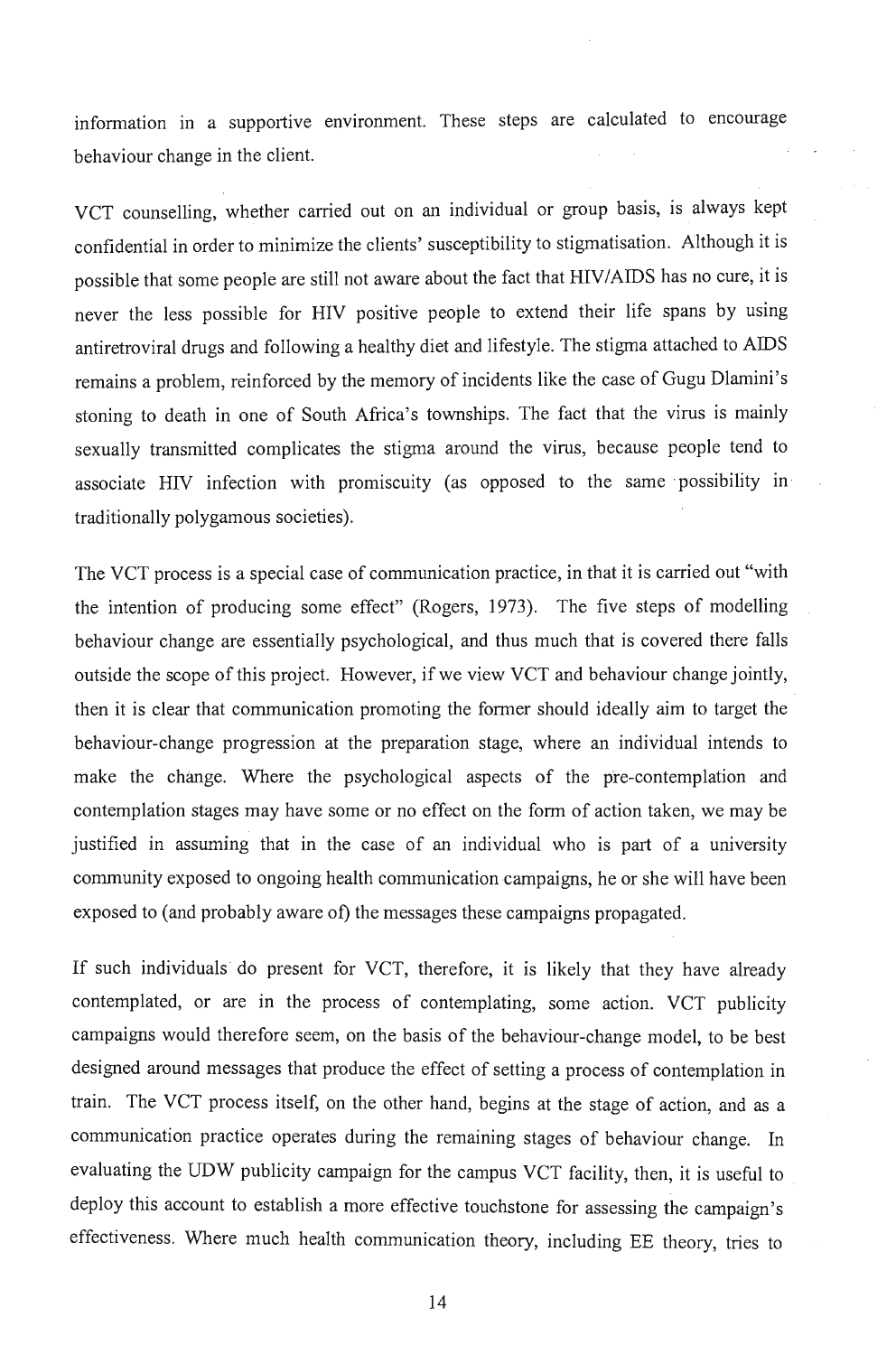establish a link between media messages and *behaviour,* the present account seeks merely to test the relationship between a campaign and a specifiable *act:* whether the individual who presents for VCT at an institutionally-based facility has done so more or less directly as a result of the institutional campaign's messages.

 $\ddot{\phantom{a}}$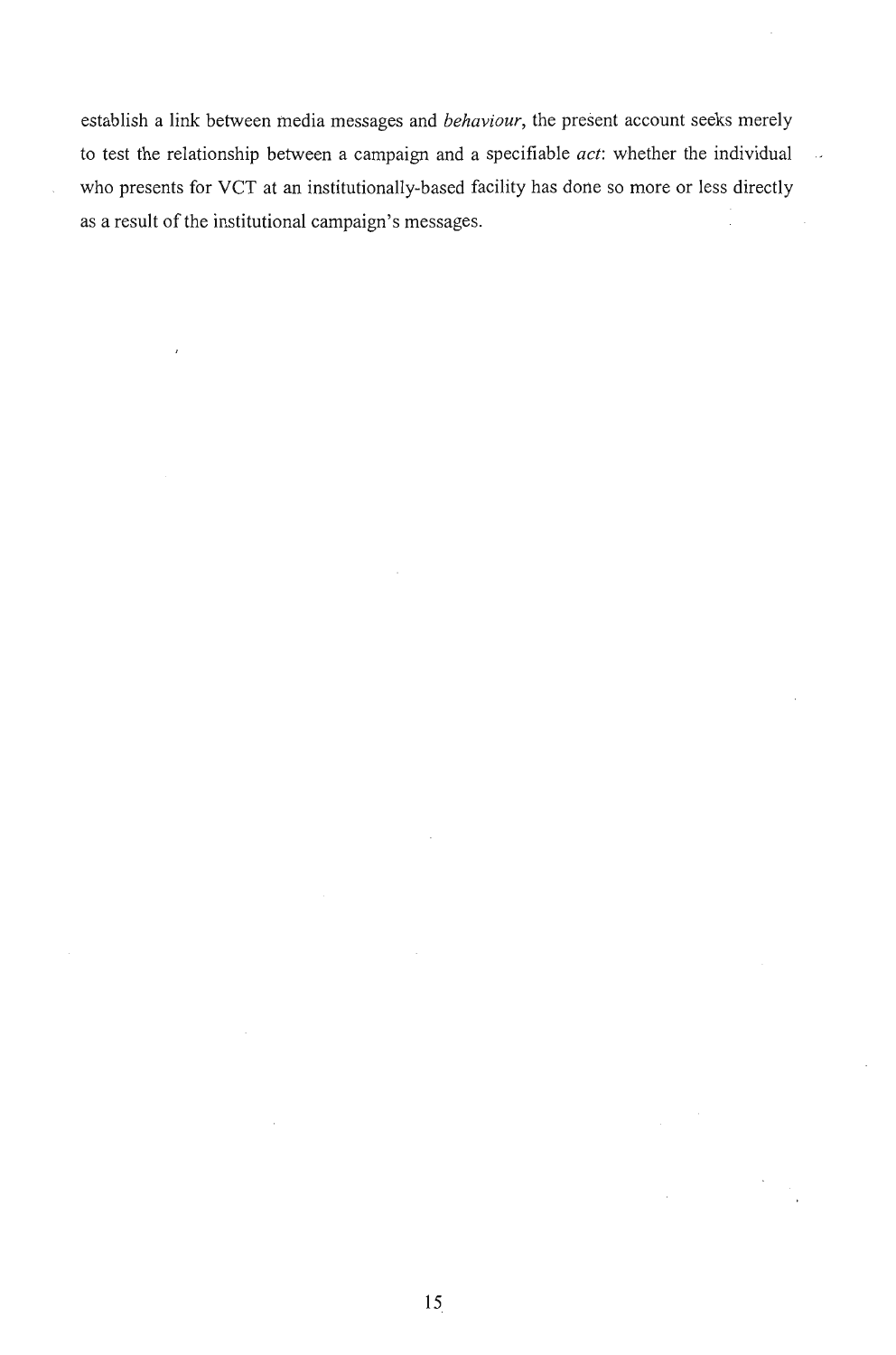## **Chapter Four**

### . ~ 4 ,, ·1 · The **Campaign and** its, **Outcomes**

The University of Durban Westville YCT communication campaign was organized around the slogan "Face your fear", which formed the basis for the various strategies employed to attract the students to the service. During the launch festivities on March 31 2003, therefore, the campaigners targeted the students through entertainment based on drama and music:

There was a function with speakers, there was a person living with RIY speaking about the importance of YCT, then there was a local traditional healer, who was giving input and then there was messages of support by the vice chancellor and there was entertainment for students and there was arts and crafts ... there was a drama group who presented a sketch on RIV and AIDS, and it was quite powerful and from my observation students really enjoyed the sketch and it did give them very strong message. It was about somebody in a particular group that was infected. The drama was organized by an outside drama company. Then there was dance, there was a lot of music  $\ldots$  (P1; Appendix 2).

During the function, various small merchandising gifts were distributed to brand the campaign. These below-the-line items comprised T-shirts, booklets, caps, leaflets, photographs, stickers, and rulers. Above-the-line media took the form of posters. It was not possible to establish reasons for the campaign's neglect of other campus-based media (such as the campus radio station) as vehicles for above-the-line communication.<br>The campaign's emphasis appeared to be on posters, and no mention was made of the campus radio station, or student-produced print media. Indeed, students' responses to the questionnaire showed that 73% had seen the campaign posters, but that very few had noticed any of the other media (Table 4.6; see also Appendix 1). When this response was brought to the attention of one of the campaign's Programme Officials, I was told that

... one of the easiest ways to get a message across is to actually put up the posters with a very vivid message. And the T-shirts the students wear and walk around with them and they have that with them all the time so they are effective because a picture speaks a thousand word[ s].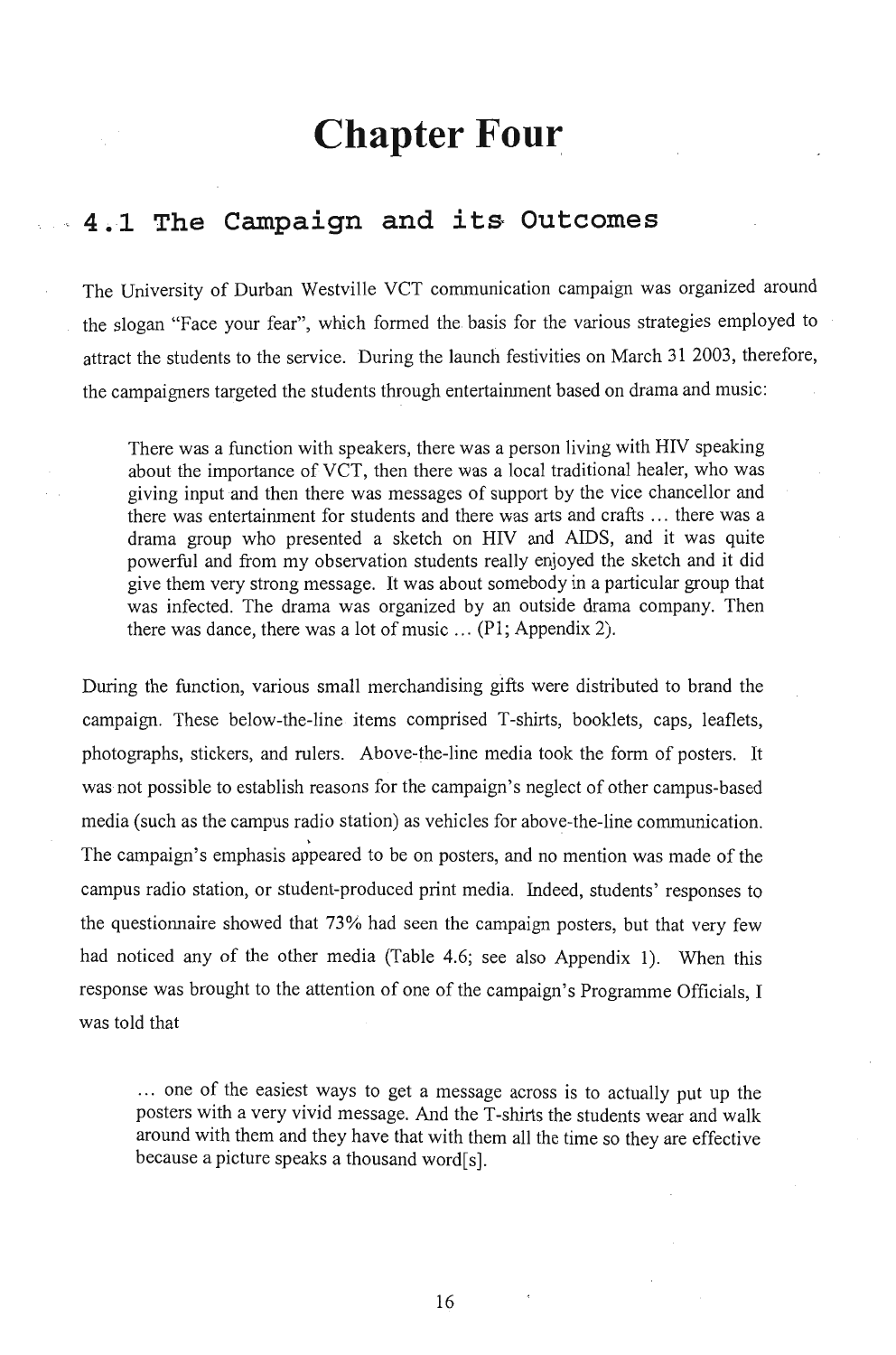An element of repetition is introduced, however, with the twice-weekly setting up of an information table in the university's main quadrangle. Student volunteers operate the tables; and are expected to provide feedback to the programme based on their interactions with other students who visit the tables (Interview with P2; Appendix 2). As an on-campus communication project, the campaign's target audience will also have attended a compulsory first-level life-skills module provided by UDW (UDW 130: Changing Society: Culture, Values and Ideas). Campaign planners could therefore pitch their message at an audience that could be expected'to have engaged readings provided in the course's HIV Risk Reduction module.

### 4.2 Students' Involvement in the Campaign

The success of Entertainment Education strategies is in many cases a function of how producers have involved members of the target group in the construction of a given campaign. In the present case, the student body was involved in several ways. For instance, the campaign as a whole was launched only after formative research had been completed. Staff and students from the University's psychology department performed most of this research:

The posters, pamphlets, and so on were based on the research done to find out what the students wanted. So it was definitely coming from the students, which is obviously an important thing when you do any intervention you want to make sure that it is aimed at what they want and what they understand. Those faces in the posters were researched to see what the students identify with. Out of that research had come as such that the students wanted to hear motivational speaking. Someone HIV positive, they wanted information, they wanted it to be marketed. ... They didn't know about VCT, they said it should be better marketed, they needed to have an awareness day, they wanted tables with information, they wanted dances and drama (Interview with P2; Appendix 2).

Unlike a campaign designed specifically as an EE communication strategy, the UDW approach did not involve members of the target audience at every stage of its implementation. The drama performance staged during the launch was presented by a professional group based offcampus. Although the play may well have conveyed the message about VCT, and therefore be classed as a form of EE, programme officials were of the opinion that "it would be nice if the students were more involved in doing the drama, and that is some thing that is also developing. A lot of students were interested in doing that. I think the more it can come from the students the better" (Interview, P2; Appendix 2).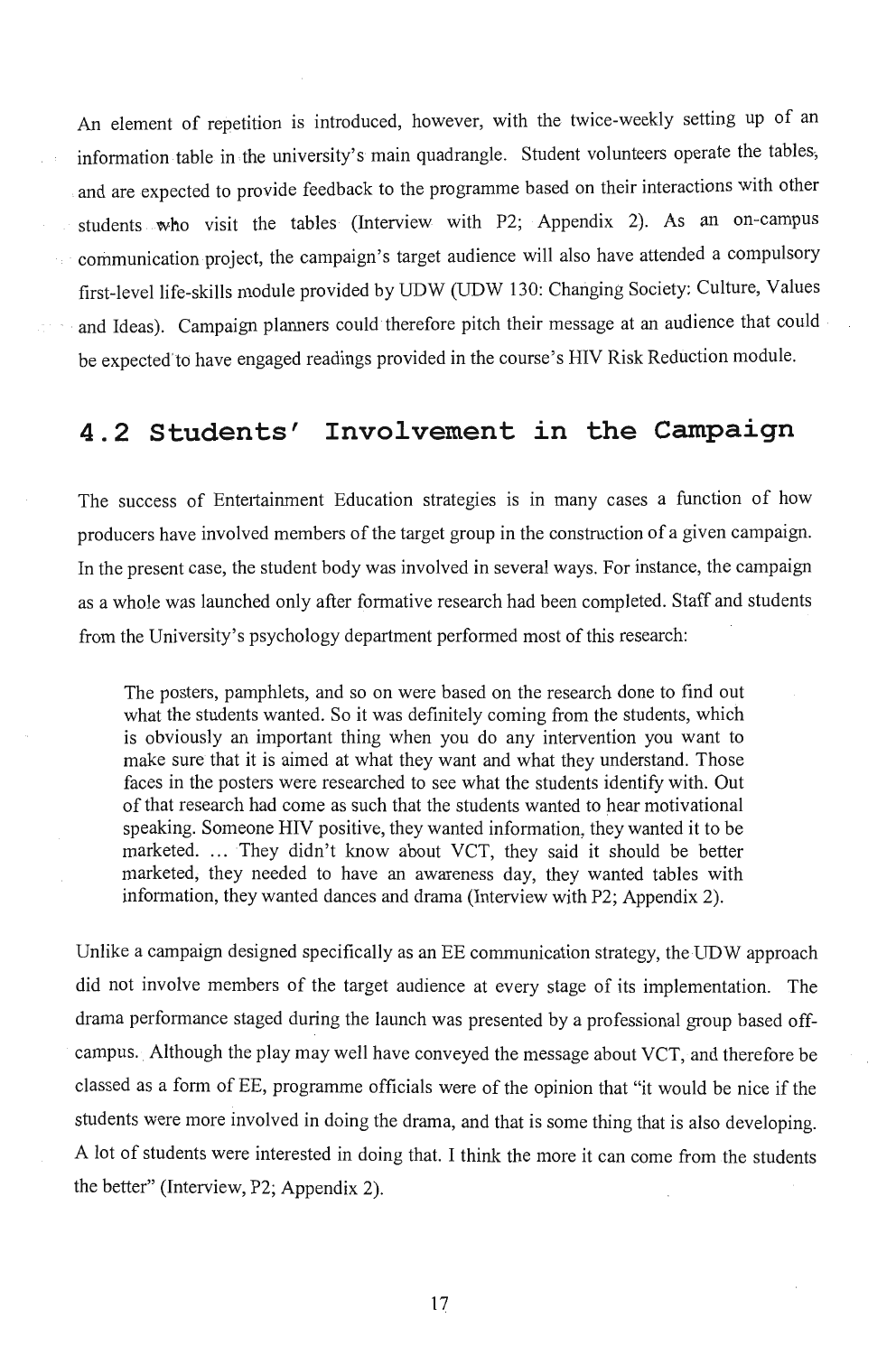The interviews revealed that student involvement clearly did have an effect, in that there were indications that students had begun to talk among themselves about VCT. As a variation onthe theme of the diffusion of innovation (Rogers, 1995), therefore, the campaign might be worth evaluating on the basis of how effective it was in getting students to encourage their peers to -act by presenting for VCT. This would seem to be the case, because "the students are advertising among themselves. I have had students who come with their friends in groups and go for pre counselling together, they are advertising for us" (Interview with P2; Appendix 2).

In general, the students were involved in the campaign to some extent. Unlike the case with formal mass-media based EE like *Soul City,* their contribution came not only as participants in the message-formation process, but as researchers in their own right. Clearly, as members of the broader university community they will belong to a more uniform cultural body than those making up the broader audience of a national television-based campaign. Given the parallels noted above between the processes of health communication and the stages of behaviour change, many of the programme officials' and counsellors' responses suggest that the campaign successfully encouraged students to shift their approach to VCT from that of the pre-contemplation and contemplative stages, to that of *action* (Vinci, 2003).

### **4.3 Data Findings**

The questionnaires were not composed in any particular order based on the different kinds of information sought. Instead, they were developed more or less in anticipation of the kinds of interactions possible when students are asked for their opinions and assessments of issues. In the present analysis, however, the responses are presented and analysed in three groups defined as 1) *knowledge* issues; 2) *information* issues; and 3) questions on issues of *action.*  Initially, this classification was not factored into the research method, or anticipated on the basis of health communication theories. However, when the most commonly used of the latter theories had been analysed alongside practical behaviour change models (Vinci, 2003), the distinction noted previously between action and behaviour change encouraged the clustering of students' responses in this manner.

It should be noted that in Question 10 students were asked if they had undergone an HIV test, and that 9 males and 9 females responded positively. I did not construct the questionnaire in a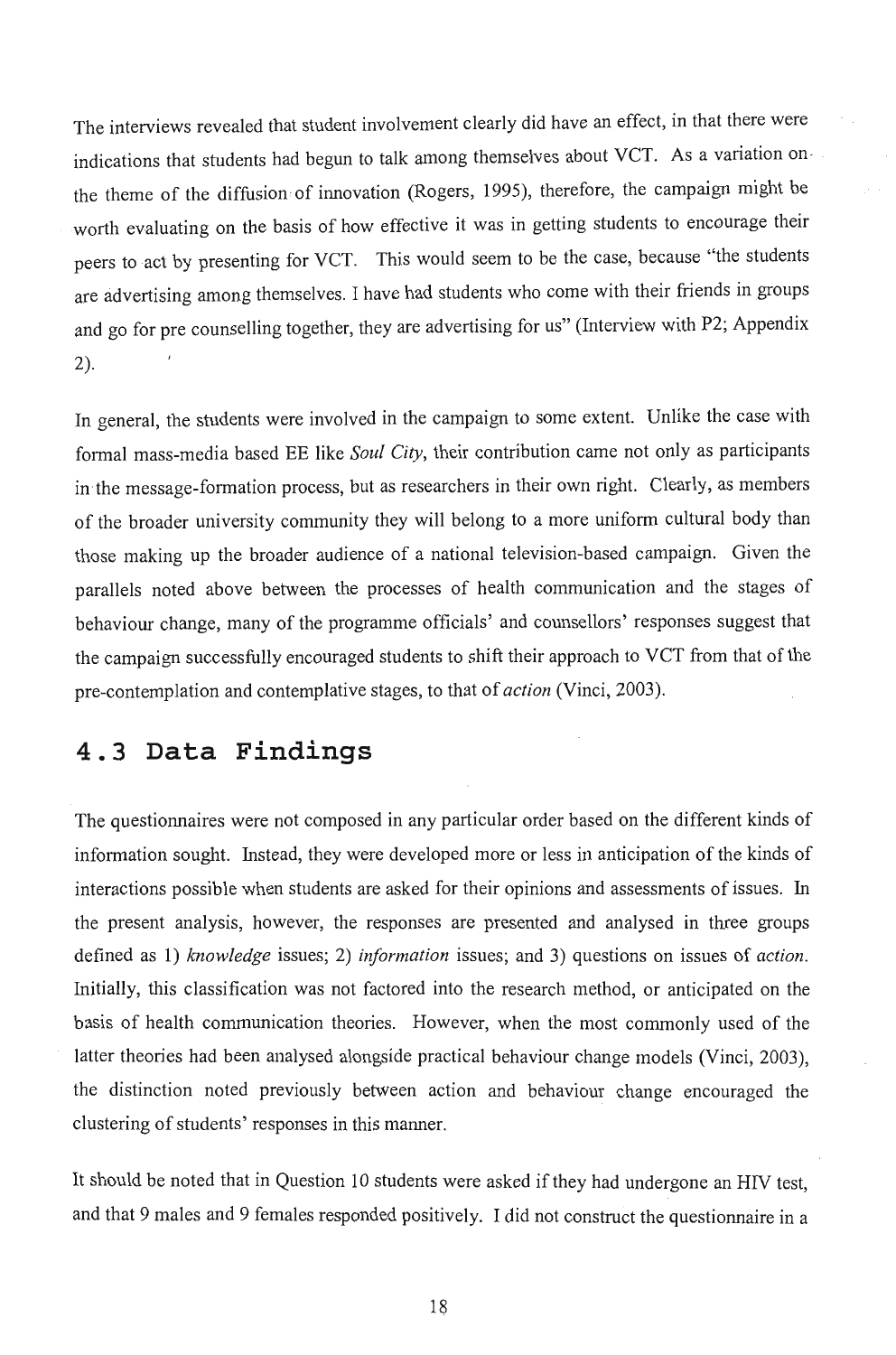way that excluded these respondents, since they would in any event have been prompted to present for the test in response to some or other kind of incentive. Question 11 was openended, and asked the students to specify the institution at which they had been tested (Appendix 1). The breakdown of responses is reflected in Table 4.1 .

**Table 4.1:** Students who had undergone HIV tests, and institutions where they tested.

| <b>Institution</b> | <b>Male</b> | <b>Female</b> | <b>Total</b> |
|--------------------|-------------|---------------|--------------|
| <b>UDW</b>         |             |               |              |
| Hospital           |             |               |              |
| Clinic             |             |               |              |
| Private practice   |             |               |              |
| Other              |             |               |              |
| Total              |             |               |              |

*Knowledge questions.* Students were asked to indicate their knowledge of VCT-related issues in Questions 7, 13, 21, and 27 (See Appendix 1). In general, the responses indicated a relatively high level of awareness about VCT, and of the UDW campaign publicising the oncampus service (Table 4.1).

Table 4.2: Students' Knowledge of VCT.

| <b>QUESTION</b>                                                                |             | <b>YES</b>    | <b>NO</b>   |               | <b>TOTAL</b>            |            |
|--------------------------------------------------------------------------------|-------------|---------------|-------------|---------------|-------------------------|------------|
|                                                                                | MALE        | <b>FEMALE</b> | <b>MALE</b> | <b>FEMALE</b> | <b>YES</b><br><b>NO</b> |            |
| Have<br>you ever heard of<br>VCT?                                              | 24/30 (80%) | 26/30 (87%)   | 6/30(20%)   | 4/30 (13%)    | 50/60(83%)              | 10/60(17%) |
| Did<br><b>VCT</b><br>you<br>hear<br>campaign<br>officially<br>launched in UDW? | 23/30 (77%) | 23/30 (77%)   | 7/30 (23%)  | 7/30 (23%)    | 46/60(77%)              | 14/60(77%) |
| Do<br>you<br>have<br>campus<br>Radio?                                          | 23/30 (77%) | 24/30(80%)    | 7/30(23%)   | $6/30(20\%)$  | 47/60(78%)              | 13/60(22%) |
| Do you think people are<br>scared to go for VCT?                               | 29/30(97%)  | 29/30(97%)    | 1/30(3%)    | $1/30(3\%)$   | 58/60(97%)              | 2/60(3%)   |

The multiple-choice element of question 9 (Appendix 1) elicited students' awareness of the various possible venues at which VCT services might be available. Most respondents said services are offered in clinics, but several also mentioned that VCT is available from other venues.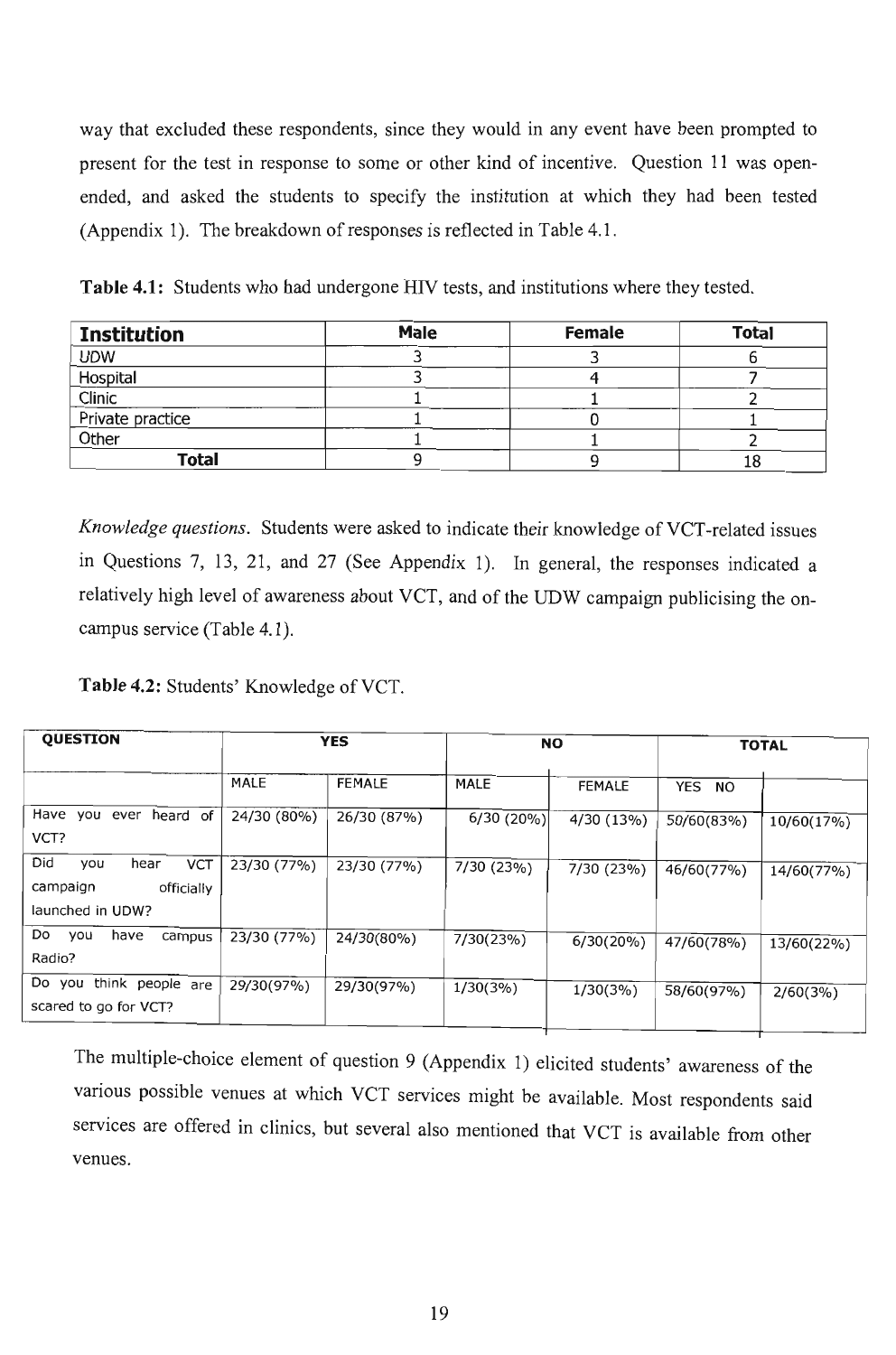Table 4.3: Students' awareness of where VCT services are provided.

| <b>OUESTION</b>                 | <b>Hospitals</b> |        | <b>Schools</b> |        | <b>Clinics</b> |        |
|---------------------------------|------------------|--------|----------------|--------|----------------|--------|
| Where are VCT services offered? | M(730)           | F(730) | M(730)         | F(730) | M(730)         | F(730) |
|                                 |                  | 10     |                | 11     | 28             | 24     |

Table 4.4: Students' opinions as to why people might be scared to undergo HIV testing.

| <b>Reason</b>                     | Male $(730)$ | Female $(\frac{30}{5})$ |
|-----------------------------------|--------------|-------------------------|
| Inability to cope if HIV positive | 19 (64%)     | 24 (80%)                |
| Stigma                            | 10 (33%)     | 6(20%)                  |
| No Response                       | . (3%)       |                         |
| Total                             | 30 (100%)    | 30 (100%)               |
|                                   |              |                         |

*Information questions.* Questions 4, 16 and 24 (Appendix 1) addressed the information sources from which students had obtained their knowledge about the university VCT service. They were also asked whether their exposure to the campaign had improved access to information about VCT.

Table 4.5: Students' sources of Information on VCT.

|                                                                      |            | Yes           |            | No            | <b>Total (/60)</b> |          |
|----------------------------------------------------------------------|------------|---------------|------------|---------------|--------------------|----------|
| <b>Question</b>                                                      | Male (/30) | Female $(30)$ | Male (/30) | Female $(30)$ | Yes                | No.      |
| Have you ever seen<br>posters on VCT?                                | 23 (77%)   | 21 (70%)      | 7(23%)     | 9(30%)        | 44 (73%)           | 16 (27%) |
| Have you ever seen<br>drama and music on<br>VCT?                     | 2(7%)      | 5(16%)        | 28 (93%)   | 25 (83%)      | 7 (12%)            | 53 (88%) |
| Do you get any new<br>information as a<br>result of the<br>campaign? | 8 (27%)    | 10 (33%)      | 22 (73%)   | 20 (67%)      | 18 (30%)           | 42 (70%) |

The multiple-choice element of question 8 (Appendix 1) asked students to indicate where they had heard of VCT. Most indicated that they had heard most about VCT from the on-campus campaign, but some confirmed that they had heard about the service in general from more than one source (Table 4.6). On the students' response to the campaign media, they indicated that of the below-the-line media employed to publicise VCT, the T-shirts were by far the most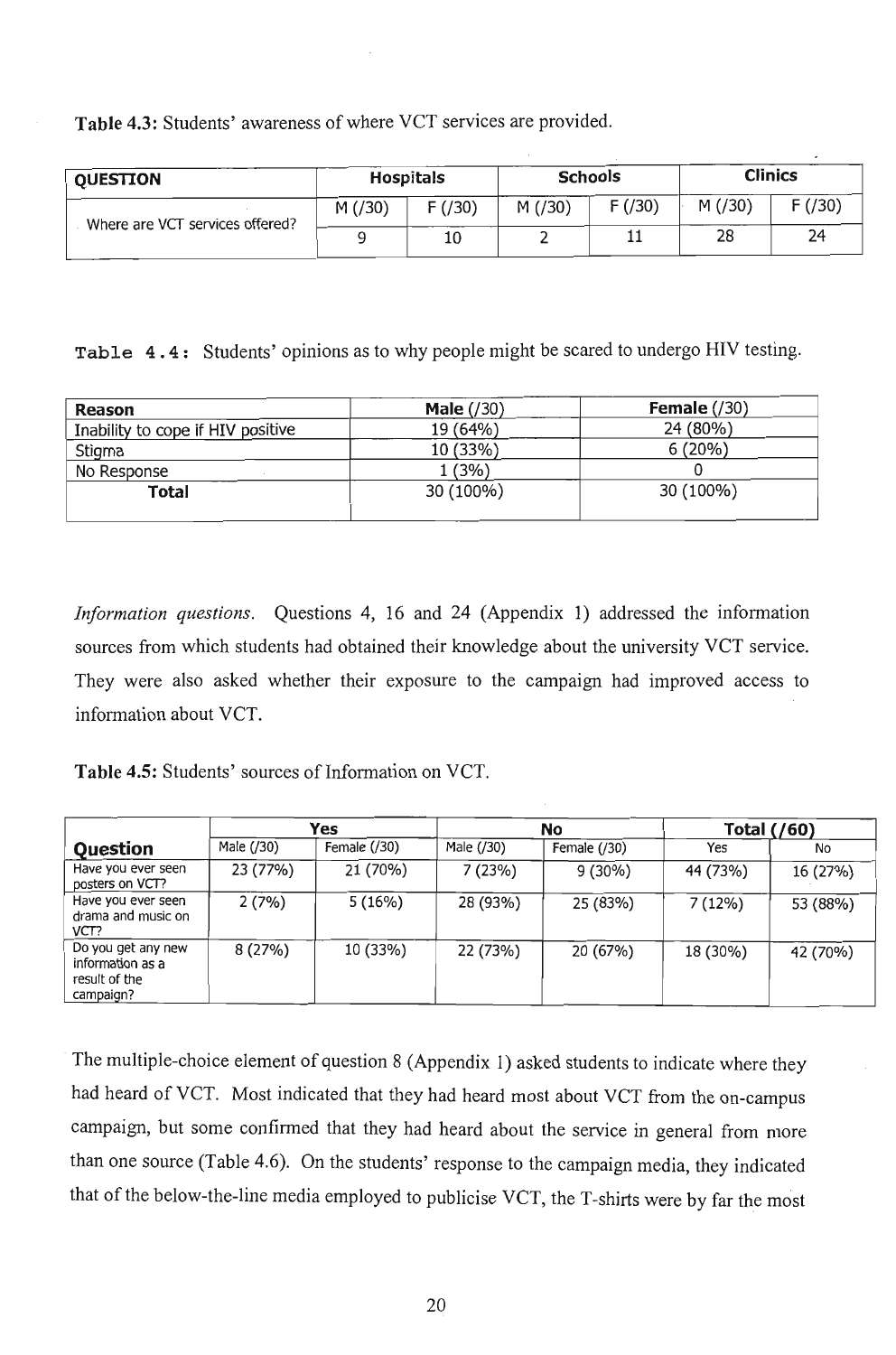visible (based on a visibility factor reflected as the ratio between responses to Question 31 and the total sample. See Table 4.7).

**Table 4.6:** Students' sources of information about VCT.

| <b>Ouestion</b>             |    | <b>Friends</b> | Media |    | Campaign       |          |                          | Clinic                        |
|-----------------------------|----|----------------|-------|----|----------------|----------|--------------------------|-------------------------------|
| How did you hear about VCT? |    | -              | м     |    | м              |          | м                        |                               |
|                             | 10 | ◡              |       | 12 | 2 <sub>C</sub> | 1 C<br>ᆠ | $\overline{\phantom{a}}$ | $\overline{\phantom{0}}$<br>ᅩ |

**Table 4.7:** Visibility of campaign below-the-line media.

| Item              | T-shirt | Cap  | Pamphlet | <b>Photo</b> | <b>Leaflet</b> | Ruler | <b>Sticker</b> |
|-------------------|---------|------|----------|--------------|----------------|-------|----------------|
| <b>Males</b>      | رے      |      | ᆠ        |              |                |       |                |
| <b>Females</b>    | 25      |      |          |              |                |       |                |
| <b>Visibility</b> | 0.80    | U,Z1 | 0,50     | 0,17         | 0,30           | U, L  | 0,35           |

*Action-related questions.* Questions 3, 5 and 17 addressed students' conceptions of how they might act, or what would prompt them to act, in presenting to the campus counselling service for the specific purpose of VCT (Appendix 1).

**Table 4.8:** Action taken, avoided, or proposed in relation to presenting for VCT.

| <b>Question</b>                                                       | Yes         |             | No          |             | <b>Not Applicable</b> |             |
|-----------------------------------------------------------------------|-------------|-------------|-------------|-------------|-----------------------|-------------|
|                                                                       | Male/30     | Female/30   | Male/30     | Female/30   | Male/30               | Female/30   |
| If someone asked you to<br>go for VCT now, would you<br>attend?       | 15<br>(50%) | 20<br>(67%) | 15<br>(50%) | 10<br>(33%) |                       |             |
| If you have already gone<br>for VCT, did it change your<br>behaviour? | (30%)       | (23%)       |             | (7%)        | 21<br>(70%)           | 21<br>(70%) |
| TOTAL                                                                 | 35 (58%)    |             | 25 (41%)    |             | 42 (70%)              |             |

Not all of the 18 students who had undergone HIV tests offered reasons for having decided to respond to this (Question 14; Appendix 1). Table 4.9 indicates the broad categories of reasons offered by those who did respond.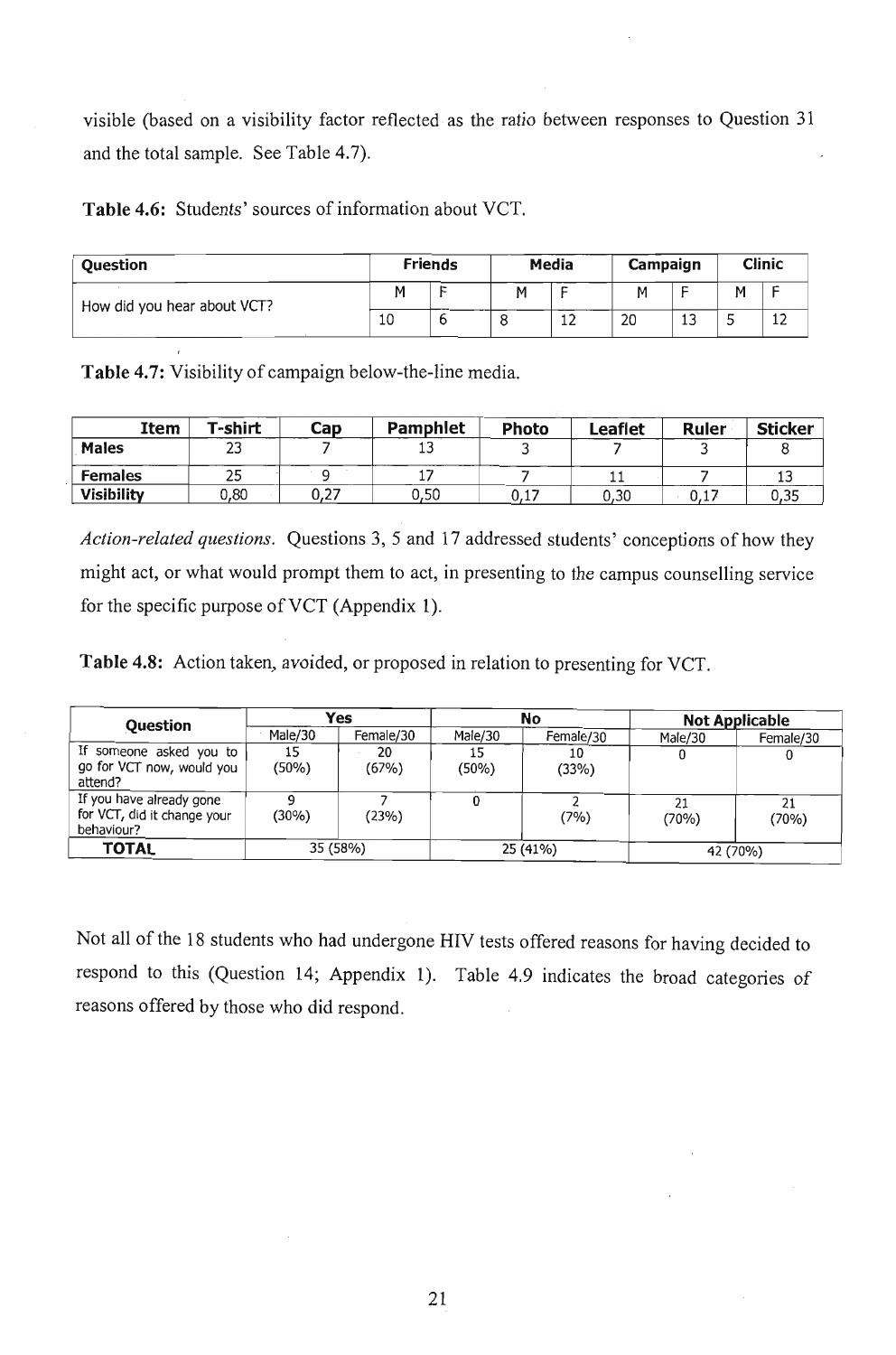#### **Table 4.9** General reasons for taking HIV test.

| <b>Reason or motivation</b> | <b>Male</b> | Female | <b>Total</b> |
|-----------------------------|-------------|--------|--------------|
| UDW campaign                |             |        |              |
| Medical                     |             |        |              |
| Lifestyle                   |             |        |              |
| Commercial                  |             |        |              |
| <b>Total</b>                |             |        |              |

In the absence of any corroborated figures from the Personal Counselling Unit, whose officials were concerned about breaching the unit's policy of client confidentiality, none of the above suggests that students themselves saw the university's VCT campaign as a primary motivation for deciding to present for VCT. Although three out of the eighteen students who admitted to undergoing HIV tests cited the UDW campaign as their reason for testing, this is too small a sample to warrant any firm conclusions about the success of the communication strategy employed.

When counsellors' opinions about the effect of the communication strategy were elicited, their very qualitative responses have to be considered against the lack of attendance statistics. However, counsellors did ascribe an upsurge in attendance to the effects of the campaign (Appendix 3), and one of the programme officials was perfectly explicit that this was indeed the case because:

... on the First of April, we were inundated with lOOs of students. I was employed as a program manager, I ended up in counselling with everybody. So for the first four weeks I did counselling everyday because we were overwhelmed with the number of the students  $(P_1; Appendix 2)$ .

There are only two general counsellors employed in the Personal Counselling Unit, assisted by a student intern, who perform the pre- and post-test VCT counselling alongside other counselling duties. Thus the need for the programme manager to assist with counselling in the immediate aftermath of the campaign launch does suggest that the upsurge in attendance may well have been the result of students' raised awareness of the service, and the campaign's success in motivating them to act. It should be repeated, however, that without any statistical confirmation from the *unit's* records there is little warrant *in* treating these responses as firm evidence of the communication strategy's effectiveness; they are an indication, and not a confirmation.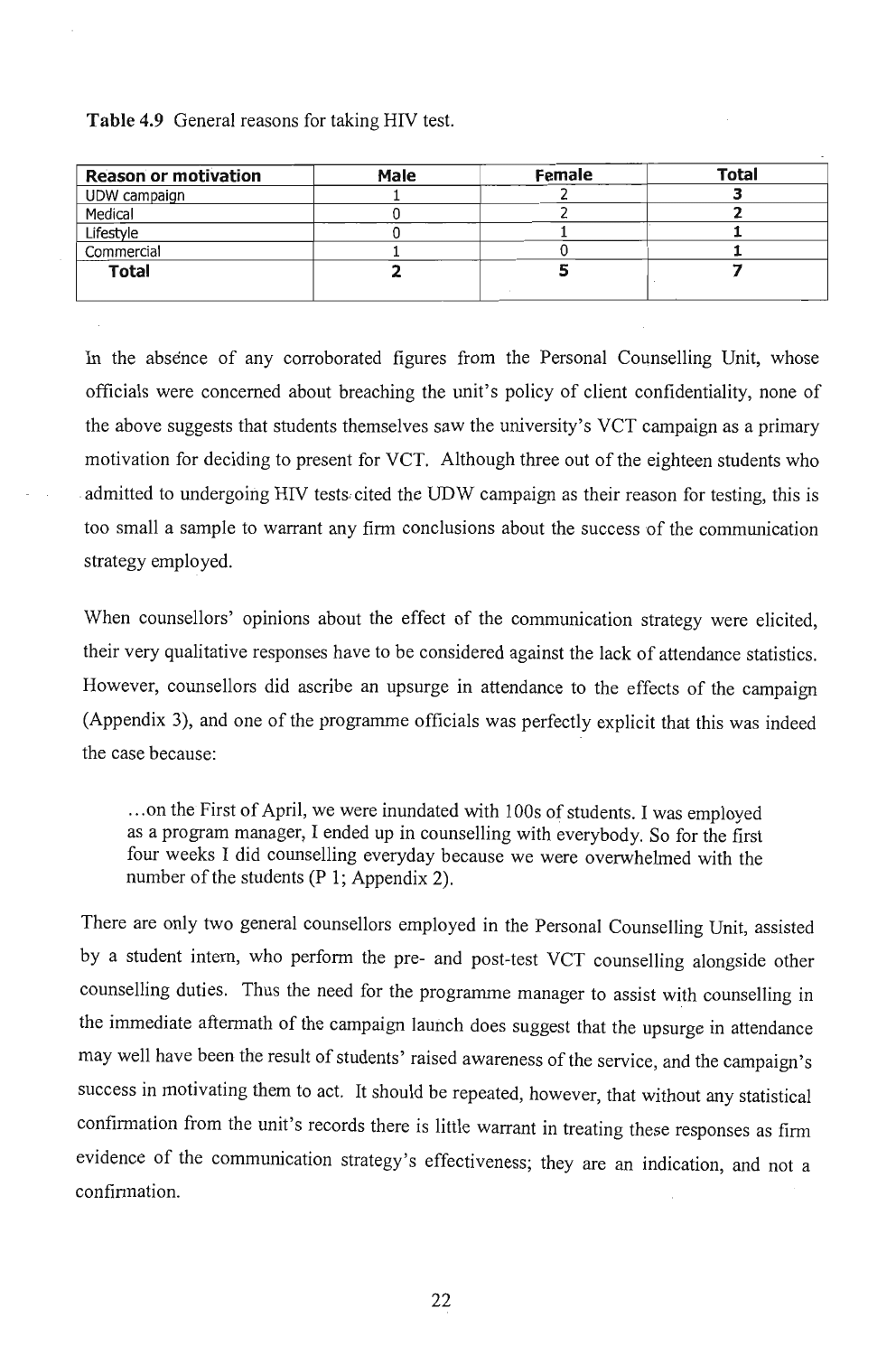## **Chapter Five**

### **Conclusion**

The University of Durban-Westville evolved from the apartheid-era higher learning institution planned for South Africans of Indian descent. Originally designated as "The University College for Indians" and situated on Salisbury Island in Durban harbour, the institution moved to its present premises in Westville and adopted its new name in 1972, having been granted academic autonomy in 1971. As an institution restricted to people from a community that was largely marginalized in the apartheid scheme, the university soon became a focus of intellectual resistance to that system. After 1979, the university became known as a centre of Black Consciousness thought, and the site of much violent oppression from the state authorities and their surrogates. This history may well continue to define the identity of many faculty and staff, and a significant but possibly dwindling proportion of students:

... UDW is a very unique place in terms of the history of the institution. So we have a history of struggle. And we have used that particular ethos not only in the anti apartheid struggle where we were so involved but the struggle against HIV/AIDS is a major struggle right now and UDW has proven that though this is the last year because it is going to merge with [the University of] Natal ... (Interview with P3; Appendix 2).

This identification of the present institution with the resistance strategies of the past may be one of the reasons for the present VCT campaign being structured around a public event employing music, speeches, drama, and other predominantly non-verbal communication forms. Although HN does figure as a source of oppression in the campaign media, the form of the launch does appear to continue the anti-apartheid tradition of the public rally that frames its message of resistance in terms of cultural activism: community theatre, speakers selected on the basis of their special relation to oppression, and so on.

Whether campaigns based on this kind of communication contributed materially to the final overthrow of apartheid is not part of the present research question. However, the parallels are highlighted in trying to account for the programme officials' *choice of format* for using the specific kind of public event for launching the campaign. Early HIV/AIDS media campaigns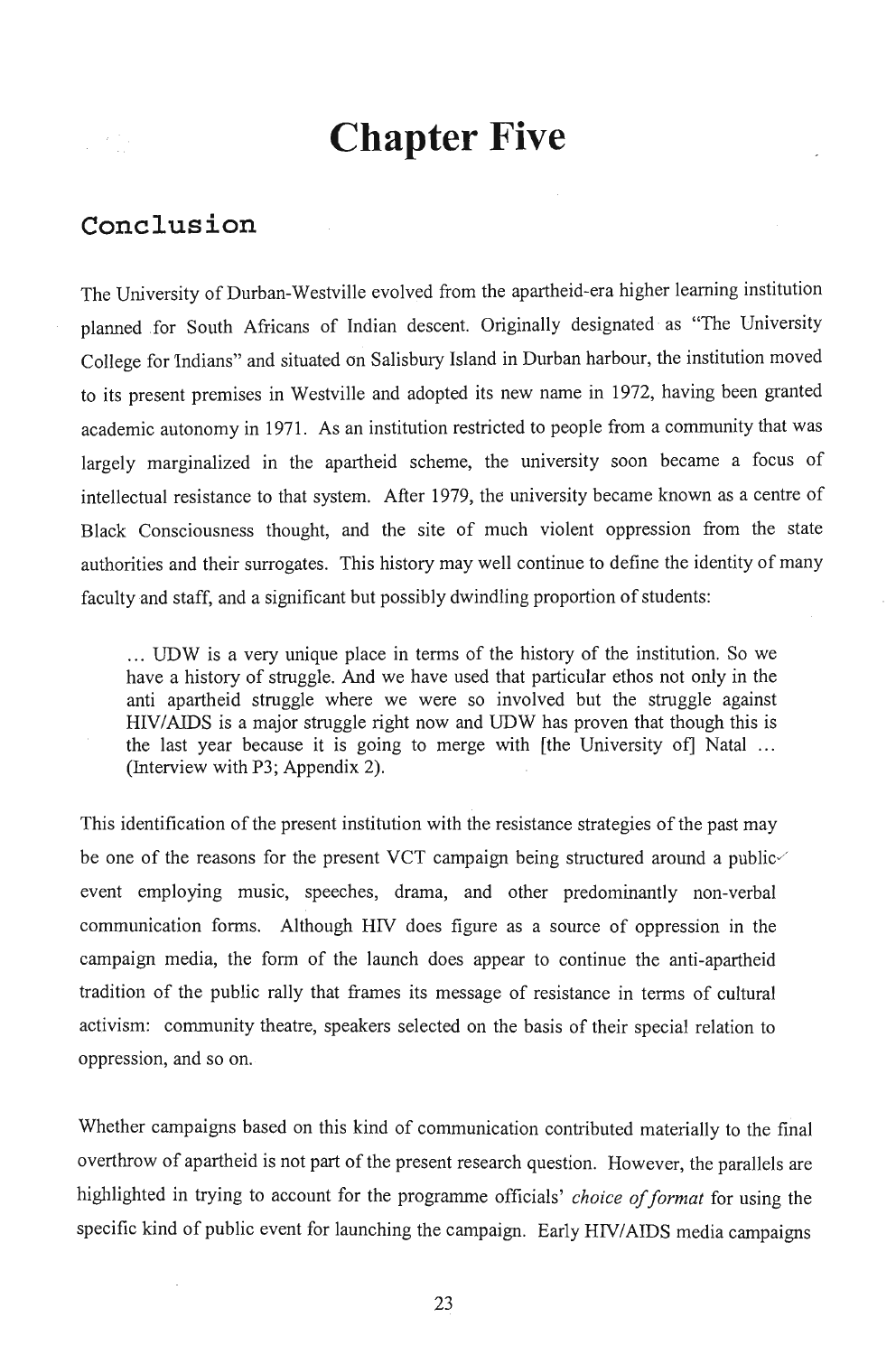by the post-1994 state also exploited the broader history of political mass-resistance strategies, employing "AIDS: the new struggle" as one of the slogans for an early campaign - . (Tomaselli and Shepperson, 1997). Much South African communications research since the 1980s has sought to explain the success of resistance movements in organizing such mass campaigns, and this has prompted many to draw on the work of South American thinkers like  $P_{\text{min}}$  (1972; see also Freire and Shor, 1987). Similarly, the same sources have  $\sigma$ ,  $\sigma$  bininary, the same sources have inspired many campaigns that use community-based methods for ongoing health communication strategies (parker *et aI, 2000).* 

In general, then, the organizers of the UDW campaign seem to be very conscious of the need for such participatory communication methods *as a matter of principle.* In this conclusion, the object is not to judge whether these methods were successful or not, because programme officials needed little prompting to articulate their intention to widen student participation in future campaigns: "Well there have been some attempts ... for example to get the students to come up with plays and there is also an attempt to have a dance movement" (Interview with P3; Appendix 2). Instead, the research aims to assess the way in which the stages of health communication strategies combine with an analysis of the steps marking behaviour change are  $\vee$ realized in the ways UDW students responded to the present campaign; the object is to find whether future campaigns will benefit from due consideration of this response. Thus the historical role of musical performance at anti-apartheid rallies has led to an appreciation that dance music should be included in the schedule of public events. However, the students of a decade after the political struggle have different priorities, reflected in different tastes: a program official told that organizers "ask a band or whatever to come a little bit earlier and start playing music and then vice chancellor comes and the program begins after we have attracted the attention of the students" (Interview with PI; Appendix 2).

In other words, the role of musical performance in public awareness or consciousness-raising activity has shifted from that of an integral part of the message, to that of an attention-grabber that attracts an audience so that an entirely different message can be communicated. This change in the role of music tends to marginalize EE as a strategic framework for health communication in the context of on-campus communication projects. Instead of being used merely to attract the students, it is possible for songs that celebrate the cause at hand to give audiences an opportunity to listen songs related to (in this case) VCT so that they can

24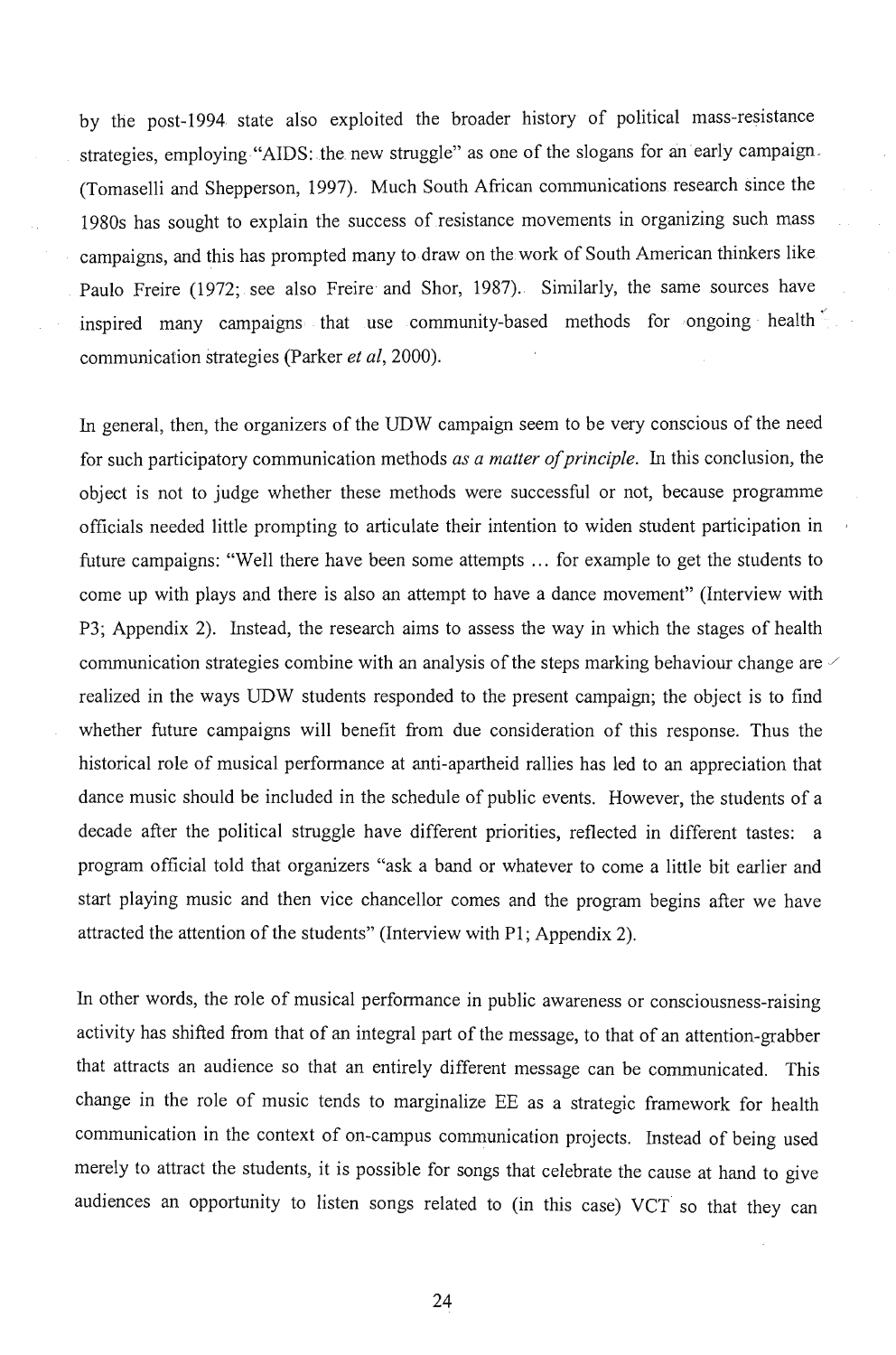memorize the lyric and internalise the message simultaneously (see Moodley and Jugbaran, 2003).

From the point of view of more traditional marketing methods, however, some students complained that organizers ought to "inform us that there will be such an activity in advance because sometimes you only find out that there are such activities only if you pass by the Quad" (Questionnaire respondent R2). After all, publicity for such launch events in a nonpolitical context does not attract the attention of authorities the way anti-apartheid rallies might have done. At the same time, placing such campaigns into the context of health communication as opposed to the organization of mass-resistance events permits greater use of mass media in order to advertise events like the VCT campaign launch. Programme officials did in fact recognize this as an issue when prompted: " ... we haven't used it [campus radio] as much as we could have. It was part of the launch but it hasn't been an ongoing one" (Interview with P3; Appendix 2). In their turn, students responding to the questionnaire also noted the low priority given to campus radio, despite its being broadcast for "students in the cafeteria, where every one goes for a snack" (Respondent R53, responding to question 35; Appendix I).

On the other hand, the campaign posters were by far the most effective above-the-line medium, reaching some 77% of questionnaire respondents (Table 4.4). Both students and programme officials remarked on the strong reception given this medium, to the point that students "[liked] the posters so much and they steal them, they are in their bed rooms" (Interview with PI; Appendix 2). Although there is insufficient data to assign the success of the campaign mainly to the posters, two of the three counsellors interviewed for this research stressed that the sight of posters had reminded students to present for pre-counselling  $\vee$ (Interviews with Cl and C3; Appendix 3). Indeed, the presence of purloined posters was noticeable in residence rooms while the student questionnaires were being administered.

In conclusion, the data indicate that elements of the present campaign can be carried forward into future programmes. However, these would, I suggest, benefit from greater integration of . the various media components. It must be repeated that the present data do not provide sufficient evidence that the UDW campaign has succeeded in accomplishing all its objectives; they do show that students respond to campaign media in large measure, but it is not possible to conclude that other influences did not have an equal or greater influence on the decision to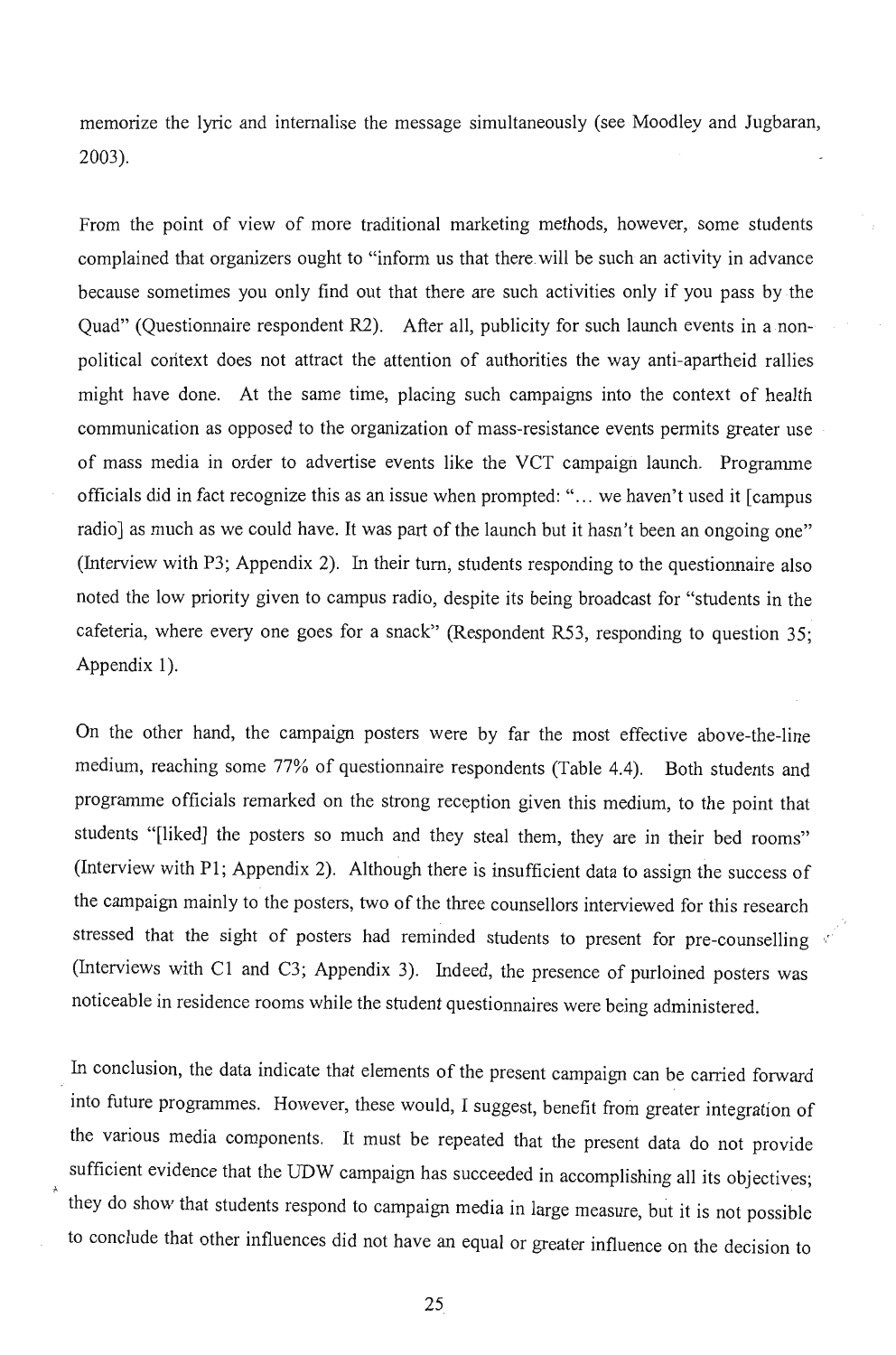act. From the point of view of the campaign's effectiveness as a health communication strategy, we feel confident in suggesting that future campaigns exploit the following factors.

- 1) The merger between UDW and the University of Natal (UN) offers enormous opportunities in the form of expanded resources, and these can contribute to the development of programmes of great sophistication. These resources include the UN departments of music and drama, both of which can serve as contexts for generating entertainment material for future health communication campaigns.
- 2) The greater size and expanded academic potential of the merged institutions opens opportunities for negotiating media opportunities, like a broadcast licence for the new university's campus radio station. This could, for example, be coupled with the inclusion of radio training facilities in the Programme for Culture, Communication and Media Studies, combining practical broadcast training with communications teaching and research.
- 3) Future campaigns should do more to draw on social marketing principles in relation to EE strategies. In effect, this means paying attention to integrating different media through formative, monitoring, and summative research, in order to exploit the different strengths of each. For example, above-the-line campaigns can combine the visibility of posters with popular music's capacity to emphasise issues in an engaging manner. This can be further reinforced by exploiting campus radio for event advertising, celebrity interviews, and short comic or dramatic 'adumentary' inserts that maintain campaign continuity through repetition.
- 4) The campaign's below-the-line component can continue the present strategy of twice-weekly placement of the VCT Information kiosk or table, expanded to cover all the merged institution's campuses. The present research is not competent to recommend or suggest whether this activity should be directed at university-wide level, or by individual campus committees. Pamphlets and leaflets should be updated · as below-the-line information media, while merchandising media like caps, T-shirts, bumper-stickers and other such objects can be distributed as the occasion demands. ·

Although the data suggest that the present campaign has shortcomings, it has the potential to integrate health communication theory with models of behaviour-change in ways that focus on  $\mathbb{R}$ getting potential beneficiaries to *act* in presenting for VCT. By avoiding the overly ambitious goal of aiming to change its audience's behaviour, and exploiting media to encourage people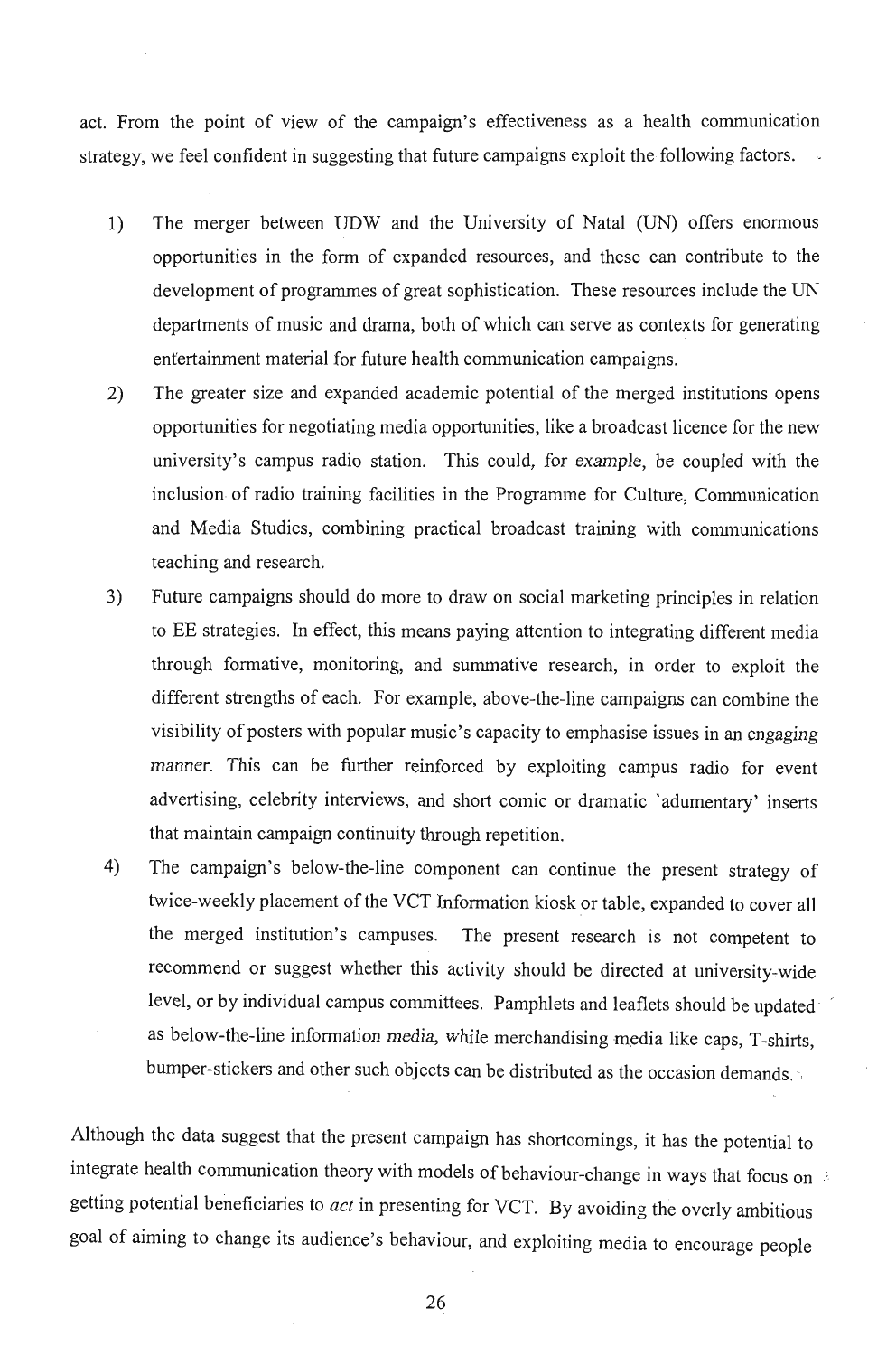to present for VCT, the somewhat exaggerated claims for media are avoided (Epstein, 2003), and the long-term business of behaviour change is left to the professionals who offer the service and other life-skills counselling.

Finally, it is worth repeating that the opportunities offered by the merger between UN and . UDW make for the development of far more cost-effective and far-reaching campaigns. Aside from actual campaign design and implementation, there is great opportunity for exploiting the research dimension of health communication, especially in the field of EE, to develop further the general media and communication research capacity of the institution as a whole. Aside from having the chance to become involved in participatory social marketing and EE activities, linking campaigns to academic programmes can provide students with ample research opportunities at post-graduate level. In the long term, this academic dimension may contribute to national and continental professional media and communication capacity because of the practical research dimension that such campaigns require to be effective.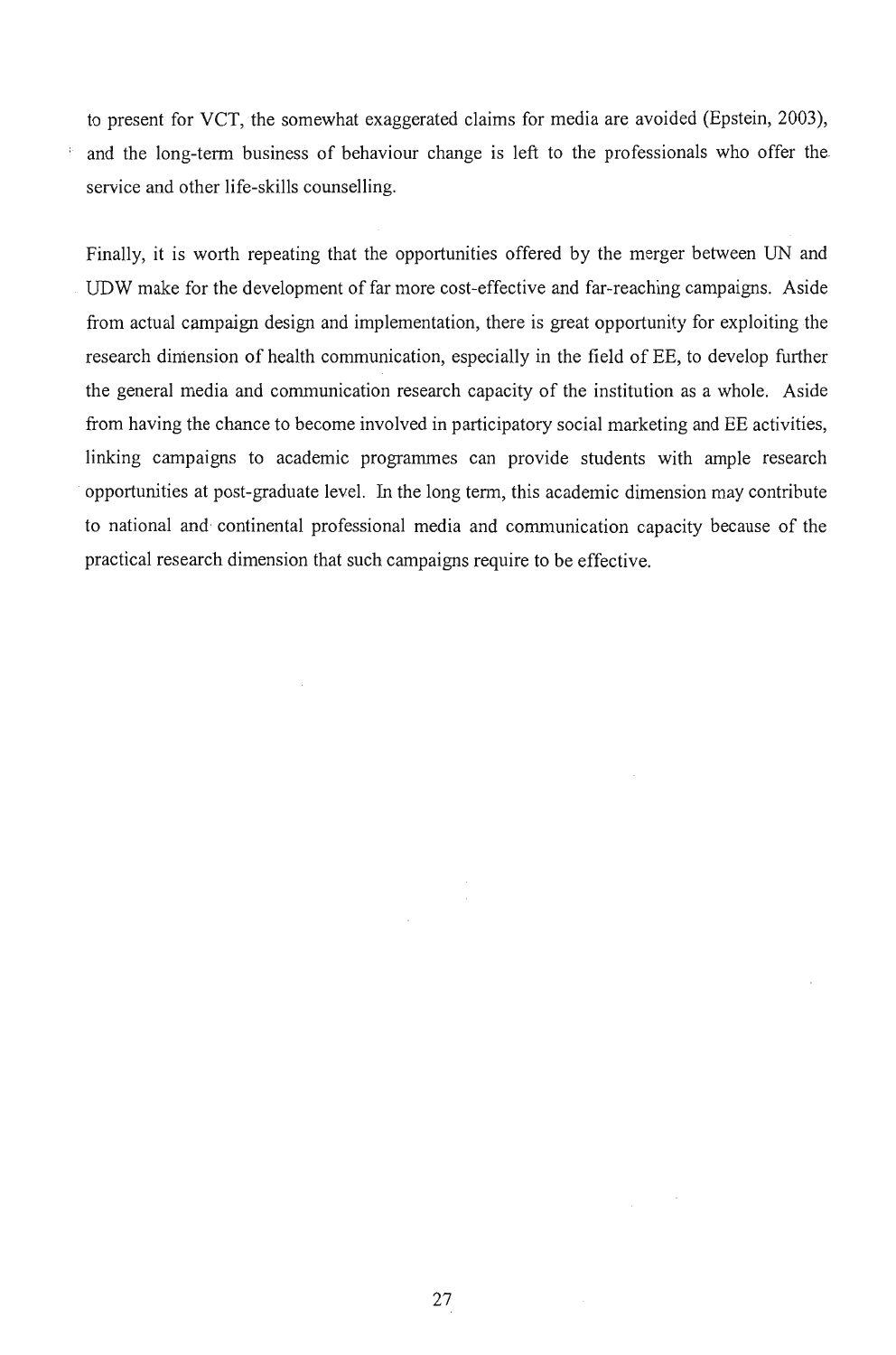### **Bibiliography**

www.unaids.com (Joint United Nations program on HlY/AIDS)

http://www.sou1city.org.za (Institute for Health and Development Communication)

http://www.hivdent.org/publicp/ppsas1i0298.htm (South African Public Policy News Update)

#### **Unpublished Researches and Projects**

Tesfu, T., P. Mhagama and M. Metso (2003) *Voluntary Counselling and Testing and Behaviour Change through Video Drama: A case study in Chesterville High School.* MA Research Project. Durban: Culture, Communication and Media Studies, University of Natal.

#### **Related Publications**

Airhihenbuwa, C.O. &, R. Obregon (2000). *'A Critical Assessment of Theories/Models Used in Health Communication for HIV/AIDS.' Journal of Health Communication.* Supplement 5-15.

Bandura, A. (1969). *Principles of Behaviour Modification.* U.S.A: HoIt, Rinehart and Winston.

Epstein, H. (2003). 'AIDS *in South Africa: The Invisible Cure.' New York Review of Books,*  50(12), retrieved from http://www.nybooks.com/articles/16499, accessed 17 July, 2003).

Freire, P. and I. Shor, (1987). *Pedagogy of Liberation: dialogues on transforming education.*  Basingstoke: Macmillan Education

Freire, P. (1972). *Pedagogy of the Oppressed.* Harmondsworth: Penguin Books

Gibson, K, L. Swartz and R Sandenbergh (2002). *Counselling and Coping.* Cape Town: Oxford University Press Southem Africa.

Ginwala, SK; AD Grant; JH Day; TW Dlova; S MacIntyre; R Baggley; and GJ Churchyard. (2002). 'Use of UNAIDS tools to evaluate HIV voluntary counselling and testing services for mine workers in South Africa.' *Aids Care,* 14(5) 707- 727.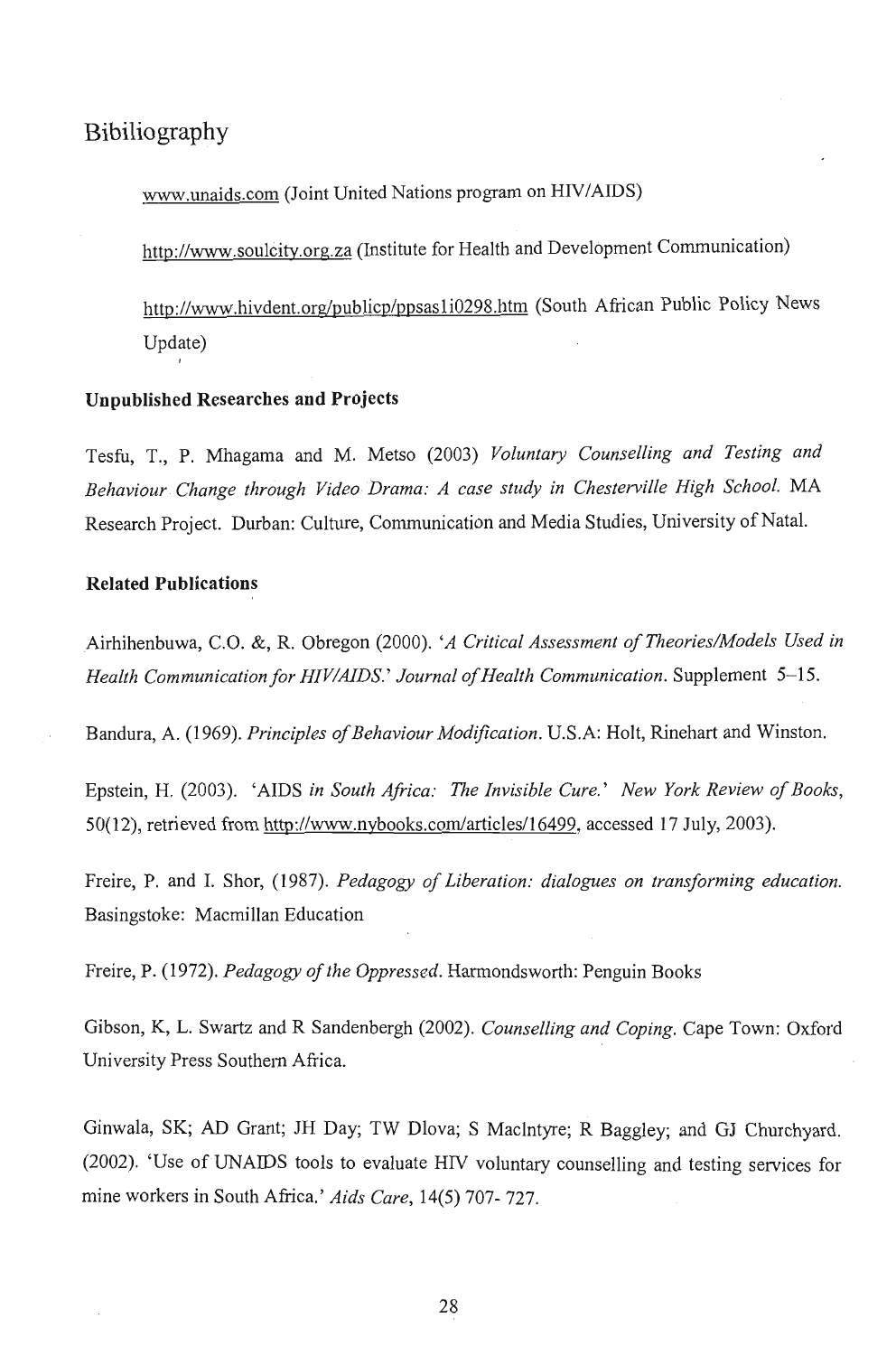Gisselquist, D. and JJ Potterat (2003). 'Hetrosexual transmission of HIV in Africa: an empric estimate.' *International Journal of STD and AIDS,* 14, 162-173.

Kayawe, 1., M. Kelly and R. Baggaley (1998) 'HIV counselling and Testing.' *World Health,*  51(6) 12-22.

McQuail, D. (2000). *McQuail's Communication Theory*. (4<sup>th</sup> Ed.). London: Sage.

Parker, W., L. Dalyrmple, and E. Durden, (2000). *Communicating beyond AIDS awareness: Beyond Awareness Campaign HIVIAIDS and STD directorate.* A Manual for the Department of Health.

Rogers, E.M. (1995). *Diffusion of Innovations*. (4<sup>th</sup> ed.). New York. Free Press.

SAFAIDS (1993). Southern Africa HIV/AIDS Action Health link Worldwide. Harare: Southern African Aids Information Dissemination Service.

Shepperson, A. (2000). *HIVIAIDS Reporting in South Africa: An analysis of the response of the press.* Pretoria: Department of Health.

Singhal, A. and E.M. Rogers (1999) *Lessons Learned about Entertainment – Education: A Communication Strategy for Social Change.* London: Laurence Erlblaum Associates.

Stadler, J. and L. Hlongwa (2000). 'Monitoring and Evaluation of love Life's Aids prevention and advocacy activities in South Africa.' *Evaluation and Program Planning,* 25, 365- 376.

Tomaselli, K.G. and A. Shepperson (1997) Working Document for Task Team for Media: Department of Health.' Circulated for discussion to key stakeholders. Retrieved from: Mimeo.http://www.und.ac.za/und/ccms/public\_health/working\_doc.htm.

Unaids and WHO (2002). *Aids Epidemic Update.* Geneva, Switzerland. Retrieved from: www.unaids.com.

Van Dyk, A. (2001). *HIV AIDS Care and Counselling: A Multidisciplinary Approach* (2<sup>nd</sup> Ed). Cape Town: Pearson Education.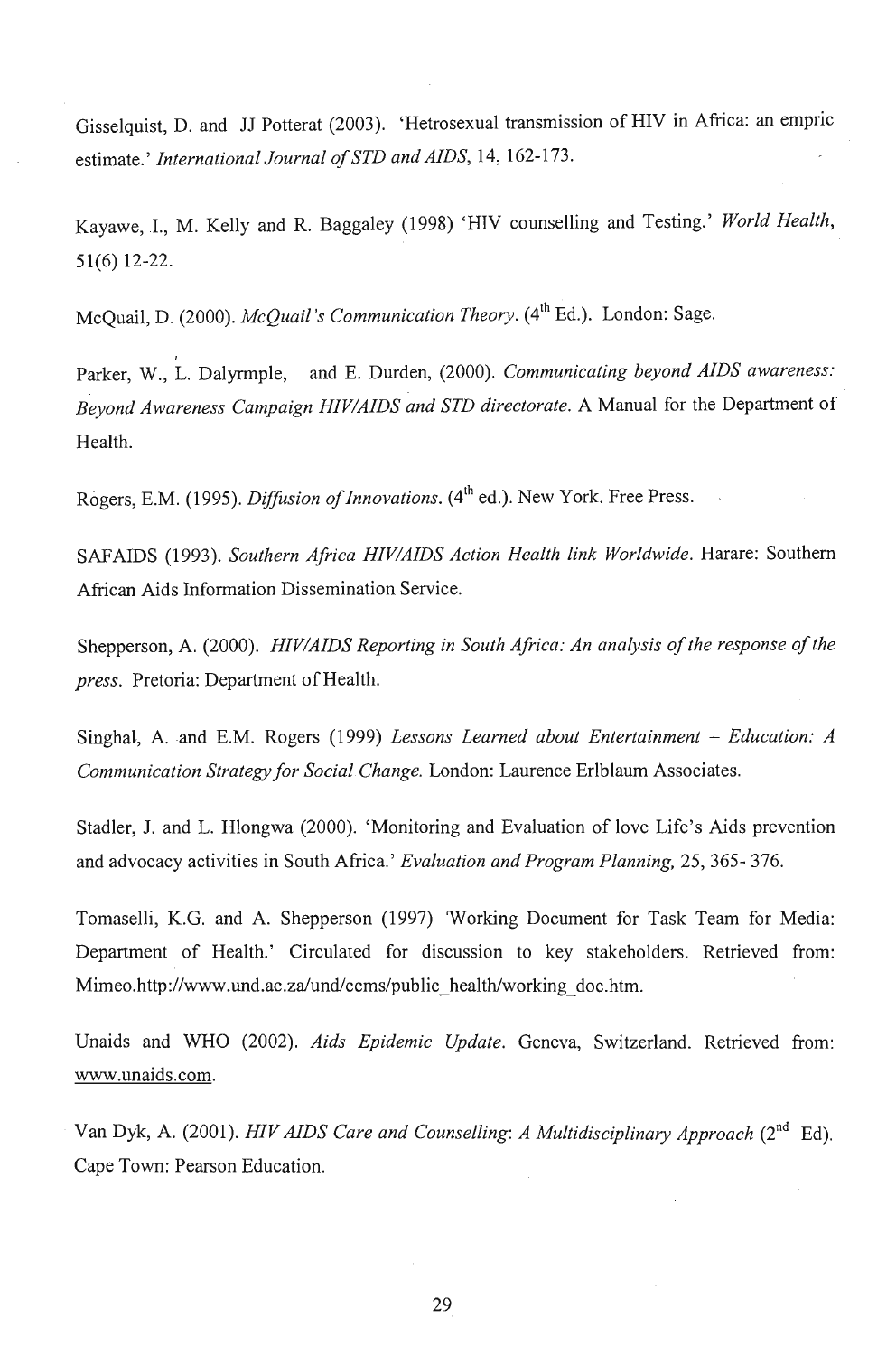Vollmer, N. A. and J. J. Valadez, (1999) 'A Psychological epidemology of people seeking HIV / AIDS counselling in Kenya: An approach for improving counsellor training.' *AIDS,*   $13,1557 - 1579.$ 

Voluntary HIV 1 Counselling and Testing Efficacy Group (July 2000) 'Efficacy of Voluntary HIV 1 counselling and testing in individuals and couples in Kenya, Tanzania and Trindad: A randomised trial.' Lancet,  $356$ ,  $103 - 112$ .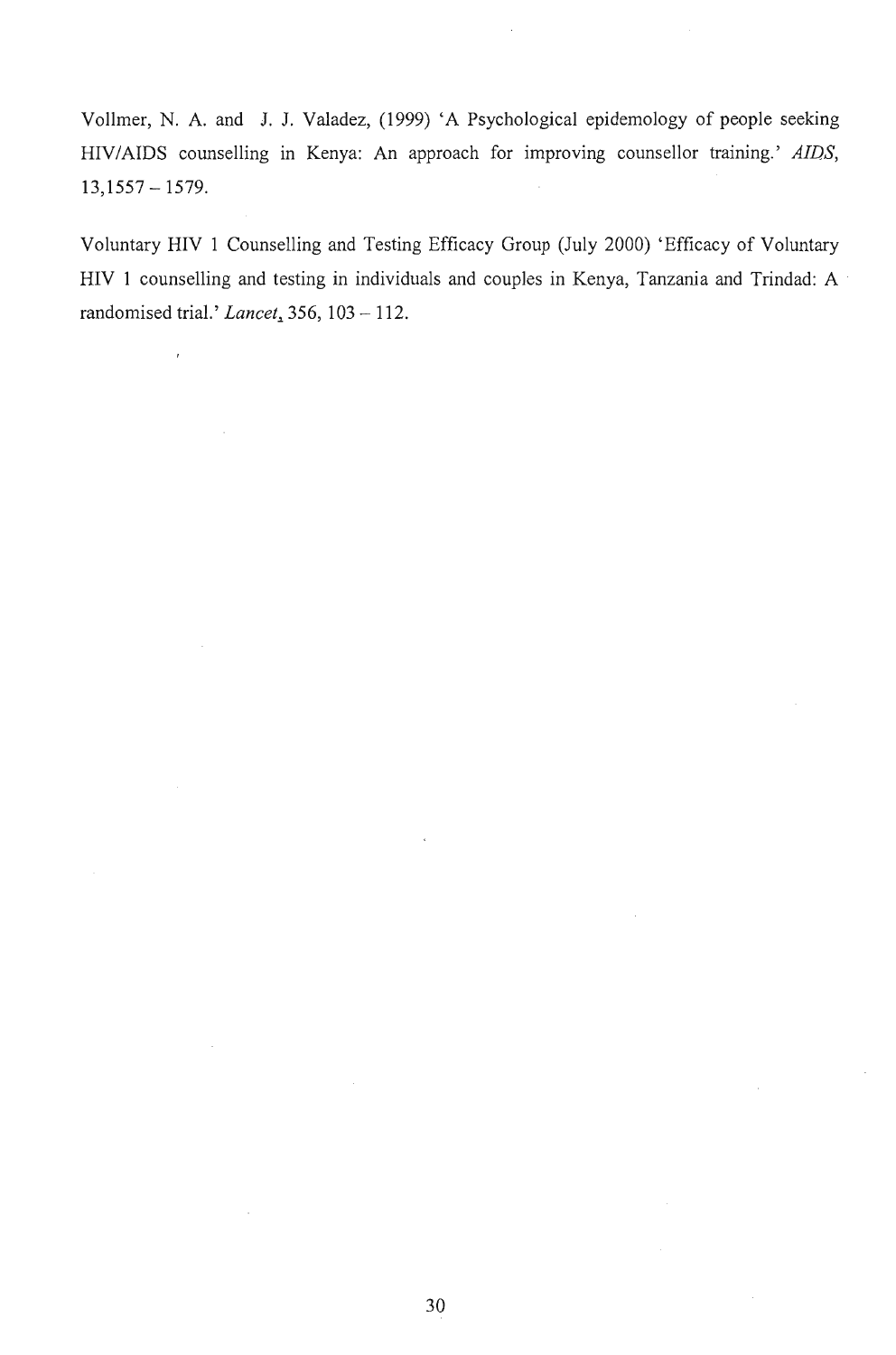## **Appendices**

 $\mathbb{R}^2$ 

### **Appendix 1.** Questionnaire

**Appendix 2.** Transcribed interviews with the program officials.

Appendix 3. Transcribed interviews with the counsellors.

**Appendix 4.** "Face Your Fear" campaign leaflet (same graphic as poster).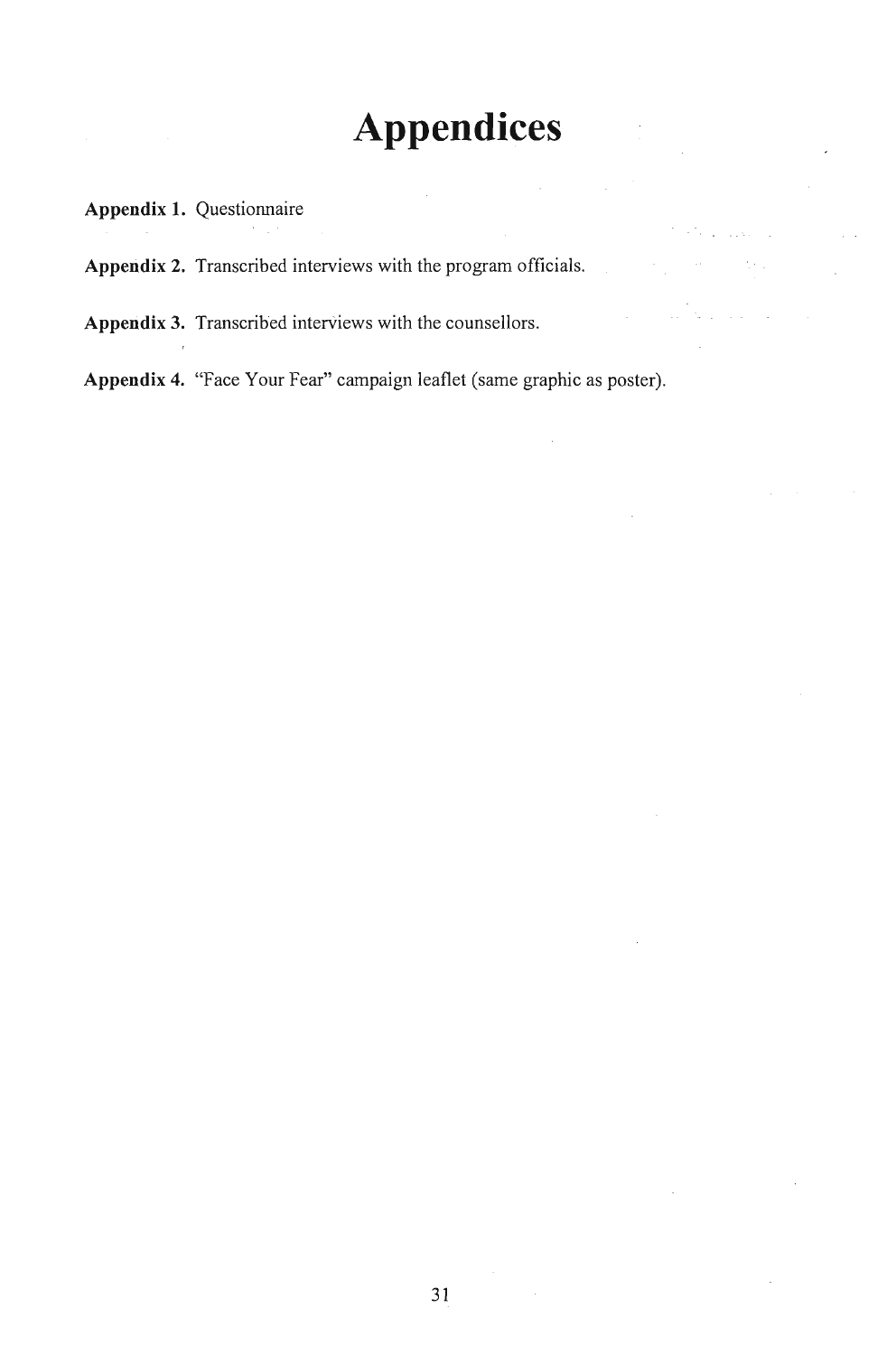## **Appendix 1**

### **UNIVERSITY OF NATAL-DURBAN**

DEPARTMENT OF CULTURE, COMMUNICATION AND MEDIA STUDIES

#### **Title of the research: An Evaluation of the Strategic Communication used**

#### **in the Voluntary Counselling and Testing <YCT)** campaign at **the**

#### **University** of Durban **Westville.**

#### **INTRODUCTION**

The research aims at assessing the strategic communication used in the Voluntary Counselling and Testing (VCT) campaign at the University of Durban Westville. To clarify with, it will investigate what kind of methods do the University of Durban Westville use to motivate students to go for VCT. It will evaluate the strong and weak sides of the strategic communication used in the campaign all from the students, the counsellors, and the program officials' point of view.

The answers that you give will remain confidential, and please do not give your name. The results of the research will help in the fight against HIV/AIDS by giving an input on what kind of communication strategies must be used to motivate students in particular or people in general to go for VCT.

Instructions: Please give the appropriate answer on the space provided and give an explanation where you have been asked to do so. If you need more space for your explanation use the back of the page or provide a separate sheet.

#### Personal Details

| 1. Code Number: $\dots \dots$       |                  |         |            |  |
|-------------------------------------|------------------|---------|------------|--|
| $2.$ Sex: (a) Male                  |                  |         | (b) Female |  |
| 3. Date of birth: (Date/Month/Year) |                  |         |            |  |
|                                     |                  |         |            |  |
| 4. Level of study:                  | b. Postgraduate: | Honours |            |  |
|                                     |                  | Masters |            |  |
|                                     |                  | Ph D    |            |  |
|                                     |                  |         |            |  |
|                                     |                  |         |            |  |

### **General Information**

7. Have you ever heard of Voluntary Counselling and Testing (VCT)?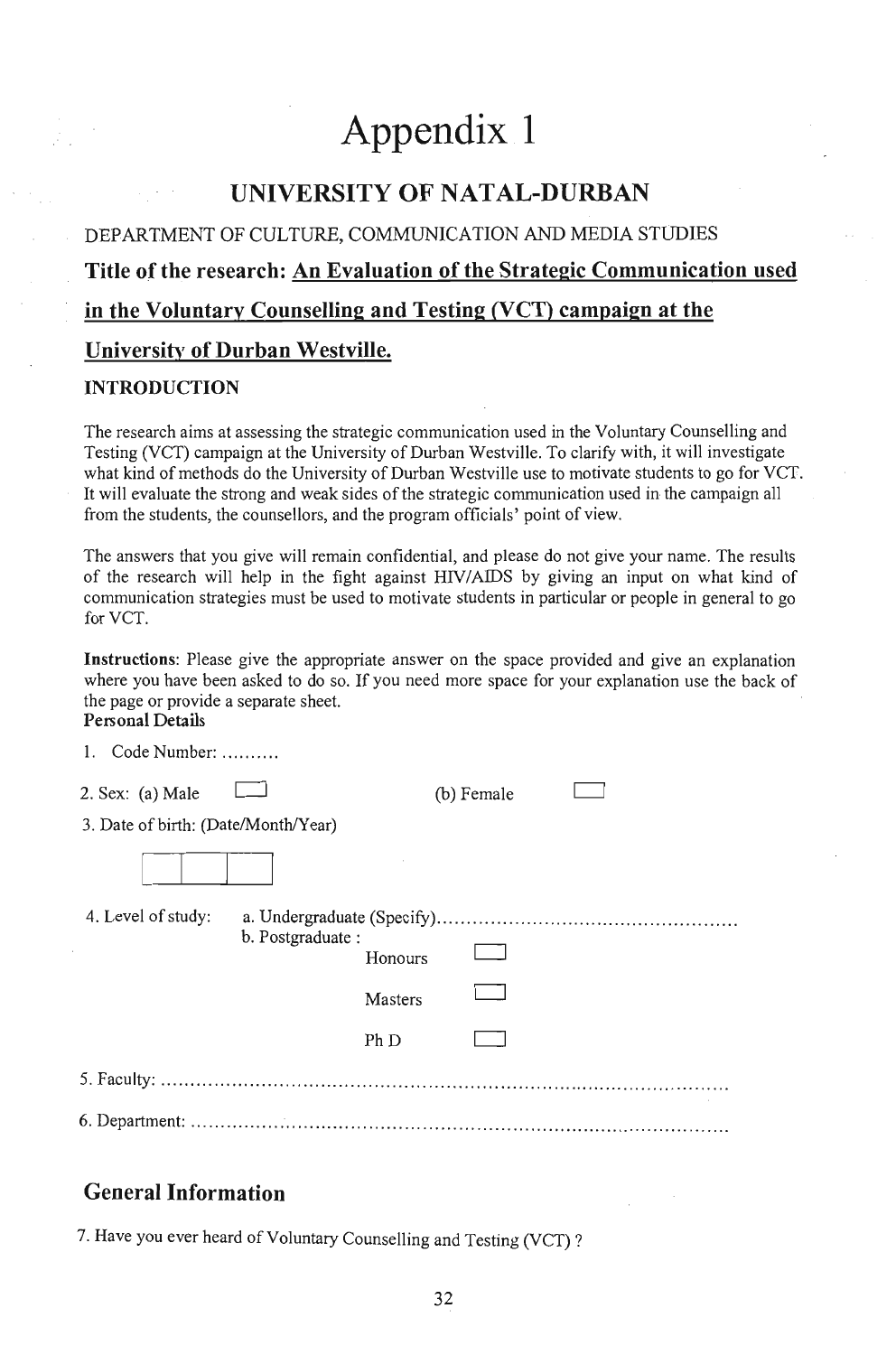| a. Yes                            |                                                                          |          | No                         |          |  |
|-----------------------------------|--------------------------------------------------------------------------|----------|----------------------------|----------|--|
|                                   |                                                                          |          |                            |          |  |
| 8. If yes,                        |                                                                          |          |                            |          |  |
|                                   | a. what do you know about it?                                            |          | and the contract of        |          |  |
|                                   |                                                                          |          |                            |          |  |
|                                   |                                                                          |          |                            |          |  |
|                                   |                                                                          |          |                            |          |  |
|                                   |                                                                          |          |                            |          |  |
|                                   |                                                                          |          |                            |          |  |
| c.                                | b. how did you hear about VCT?<br>a. friends l<br>b. media<br>clinics    |          |                            |          |  |
| e.<br>(a) Hospitals<br>(b) Church | d. the campaign in your university<br>9. Where are VCT services offered? |          | (c) Schools<br>(d) Clinics |          |  |
| (a) Yes                           | 10. Have you ever been tested to know your HIV status?                   | $(b)$ No |                            |          |  |
| 11. If yes,                       | a. where and when do you get tested?                                     |          |                            |          |  |
|                                   |                                                                          |          |                            |          |  |
|                                   |                                                                          |          |                            |          |  |
|                                   |                                                                          |          |                            |          |  |
|                                   | b. what motivated you to do so?                                          |          |                            |          |  |
|                                   |                                                                          |          |                            |          |  |
|                                   |                                                                          |          |                            |          |  |
|                                   |                                                                          |          |                            |          |  |
|                                   | c. what processes did you go through?                                    |          |                            |          |  |
|                                   |                                                                          |          |                            |          |  |
|                                   |                                                                          |          |                            |          |  |
|                                   |                                                                          |          |                            |          |  |
|                                   |                                                                          |          |                            |          |  |
|                                   |                                                                          |          |                            |          |  |
| 12. If 'No', why? explain.        |                                                                          |          |                            | $\sim$ . |  |
|                                   |                                                                          |          |                            |          |  |
|                                   |                                                                          |          |                            |          |  |
|                                   |                                                                          |          |                            |          |  |
|                                   |                                                                          |          |                            |          |  |
|                                   | 13. Do you think people are afraid to get tested?                        |          |                            |          |  |
| (a) Yes                           |                                                                          | (b) No   |                            |          |  |

14. If 'Yes', why? explain.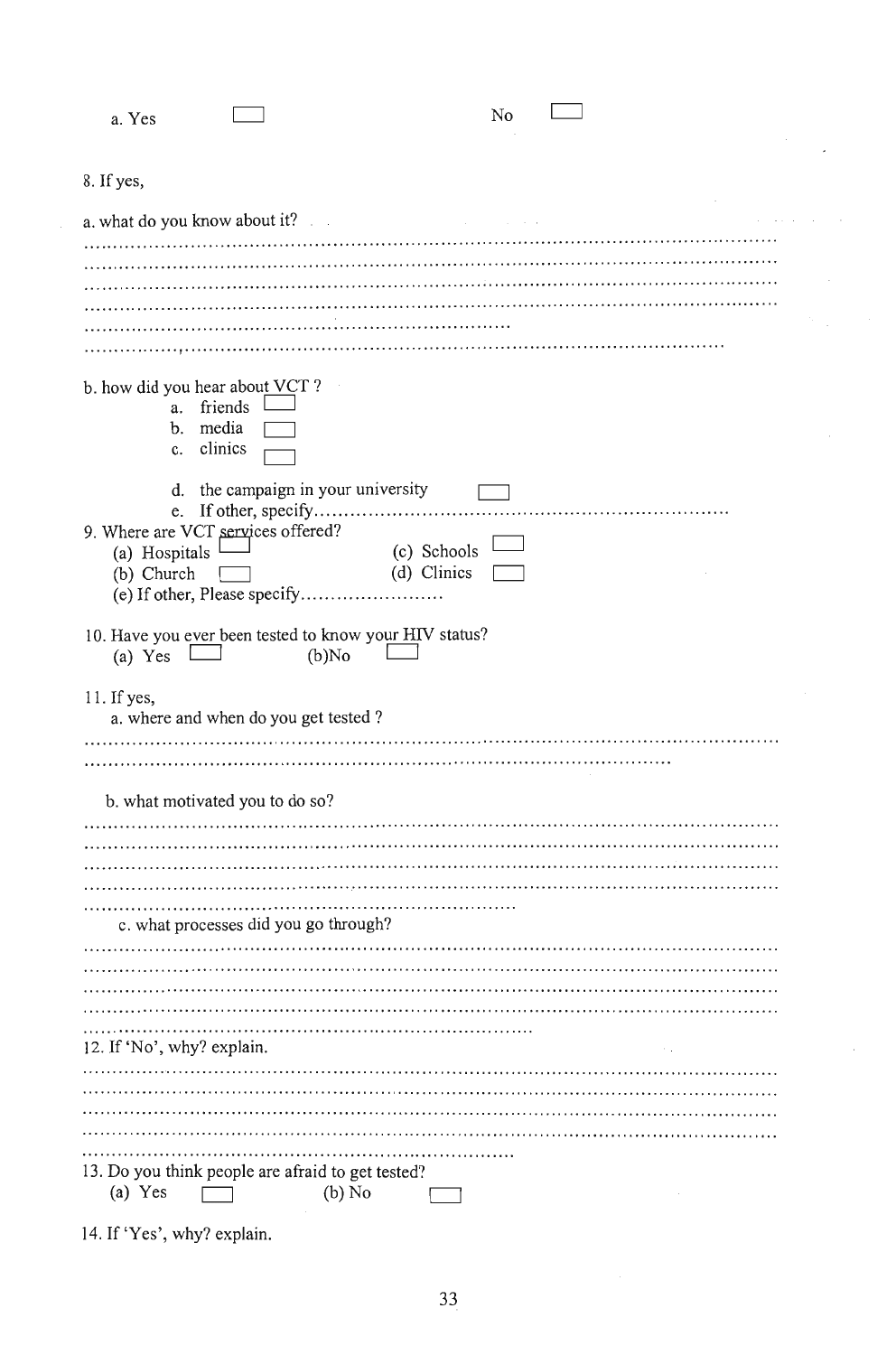| 15. If you have already gone for VCT, did it help to change your behaviour?<br>$(b)$ No<br>(a) Yes       |
|----------------------------------------------------------------------------------------------------------|
| Website<br>16. Explain in either way?                                                                    |
|                                                                                                          |
|                                                                                                          |
|                                                                                                          |
|                                                                                                          |
|                                                                                                          |
|                                                                                                          |
| 17. If someone asked you to go for VCT just now, would you be willing to do so?<br>$b$ . no<br>a. yes    |
| 18. Explain why in either way?                                                                           |
|                                                                                                          |
|                                                                                                          |
|                                                                                                          |
|                                                                                                          |
|                                                                                                          |
| 19. What would you say are the benefits of going for VCT?                                                |
|                                                                                                          |
|                                                                                                          |
|                                                                                                          |
|                                                                                                          |
|                                                                                                          |
| 20. What would you advise someone who is refusing to go for testing?                                     |
|                                                                                                          |
|                                                                                                          |
|                                                                                                          |
|                                                                                                          |
|                                                                                                          |
| About the Strategic Communication used in the Campaign                                                   |
| 21. Do you know that VCT campaign has been officially launched in the UDW?<br>$b$ , no<br>a. yes         |
| 22. If yes,                                                                                              |
| a. What methods do the VCT campaigners in your university use to motivate the students to go for<br>VCT? |
|                                                                                                          |

 $\sim$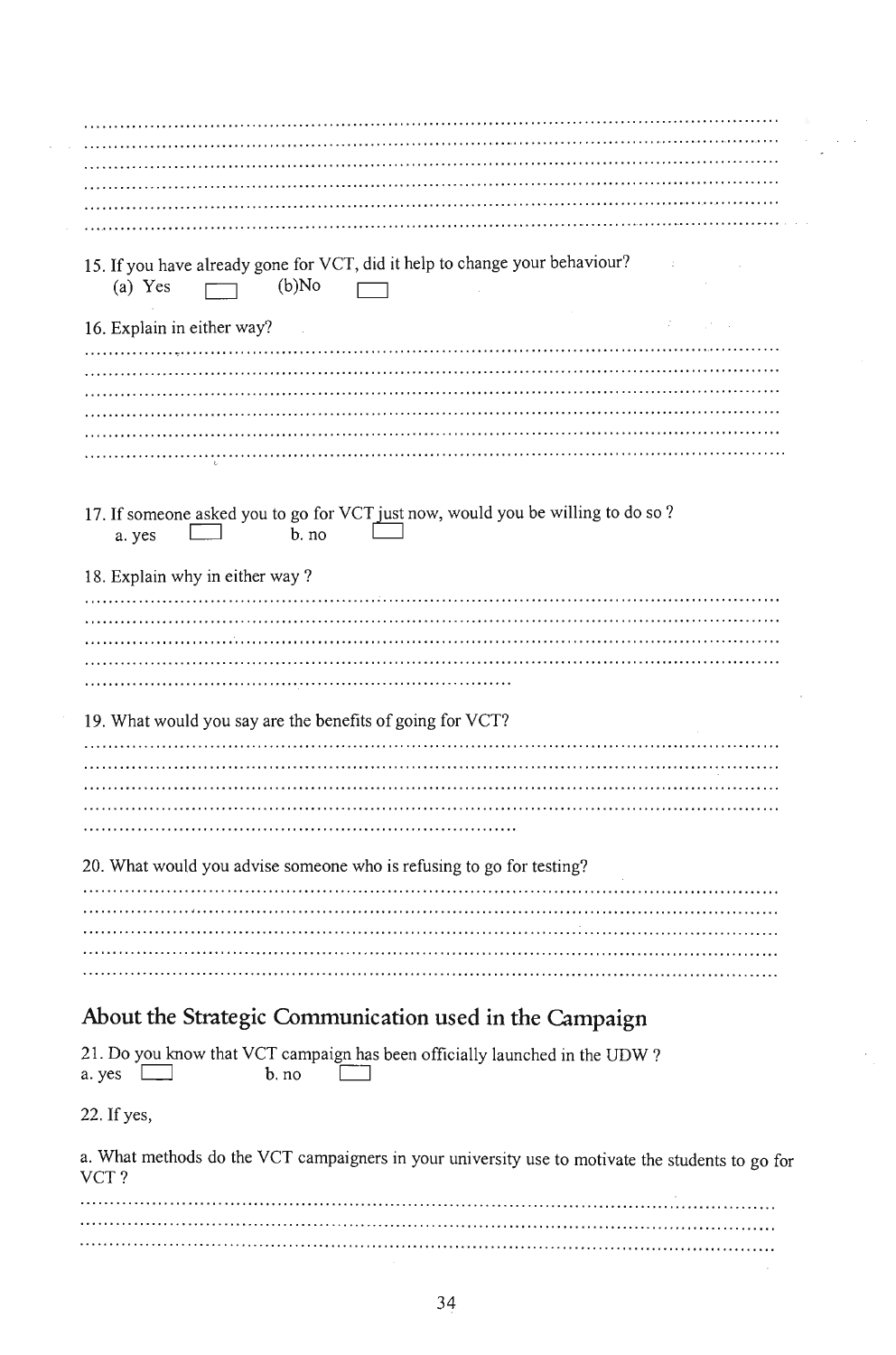| b. What is your view about the activities of the campaign so far?                                            |
|--------------------------------------------------------------------------------------------------------------|
|                                                                                                              |
|                                                                                                              |
|                                                                                                              |
|                                                                                                              |
|                                                                                                              |
| 23. Mention the strengths and weakness of the methods the VCT campaigners at the University of               |
| UDW use to attract the students to go for VCT?                                                               |
|                                                                                                              |
|                                                                                                              |
|                                                                                                              |
|                                                                                                              |
|                                                                                                              |
|                                                                                                              |
| 24. Is there any new information you know about issues of HIV/AIDS and VCT as the result of the<br>campaign? |
| b. no<br>a. yes                                                                                              |
|                                                                                                              |
| 25. If yes, explain?                                                                                         |
|                                                                                                              |
|                                                                                                              |
|                                                                                                              |
|                                                                                                              |
|                                                                                                              |
| 26. How do you evaluate your knowledge on VCT before and after the campaign?                                 |
|                                                                                                              |
|                                                                                                              |
|                                                                                                              |
|                                                                                                              |
|                                                                                                              |
|                                                                                                              |
| 27. Do you have campus radio?                                                                                |
| a. yes<br>b. no                                                                                              |
|                                                                                                              |
| 28. If yes, what is its role in disseminating messages with regard to the VCT campaign?                      |
|                                                                                                              |
|                                                                                                              |
|                                                                                                              |
|                                                                                                              |
|                                                                                                              |
|                                                                                                              |
|                                                                                                              |
| 29. Have you ever seen posters on VCT in your campus?                                                        |
| a. yes [<br>b. no                                                                                            |
|                                                                                                              |
| 30. If yes, what are your views on them? (Are they understandable? are they accessible? )                    |
|                                                                                                              |
|                                                                                                              |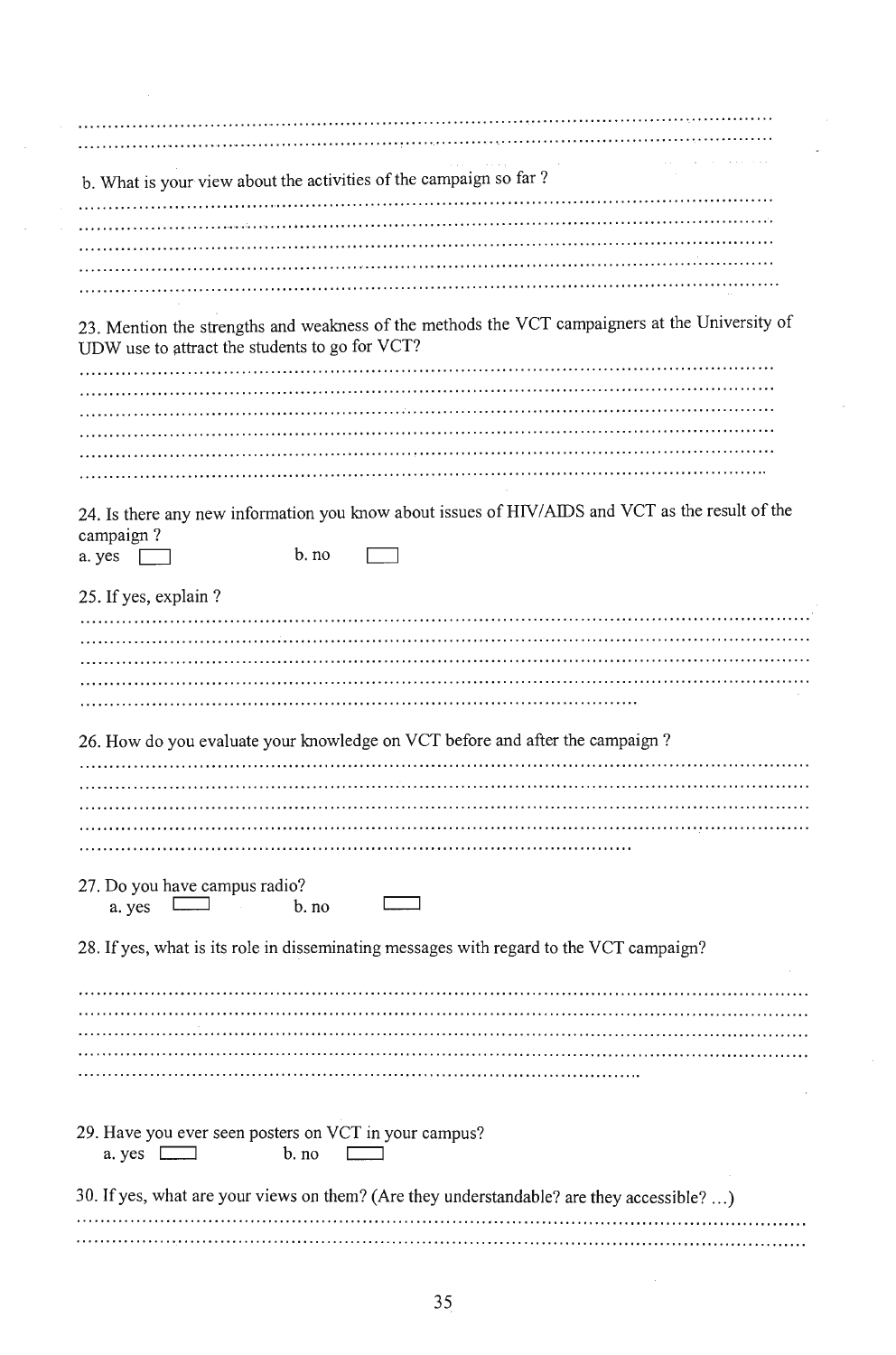the contract of the contract of the contract of the contract of the contract of the contract of the contract of 31. Please indicate which of the following small media components have you come across in the VCT campaign of your campus?  $photography$  $n$ lers  $\Box$ T shirts  $\Gamma$ caps  $leaflets$ booklets **I** stickers Posters  $\square$ 32. Which of the small media components do you think are more effective in the VCT campaign in your campus and why? 33) Have you ever watched drama/music performance or video screening on VCT after the campaign is launched?  $b. no$ a. yes 34. If yes, explain your feed back on each of them? 35. What kind of communication strategies do you think should be used to attract students to go for VCT? 36. Please discuss anything worth mentioning with regard to the methods the University of Durban Westville use to attract the students to go for VCT? 

Thank you very much for your cooperation !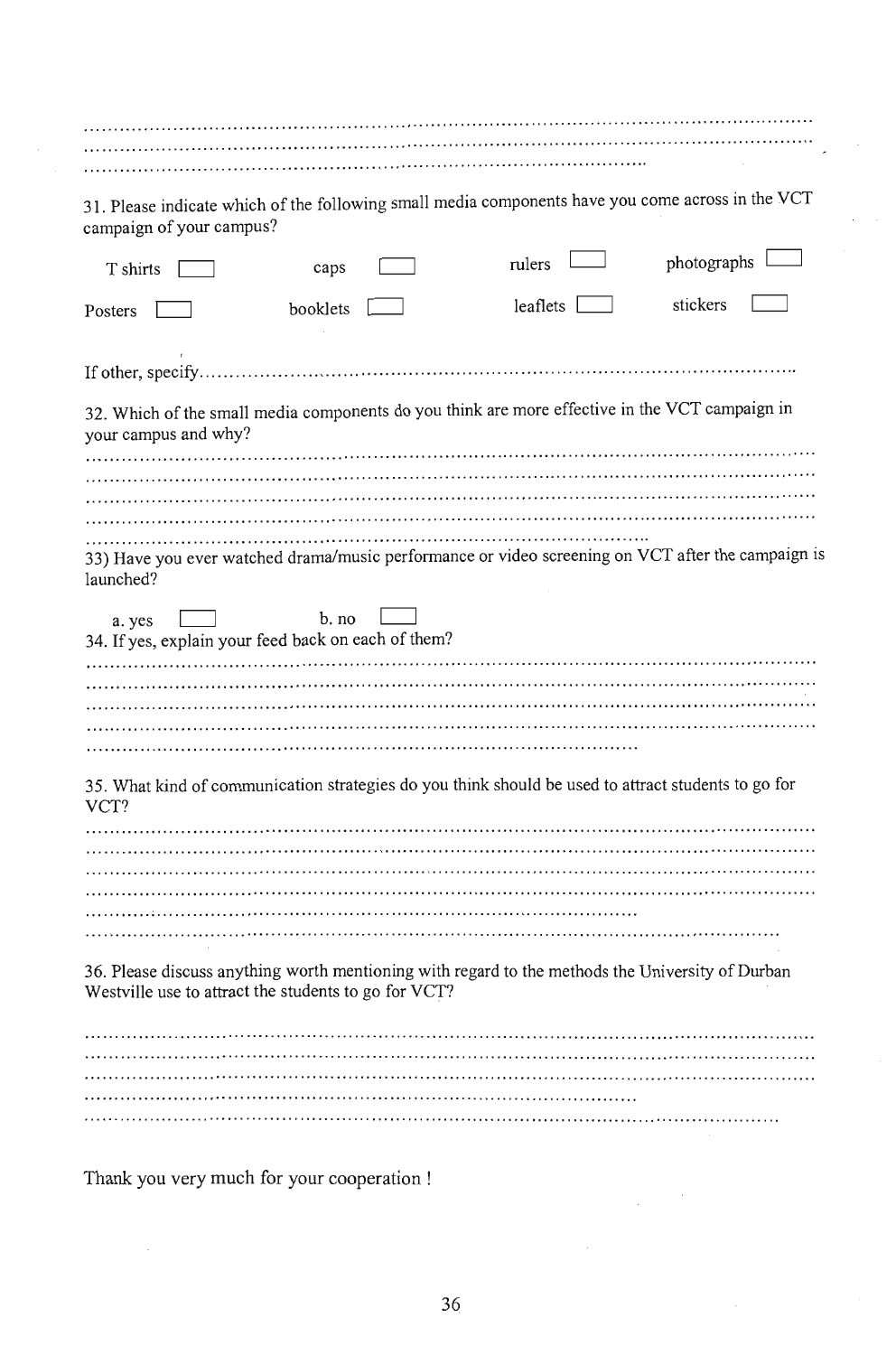# **Appendix 2**

 $\mathcal{L}^{\mathcal{L}}(\mathcal{L}^{\mathcal{L}}) = \mathcal{L}^{\mathcal{L}}(\mathcal{L}^{\mathcal{L}})$  :  $\mathcal{L}^{\mathcal{L}}(\mathcal{L}^{\mathcal{L}}) = \mathcal{L}^{\mathcal{L}}(\mathcal{L}^{\mathcal{L}})$ 

## Appendix 2 Interview with the Program Officials  $(P 1 - P 3)$

An Interview with P 1

#### Question. Have you ever worked in any campaign before?

Answer. Yes

## If yes, what is the difference between VCT campaign and any other campaign?

I think VCT campaign is specifically to encourage students to come forward and to be tested and to know their status and to understand exactly where they lie, what their position is, and to encourage students to know their status because knowing their status is their power and it informs them in terms of their decisions. Any other campaigns are more general focusing on the different aspects of HIV/AIDS, it could be on abstinence, it could be on condom education it could be a whole of other issues.

#### When was the campaign launched

March 31

#### Who formulate the campaign?

It was organized by this department here with the student intern who has been here as the VCT coordinator and I think the staff from this department based on the research from psychology.

#### What activities were there at the launch?

There was a function with speakers, there was a person living with HIV speaking about the importance of VCT, then there was a local traditional healer, who was giving input and then there was messages of support by the vice chancellor and there was entertainment for students and there was arts and crafts. There was a drama group who presented a sketch on HIY and AIDS, and it was quite powerful and from my observation students really enjoyed the sketch and it did give them very strong message. It was about somebody in a particular group that was infected. The drama was organized by an outside drama company. Then there was dance and a lot of music.

#### What kind of strategies do you use and was it successful?

I think particularly the launch was very successful because of the music, the music attracted the students, the drama and what ever campaigns we had after that, even though it may not have been VCT just general HIV/AIDS program, we always had music, we always had drama because we know that it is the way that we can attract students and in a very none threatening manner and students like nice laud music, we know that so even if it is just a way to get them to come to the spot where the action is happening, to attract them we use that a lot.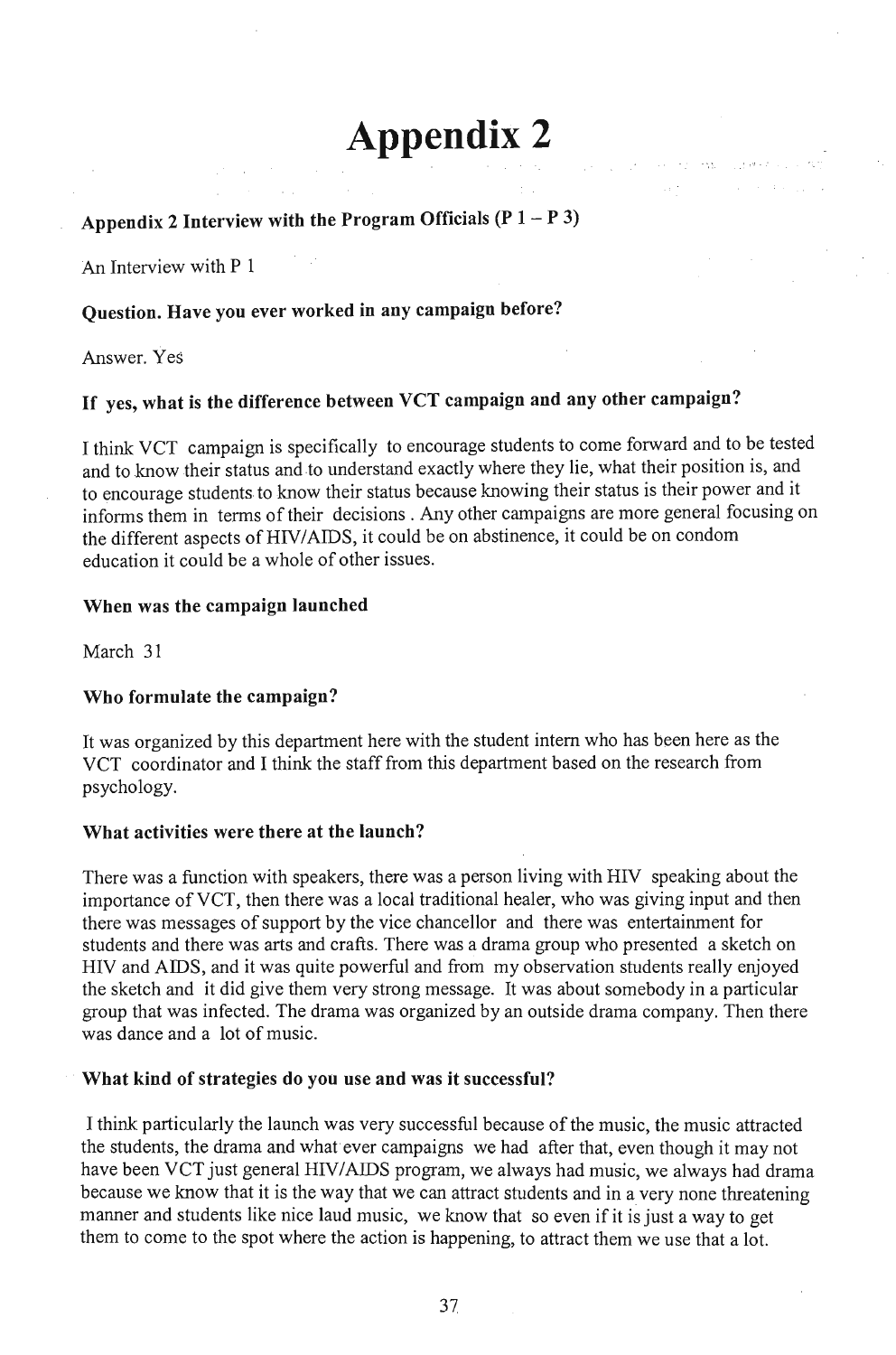#### Where do you apply the message on HIV/AIDS?

What we normally do is we ask a band or what ever to come a little bit earlier and start playing music and then vice chancellor comes and the program begins after we have attracted the attention of the students.

Also we found our information table are a very good way of attracting the students. students start moving around looking at the table, collecting and that is the way we give the message as well.

#### Do you apply Entertainment Education as a weapon to attract the students to go for VCT?

Yes

#### How do you view its effectiveness?

I think it is extremely effective. It gets a message across and it attracts and keeps the students there simply because it is something they enjoy, it is something they can identify with. If we just had a little stage there with some body speaking with the microphone, students wouldn't stop, watch and see what is going on.

#### What difference did you see before and after the campaign?

Before April  $1<sup>st</sup> VCT$  service was clinic based, and it was paying service, students were coming and paying for VCT and the nurses at the clinic were giving the VCT. What happens from the first April was the VCT site was set up here, counselling was based here and testing was done in the clinic and obviously there was a very big difference, on the  $1<sup>st</sup>$  April, we were inundated with 100s of students. I was employed as a program manager, I ended up in counseling with every body. So for the first four weeks I did counseling everyday because we were overwhelmed with the number of the students .....

It was because of that launch, the event, it was something that where the students start saying, listen it is here, it is for free, it is happening here. I also think the fact that it was based in counseling make a very big difference. Students didn't have felt safe coming to counseling and then going through for VCT. So it was not just the entertainment, yes the entertainment brought the attention. I think it was the combination of facts that left to the success.

#### What kind of small media do you use?

At the same time with the launch came our posters, which were research based posters. It was a research done by psychology department. The masters students found out from the students what kind of posters they would like to see and then the "face your fear campaign was launched and "know your status" and there was another one saying" your passport to the future." Coming with that were the posters, the T shirts, stickers all advertising VCT and all saying "face your fear"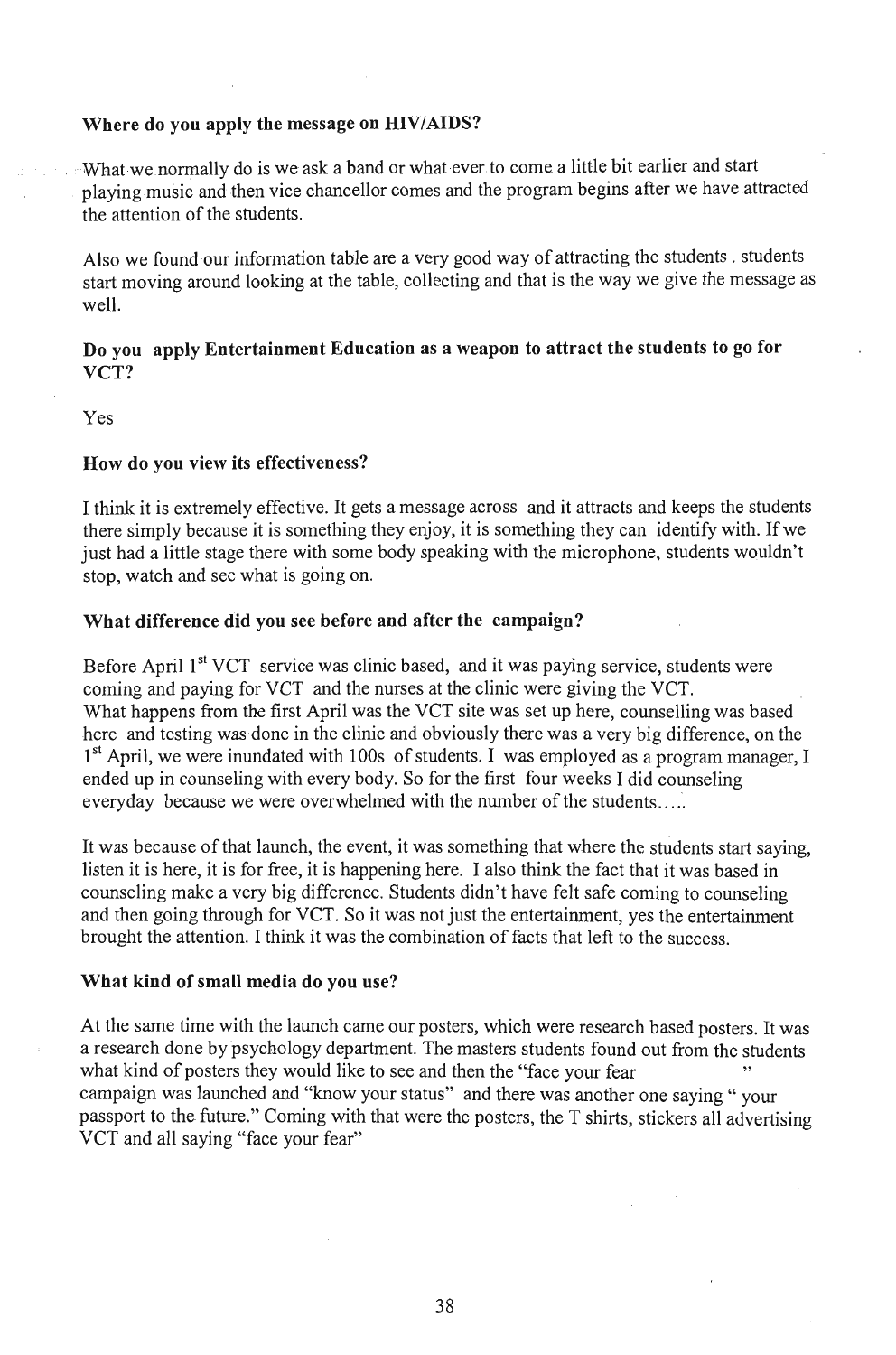#### According to you, which one do you think is effective from the small media?

I think posters have had really impacted on the students, the launch happened more than about nine months ago but we still getting students coming.

#### Some students say most of the posters are around the VCT premise? Is that right?

They were thousands of posters but they are all disappeared because the students like the posters so much and they steal them, they are in the bed rooms they are in their rooms. So what we need to do is we will start a new campaign soon. So we will again put posters all over again but posters are expensive, media is expensive .

... it is quite a good sign that the students have the posters ...

#### What is the campaign " face your fear"?

"Face your fear" basically is 1 think is very simple to understand because if you look at it literally it has a picture of a girl looking and a guy looking in a mirror. Basically it is a fear every body has If you don't know your status.

#### If you use EE, to what extent are the students involved?

Two things that happened, and I think that have contributed to the success I said already is that the research involved the students. The masters students have gone out and asked the students: what kind of campaign do you want and where do you want your service based. And the students said we wanted it to be in the counseling and this is the kind of fear we have. So that is how the graduate alive, face your fear and all those campaigns came out. All student based opinions based on the research.

#### How do you distribute your T shirts?

We give them T shirts in a systematic way, there is another student doing a similar research to you. She is doing Ph D studies and she is part of our Aids committee she is our media coordinator. As part of her study she was giving a T shirt for everyone who filled questionnaires on the day of the launch. She got thousands of students who were rushing for those forms.

#### Do you use campus Radio?

Most of the time we don't use it. It is definitely a weakness for us at this point of time because we don't use campus Radio.

#### What is the relation ship between the campaign the clients and the service?

I think the relationship would be hopefully that the campaign influence our clients to come for the service. We are hoping that but obviously there are twelve thousand students here and we have a lot of students still to reach.

#### What are your main constraints?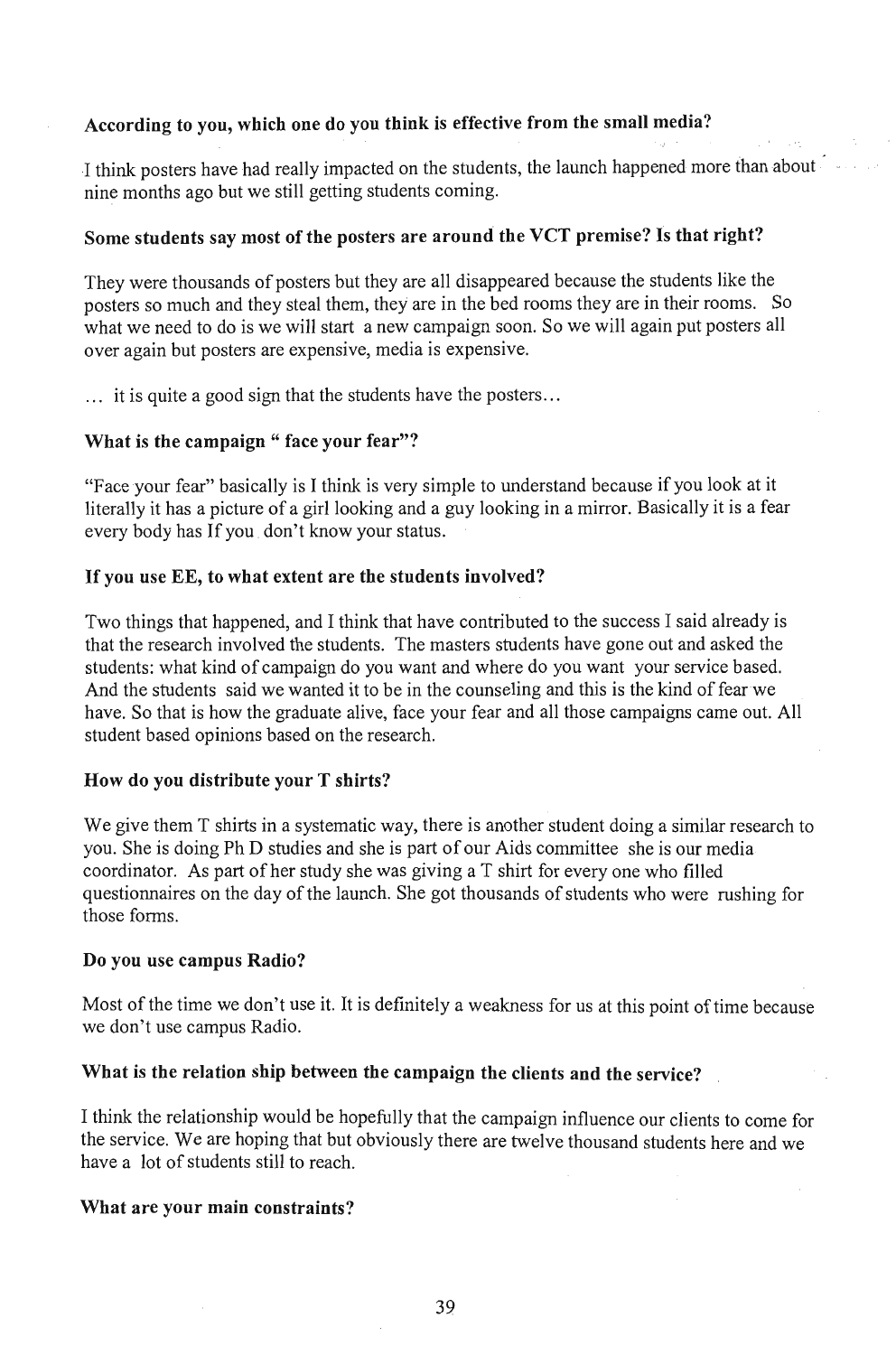Our biggest constraint is we don't have a full time VCT counselor. Unless we don't get a full time dedicated counselor, it is gonna be difficult. And in terms of the clinic and the staff they are also short and that is a big set back for VCT but we still cope and deal with the number of. students that we get.

#### How about the infrastructure?

I think some times if we could do the testing esp. the rapid testing by our selves, it would be  $\frac{1}{2}$  is the canonical three can't do it in a staff like this.

#### Do you think you are doing the counseling in a confidential way while the client has first to go to the receptionist, then to the counselor and ultimately to the clinic?

We need a reception because there are twelve thousand students here? .... But we don't allow the students to sit in a queue for VCT, we make up special arrangements. .. (and that is how we keep confinentiality)

#### Do you think you are succeeding in relation to the communication strategies?

I think so, I attend a lot of meetings around VCT with AIDS program coordinators from all over and when I talk to them about their VCT service, I realize what we are doing here is really working well. I think we are the only institution that have integrated counseling with VeT counseling. I know other universities have copied our "face your face" slogan, and Zulu land has taken it on, the Graduate alive slogan is being copied and we are launching another very big campaign, but it will also going to be taken.

#### What are the indicators of success?

One of our biggest indicators is obviously the numbers, the fact that we were flooded that next day after the launch, with students coming in for counseling and it hasn't stopped. The students come even in the middle of the exam.

Now the students are advertising among themselves. I have had students who come with their friends in groups and go for pre counseling together, they are advertising for us.

#### What are your future plans?

I think VCT will be always an ongoing program, we have VCT tables out in the Quad, with all the posters around, all the time, there are students who set up the table, and hand out pamphlets and answer questions and send students through. And we do an influx of students when the tables are out. It attracts students attention students stop there...

I think VCT will continue but what we want to do now is to address the issue of stigma. We say it will be the next step of stigma, which ... from fear. Now you faced your fear You have gone, you have got your test, now what? May be you are HIV positive, may be your best friend is HIV positive, may be your partner is HIV positive how do you deal with it? So they gonna talk about the stigma and our campaign is called unmask AIDS, the same face symbolism, where the first poster had your face looking in a mirror, a music say in santo  $\frac{1}{\sqrt{2}}$  the mask off.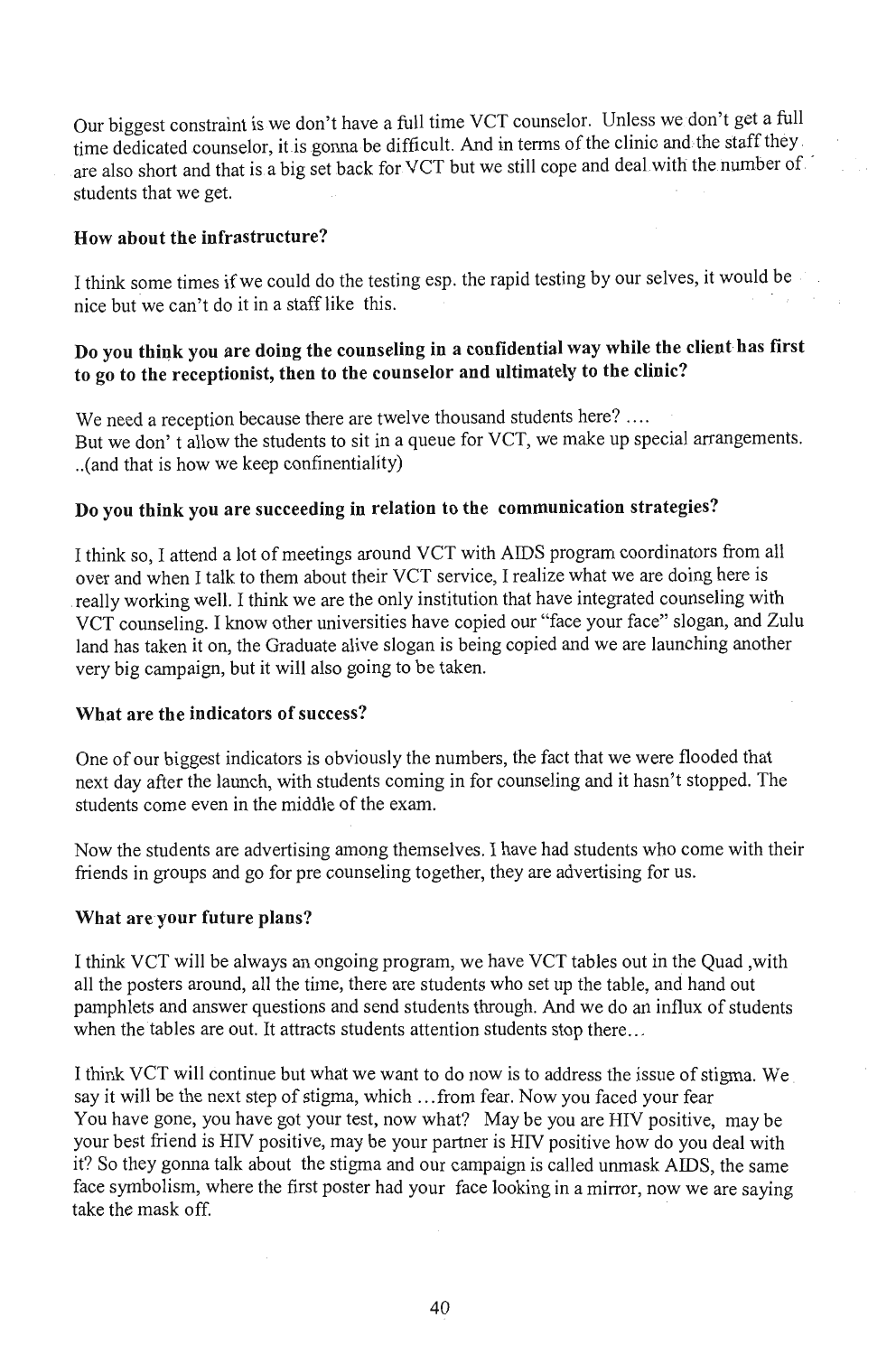#### How about the partnership within and outside campus?

We had a joint university counter committee on AIDS, our committee is chaired by the deputy vice chancellor. We have representation from every department in this university. (The representatives all give their input at our AIDS meetings in terms of what they think of the campaigns They basically approve or disprove what ever program around aids. They share their ideas they participate and then we have the changing society department which teaches HIV/AIDS in the core curriculum. So we work with all these departments very very close.) Every department knows at any given time what is going on about AIDS. So I think our closeness with the psychology has made a big difference because it has informed our research and we have a wellness centre which is a place where the students with a problem go for any counseling like carrier counseling, personal counseling and I think that concept has also helped for the success.

#### What is the legacy you get from other institutions?

I think at this stage other universities are copying what we do. I learn that the big screen TV rent for VCT and they did it at DIT. That is something I would like to do at some stage.

#### Q. What do you advice to the VCT counsellors who are giving the same services both inside and outside of South Africa with regard to the communication strategy they should use to attract students to go for VCT?

I think consult with the students, consult with the students and give students a message that is relevant to them and I think that is very important. Students won't participate if they are not consulted. You have to ask the students what they want.

#### Any other thing you would like to add

No

Ok because of the time

 $L$ augh...

\*\*\*\*\*\*\*\*\*\*\*\*\*\*\*\*\*

#### Interview with P 2

#### Q.Have you worked in any campaign before?

A. Ya but not a lot.

## Q. What is the difference between VCT campaign and any other campaign?

A. VCT is so important. .. I am not sure.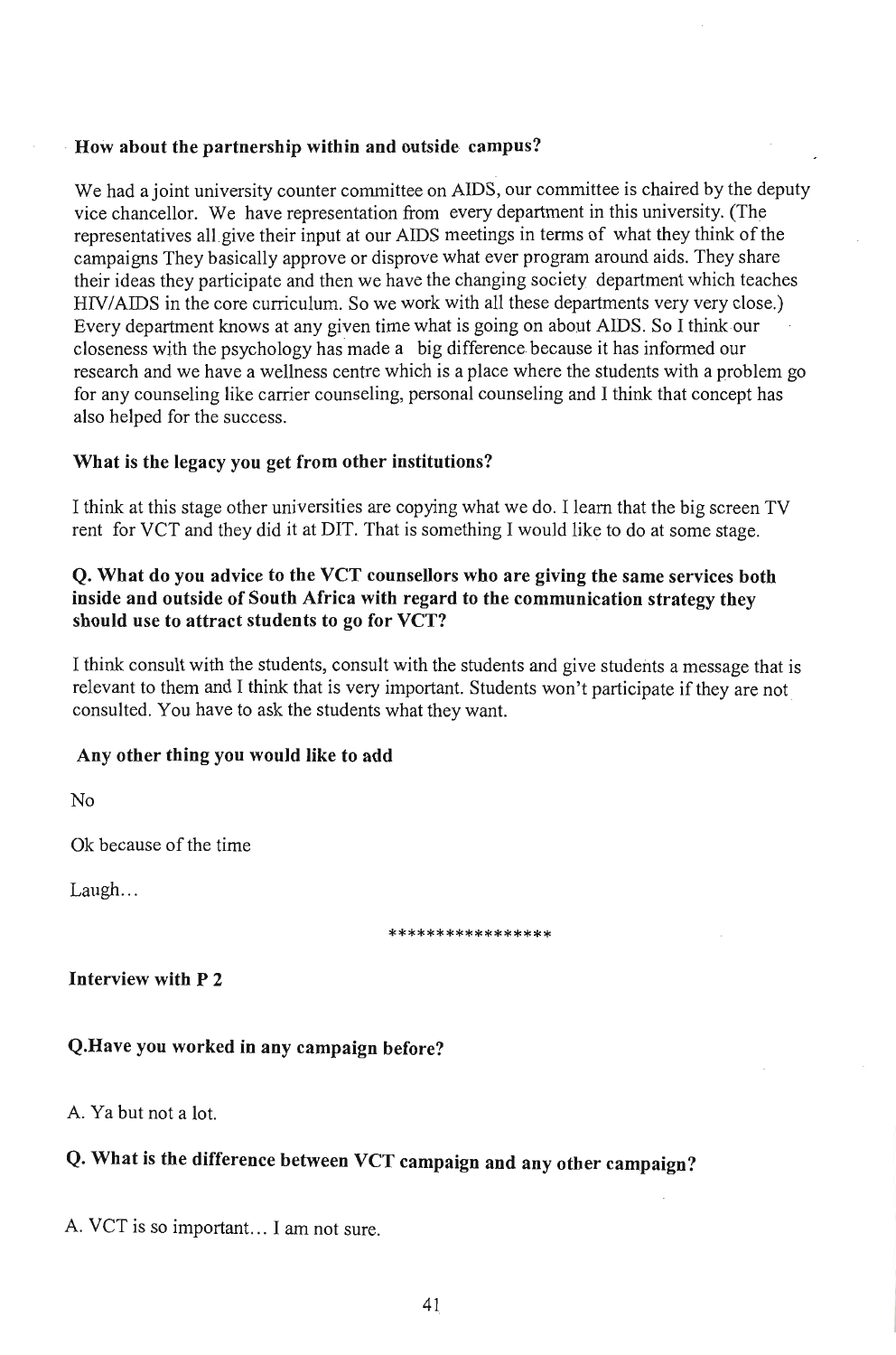#### **Q Where were the students going for VCT before the launch?**

A. Before that students were going to the clinic and I suppose the sisters and doctors were giving them the counselling?

#### **Q. Who actually formulate the campaign?**

A. There is no one person, but the posters and fliers and that whole media campaign was part of a research that was done by Masters Psychology students at UDW. They tried to organize it on the day of the campaign, we all put our ideas and I coordinated it.

#### **Q. What activities were there during the launch?**

A. We had guest speakers from the university, there was some body from SRC, there was HIV motivational speaker, we had a sangoma who come and give his perspective. We had music, dance and drama, we also had tables set up in the Quad, with different organizations were invited like Sinekithemba, we had tables set up from the counseling department with pamphlets and information so every body had the information...

#### **Q. By whom was the music organized?**

A.I organized it. They were from out side and the drama was from out side but I organized them.

#### **Q. What kind of communication strategy do you use to attract the students to go for**

#### **VCT?**

A. Well before we had the launch the posters were put up everywhere, the fliers were handed out; the launch was advertised, so that was based on the research done by the masters. On the day we were using Dance Drama about HIV/AIDS and they were aimed at students. It was about some young people and the way they interact to each other. So every thing was aimed to try and get the students to think about VCT and HIV/AIDS.

The tables had all the information and people were there to answer questions.

#### **Q. To What extent do the students involve?**

A. The posters pamphlets and so on were based on the research done to find out what the students wanted. So it was definitely coming from the students which is obviously an important thing when you do any intervention you want to make sure that it is aimed at that they want and what they understand. Those faces in the posters were researched to see what the students identify with. Out of that research had come as such that the students wanted to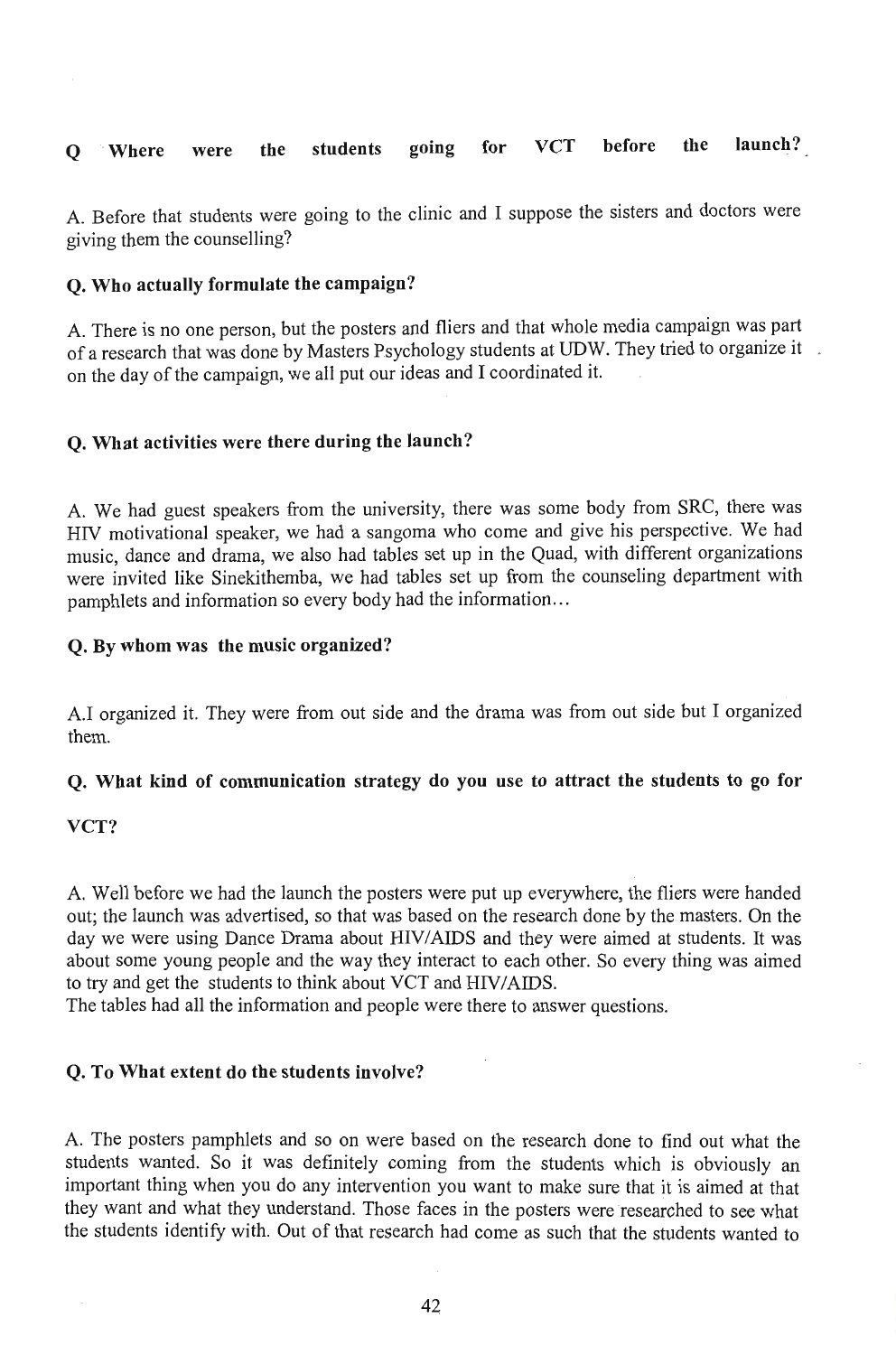hear motivational speaking. Some one HIV positive, they wanted information, they wanted it to be marketed. So all that come from the research that the psychology students. They didn't know about VCT, they said it should be better marketed, they needed to have awareness days, they wanted tables with information, and they wanted dances and drama. I think it would be nice if the students were more involved in doing the drama, and that is some thing that is also developing. A lot of students were interested in doing that. I think the more it can come from the students the better.

\* There are groups on campus and I have had students who approached me and told me that they are interested in doing performance. All of these take time to organize and show people to do it but it is a good idea.

#### Q. What is your view on the effectiveness of small media?

A. Students say they like them. Students identify themselves with them.

#### Q. Do you use campus radio?

A. Ya we did

#### Q. How often do you use it.

A. The campaign was at the beginning of this year, so... (the Radio was part of the launch)

#### Q. What is the relationship between the campaign, the clients and the service you offer?

A. I have a group of student YCT volunteers, most of them have gone through the process. they help me with so many things. One of the things is that we put the information table out side at the Quad twice a week. I train them so that other students can come and talk to students because they like tom their peers. We also get a feed back on what are the students concerns and that is the way they are involved and Eureka does the whole peer educational course t gets pupil involved. The round table is very effective. On the table we put, hats, ribbon, posters, and leaflets.

#### Q. What are your challenges?

A. Finding the time to counsel and to do things like that and that is why we are getting student volunteers quite a lot of things.

#### Q. Do you think you are succeeding?

A. We need to have more campaign on a regular bases, more events more often.

#### Q. What are your future plans?

A. There are planning another campaign " unmask aids"

Q. What is the legacy you get from other VCT services being given both inside and outside South Africa?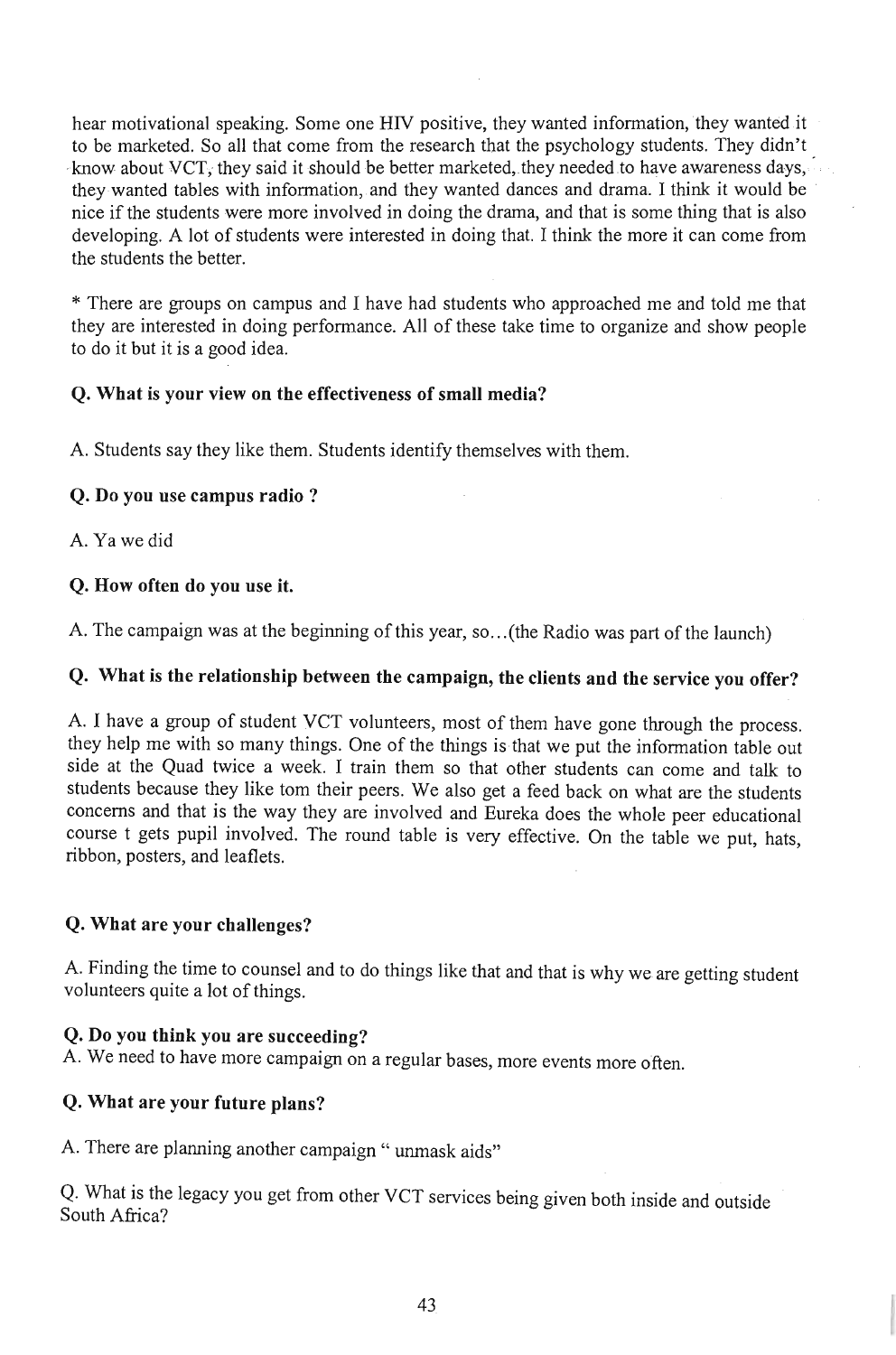A. This one was based on the research, the slogans, the pictures ..

#### $\Omega$ . What do you advice to the VCT counsellors who are giving the same services both inside and outside of South Africa with regard to the communication strategy they should use to attract students to go for VCT?

A. I think they must do a similar research; it should also come from students, to find out what is effective to their target group?

#### \*\*\*\*\*\*\*\*\*\*\*\*\*\*\*\*\*\*\*

#### An Interview with Program Official 3 (P 3)

#### Question. Have you worked in any campaign before?

Answer. Basically in the area of Aids, I have been involved in Education in terms of what HIV/AIDS is all about and I have also been involved in communities that have been affected by AIDS who in these communities have other problems like poverty and unemployment and so on. So apart from VCT I have been involved with Education and with political campaign as well. I am an active part of the TAC for example. So we had marches, rallies and so on and we have done a lot of political campaigning as part of the awareness around treatment issues.

#### Q. What is your comment on the difference between VCT campaigns and other kinds of campaigns?

A. VCT campaign is very specific because its aim is to make people more conscious of their HIV status.

#### Q. Who actually formulate the campaign?

A. Well, I would say that it was a group of people but really the initiative came from the wellness center at UDW, which is a unit especially set up to take care of the wellness of students.

#### Q. What activities were there during the launch?

A. Basically, the launch comprised of a number of things; we had printed T shirt, Printed Caps, we had done a survey, for example, the result of which are still being tabulated. So the media materials we produce became very popular because the T-shirt was seen as a very popular thing for the students. We had officials from UDW come and talk at the launch. In other words, the Vice chancellor and other management officials. We had people from the health sector. So the activities were around encouraging people to go and test, to be counseled, to be tested and get treatment if necessary.

There were also some artistic kind of activities like drama and music.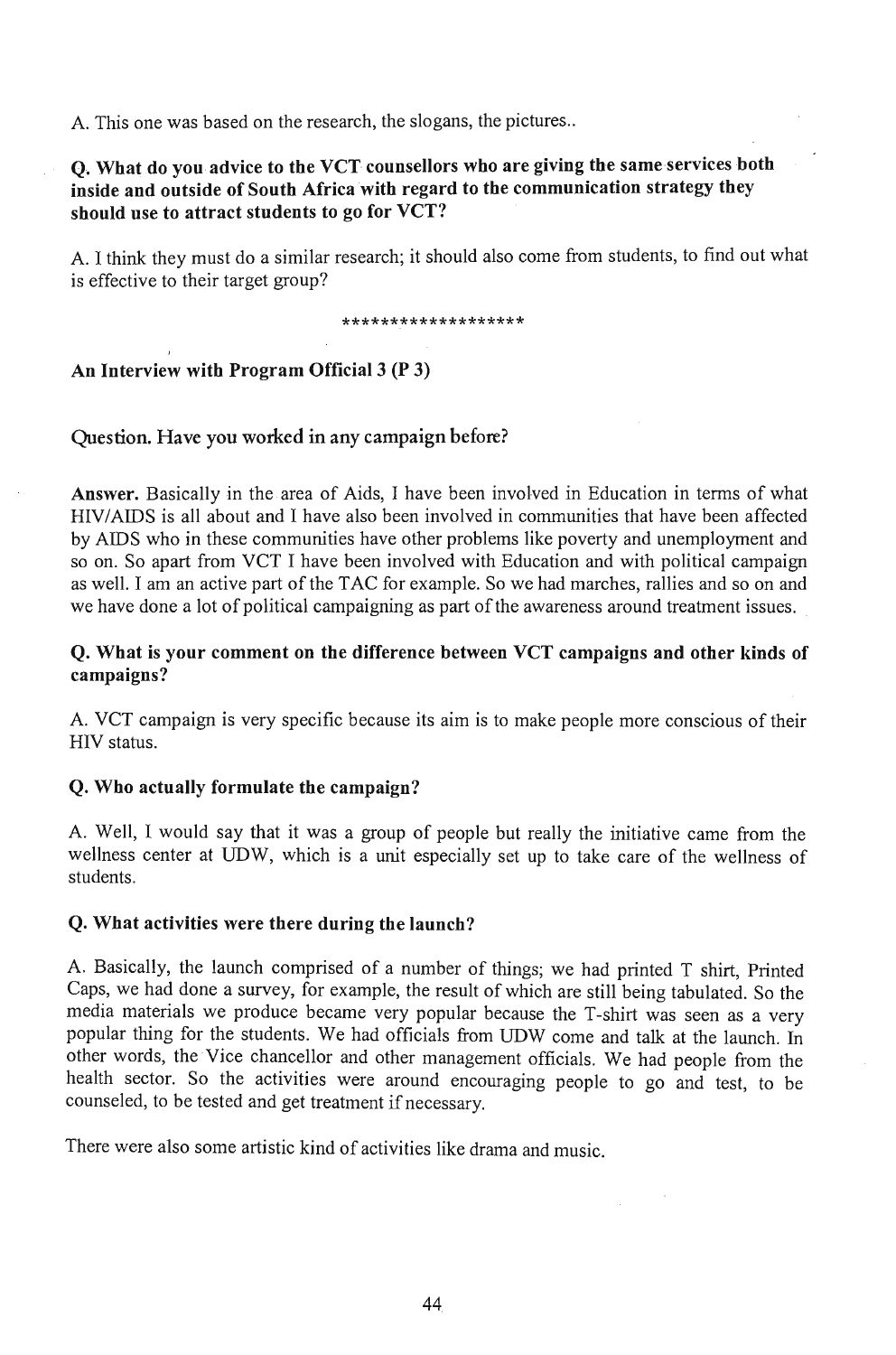#### Q. What kind of communication strategies do you use to motivate the students to go for VCT?

A. Basically the posters were very effective. They were actually two components of the AIDS committee that worked hand in hand to produce the media material. One was the psychology department and members of the psychology department also sit on the curriculum subcommittee of the HIV/AIDS committee and their students do a research around posters. So what kind of posters would students at UDW like to see and then those designs for those posters were done according to the research that was done looking at images and so on. So basically the most popular things really that attracts the students are I think the T- shirt and posters because of the message, the picture, the vision you know that appears on the posters.

#### Q. Do you apply EE as a weapon to motivate the students to go for VCT?

A. Well I think that is probably one of the main things because apart from offering the VCT service, the way to actually attract students to go for VCT is to actually have all these media materials. The posters were put up all in our campus and the T-shirts were distributed and students filling the survey were given T shirt free. So in a sense, we found ways in which to actually involve the students in the process.

#### Q. How do you view its effectiveness?

A. I think it will be effective; the number of students going to get counseling has really been significantly high. Perhaps more students could go but I think the success of the media materials is quite evident because sometimes the counselors could not cope with the number of students they were so many.

#### Q. Have you organized drama and music performance in the campaign?

A. Well there have been some attempts to for example get the students to come up with plays and there is also an attempt to have a dance movement. We have approached people; some of these things are still being finalized.

N.B The drama and music department used to exist but they were closed some times ago.

#### Q. Do you use campus Radio?

A. To some degree yes but we haven't used it as much as we could have. It was part of the launch but it hasn't been an ongoing one.

#### Q. Have you ever used sport?

A. Not within VCT campaign but I could assume the sport departments have their own kind of RIV awareness in which they encourage the students to be safe and so on.

### Q. Do you go from residence to residence when you do the campaign?

A. The campaign has been largely focused so far on the main campus area on the Quad and through out the campus posters were put up. But on the launch it selfwe use the Main Quad area to utilize the activities and so on. But the residence students have also been brought in subsequent to that because posters were also put up in the residences, condom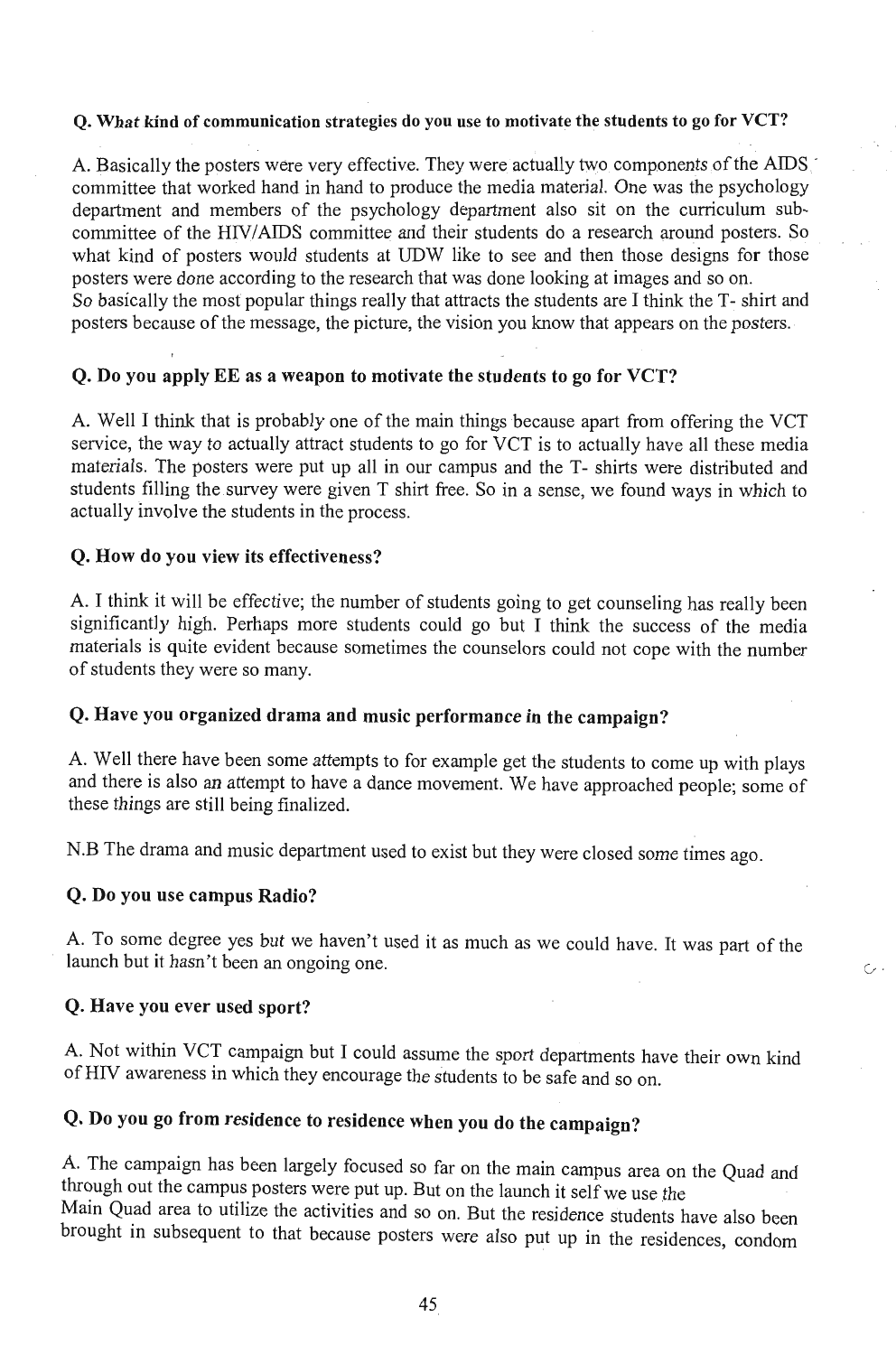dispenser were also put up in the residences. There is now an attempt to have a very comprehensive program with some one living in the residences who is HIV positive and this person will be part of the program to continuously keep the students aware and this will be implemented soon.

#### Q. How do you see the accessibility and understandability of the posters?

A. Well I think it is very clear picture with either a female student or a male student looking into a mirror. Obviously it is a sort of graphic cartoon. Type of picture but I think the message "Face your fear" is very clear. The students are looking themselves into mirror and they are looking at themselves. BUT the message that goes beyond that is they are not just looking at their face but actually trying to deal with the internal fear that when they look at themselves, they need to deal with. If they are afraid of HIV/AIDS, then they need to be able to face up to it and that is a very clear message in that way.

#### Q. Do you invite celebrities?

A. Well, in previous events, we have had prominent members from within the National HIV/AIDS movement like Zackie Achmat and so on. We have had some local musicians who came to an event some time ago. But in 2003, we have had mostly people who work in the area of AIDS like perhaps educators, nurses, doctors health professionals perhaps people living with HIV/AIDS who do motivational talks and other people like activists and so on to come and talk to the students...

#### Q. Why do you emphasize on posters and T-shirts?

A. I think one of the easiest ways to get a message across is to actually put up the posters with a very vivid message. And the T-shirts the students wear and walk around with them And they have that with them all the time so they are effective because a picture speaks a thousand words.

## Q. What is the relationship between the campaign, the clients and the service you offer?

A. The campaign it self basically motivates the students to go for VCT and in a sense it is supposed to be a cycle where by the people who go for testing encourage other students to go for VCT?

#### Q. What do you think are your main constraints in terms of the communication strategies you use?

A. We had one major launch under VCT and subsequently the service it self continues. But you know the posters had to come up at some point so they are not on the walls all the times and I think students also because they found the posters quite attractive, they probably took them and put them up in their rooms. The posters area also in office and they will still remain there.

It is a very encouraging environment in that, If we want to have an activity, there are no restrictions. But I think that students basically have to want to produce these themselves and we can encourage students to write the plays to produce and act them out. And staff do that a lot, we really do encourage students to be as creative as possible....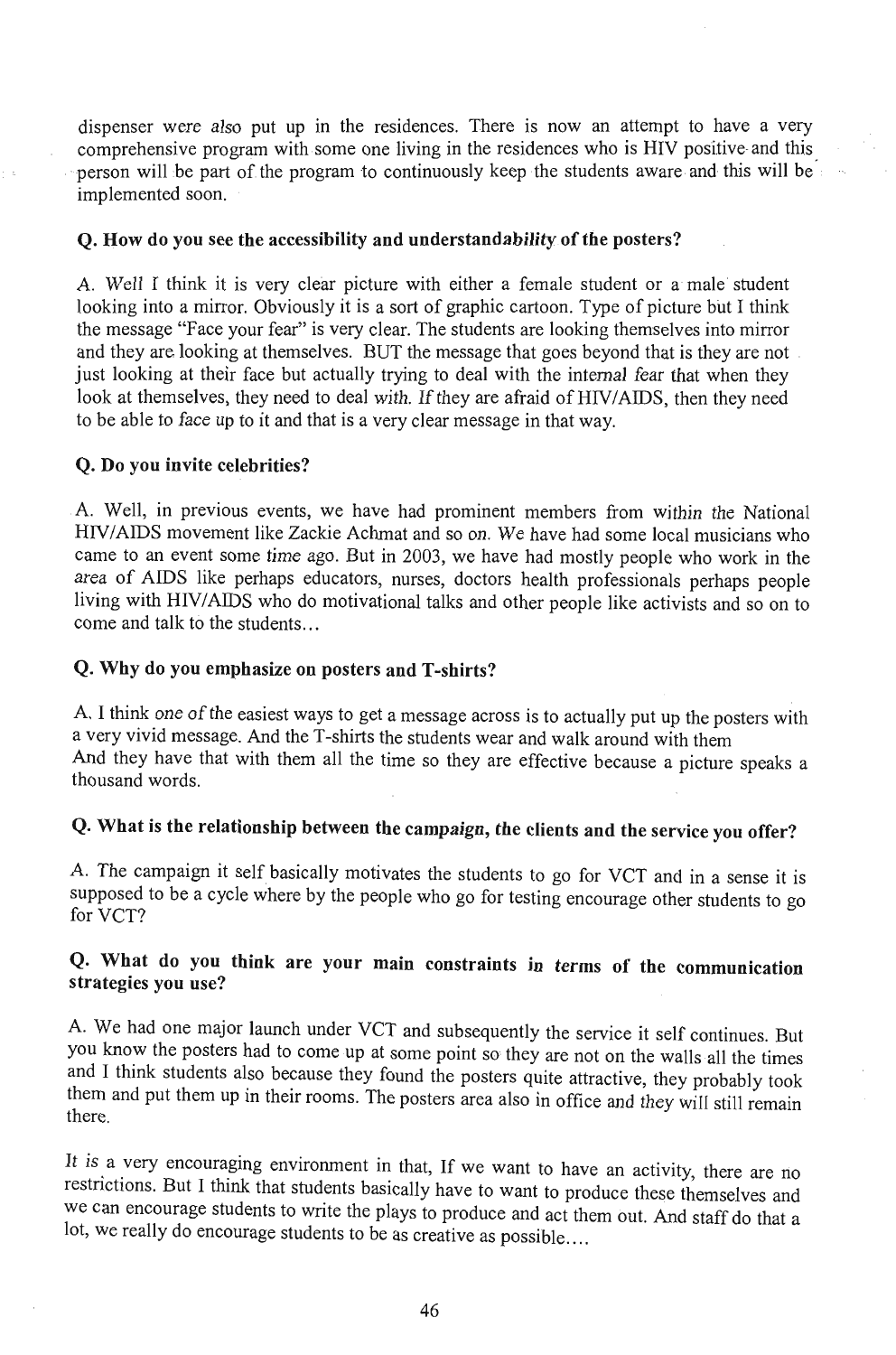Q. What are your future plans with regard to the communication strategy you want to use?

A. I think that posters, T-shirts and stickers are very popular and thus we will continue to do so and we might want to perhaps do other kinds of activities, in which the students will be involved more like perhaps putting up a wall mirror, in other words get students to come and paint on a wall with messages on HIV/AIDS on some parts of the campus..

#### Q. What is the legacy you get from VCT services being given both inside and outside of South Africa in relation to using Entertainment Education?

A. Well, the VCT idea is national and international campaign but the way in which the VCT messages put across is I think for us somewhat unique in the country. Our face your fear messages are being used by other universities and other institutions because UDW university is the first university to come up with this particular message in this particular campaign. Other universities are doing different kinds of things but I think for this particular logo face your fear is original.

#### Q. What do you advice to the VCT counsellors who are giving the same services both inside and outside of South Africa with regard to the communication strategy they should use to attract students to go for  $VCT$ ?

A. I think the media materials like T -shirts posters and so on have worked very well for us. I think that other universities also realize this. But I think that they could talk more to their students to know what kind of things students like over and above this media materials. Perhaps they could get students involved in a range of activities but the advice could really be to get them involved (in this case) because really it is about their health and their well being that we concern about.

### Q. Is there anything more you would like to say on the issues under discussion?

A. I think that UDW is a very unique place in tenns of the history of the institution. So we have a history of struggle. And we have used that particular ethos because not only in the anti apartheid struggle where we were so involved but the struggle against HIV/AIDS is a major struggle right now and UDW has proven that though this is the last year because it is going to merge with Natal, ...

#### Feed back is always given on whether the students understood the message in case of booklet

**================**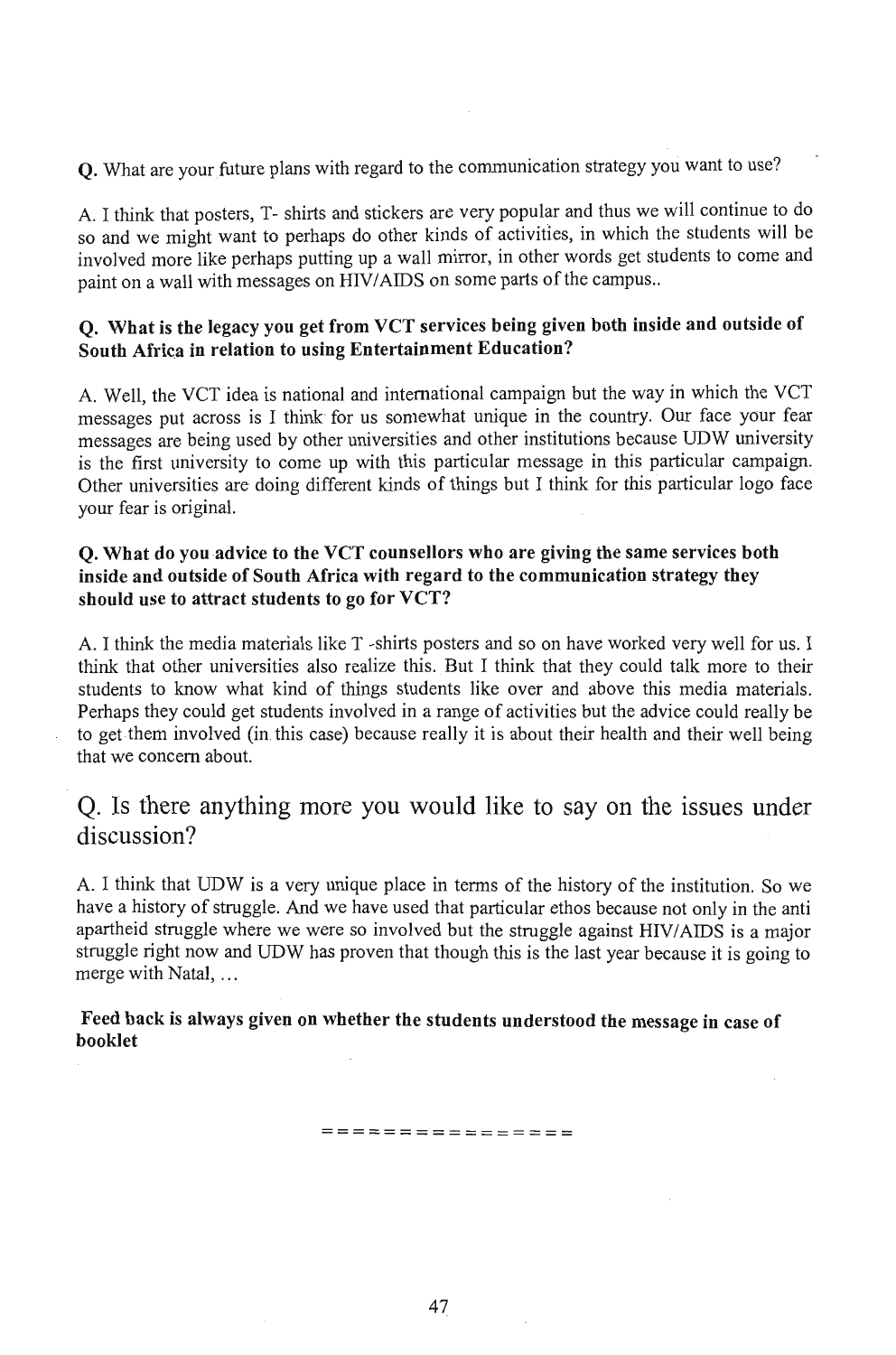# **Appendix 3**

#### Interview with the counsellors (  $C$  1 –  $C$  3)

An Interview with Counsellor 1 (C 1)

#### Question. What is the difference between VCT campaign and other types of campaign?

Answer. While there are a lot of similarities in the counseling process, because you are dealing with VCT with a lot of educational stuff that goes on, because you are telling them about the virus the whole process of a pre and post test counseling ... it is also perhaps in many ways more directive, it can be a bit more like crisis counseling because you are pointing them in a direction and you are also helping them and you often see people in an intense space of time. Where as in other types of counseling it is more long-term kind of thing although you do often follow up counseling.

#### Q. Why do you decide to do HIV/AIDS counseling?

A. I have done a diploma in HIV/AIDS counseling here at UDW, where you choose your specialist area. I chose that because I am very interested and passionately involved in it.

#### Q. Have you done any other counseling?

A. I have done crisis counseling and child line.

T. What is your view on the number of students going for VCT before and after the campaign?

A. After the campaign, we were actually swamped with students that wanted to have the test... the whole week we had a lot of students.

#### Q. Do you think the form of the campaign in this university encourage students to go for VCT?

A. Ya, the launch is the biggest thing.

#### Q. Did you involve in the campaigns publicity?

A. I put the whole launch together. When we do something here we tend to all get involved... We have tables out there but I am standing it.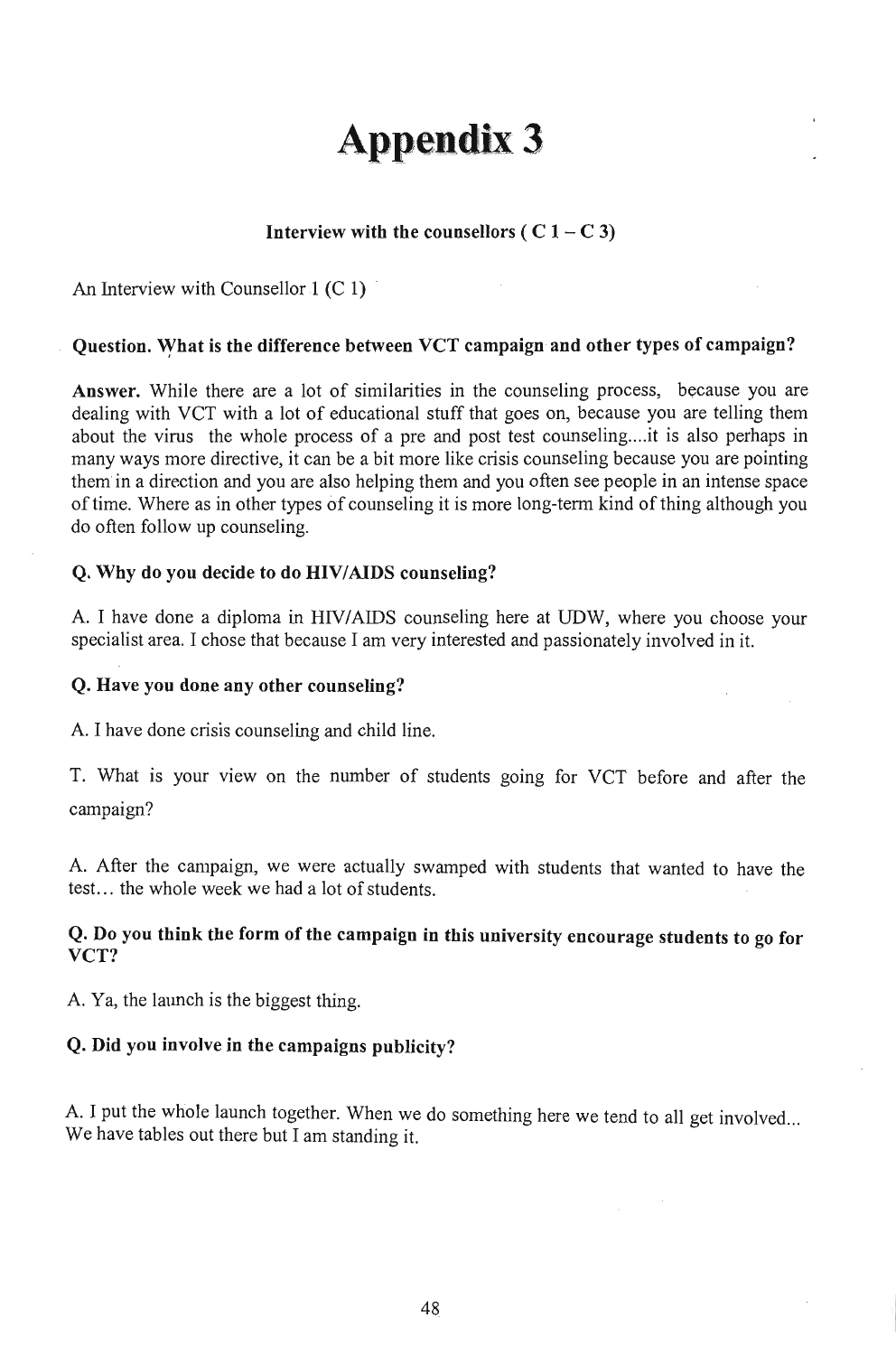#### Q. Anything you would like to add?

A.While we can put all these campaigns and everything in place but we don't have enough counselors and that is our problem for the moment, we are battling with human resources ... We actually need more counselors.

An interview with Counsellor 2 (C 2)

### Question: How many of you are doing the VCT counselling?

A. We are not solely VCT counselors.

## Q.What is the difference between VCT counseling and any other counseling?

A.VCT counseling is only doing about HIV/AIDS other types of counseling encompasses all other areas.

#### Q.Why do you decide to do HIV/AIDS counseling?

A. It is part of my job.

#### Q.Have you done any other counseling before?

A. Yes,

#### Q.What is your view on the number of students going for VCT before and after the campaign is officially launched?

A. Drastic improvement.

#### Q.Explain the reason.

A.I think it was all geared to encouraging the students to test and to know their status. And I think the way it was launched was done in a very friendly manner. It was something they could interact with. Therefore the students felt they are welcomed, they felt like they could come here and see us.

#### Q.Can you comment on the entertainment aspect?

A. Entertainment was geared for the students as well. They were plays depicting situations regarding HIV/AIDS to bring to the fore. They were also issues around religion, because they had Sangoma come and talk. The Sangoma was speaking on how they approach HIV/AIDS in the culture.

#### Q.Do you think the campaign encourage students to go for VCT?

A. Yes it has. When we do counseling we ask students how they come to the VCT and they say that they did see posters and it reminds them. We also have round tables put out regularly in the Quad to encourage the students to come in and that has helped a lot as well.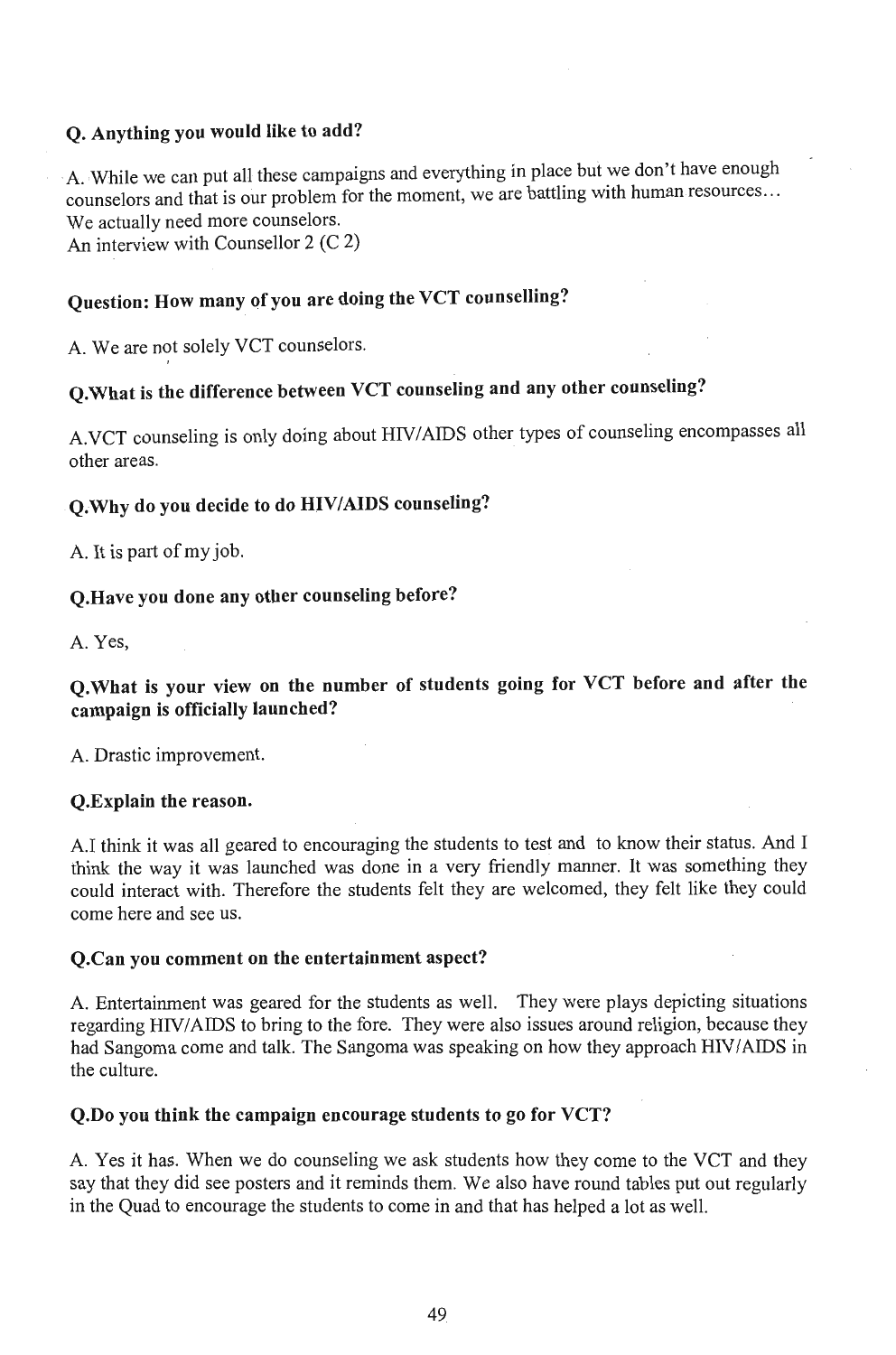#### Q.Did you involve in the campaign?

A. Yes we are part of the media committee and we participate in the meetings.

#### Q.What kind of input did you have in the campaign?

A. Posters were predominantly designed by the psychology students based on a research. Where our input will come sometimes is ... we were involved in the launch, any posters put up in the launch and we were asked to give our posters before they were out.

#### Q.Anything you would like to say...?

VCT with regard to the media campaign was very well structured. It was researched and it involved students. So therefore it is very wide received as well. You may know that other universities are using our posters as well. The students dictate every thing we do as well. It was always researched.

At the moment we do have a bit of problem, as VCT counselors are not available.

#### How many of you are doing the VCT counselling?

We are two counselors, not VCT counselor, general counselors. And one student intern. We have lack of staff.

#### \*\*\*\*\*\*\*\*\*\*\*\*\*\*\*\*

## An interview with Counsellor 3 ( C 3)

#### Q.What is the difference between VCT counseling and other types of counseling?

A. The principles are the same but VCT is specifically for preparing people to get tested and get the result. VCT is more like information sharing. You have to find out whether the per the result. VCT is friend the

#### Q.Why do you decide to do HIV/AIDS counseling?

A. It is part of the service we offer, it is not that I choose to offer. It is the program that is here in to pure or the service we one; it is not that I choose to one). It is the program that is nete persor.<br>status.

#### Q.Where were you working?

I was working in a clinic but then we were dealing on something  $\epsilon_0 = 1 + 1$ ,  $\frac{1}{2}$ .twa<br>..

#### Q.Have you done any other counseling before?

A. Trauma counseling, crisis intervention, counseling to people with marital problems.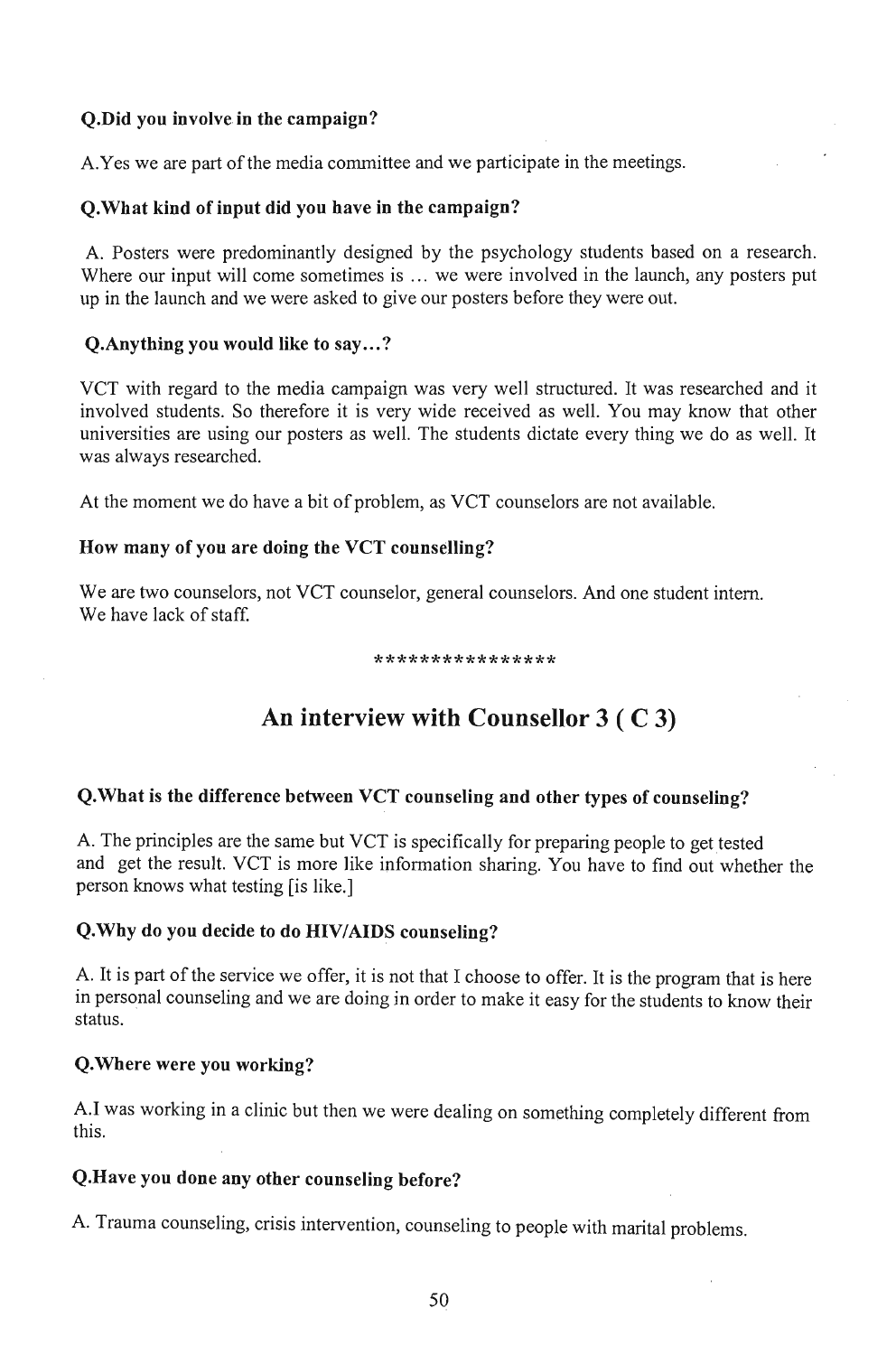#### Q. Do you think the form of the campaign in this university encourage students to go for VCT?

A. Yes it does. Some times when you ask the students why they come for VCT, they tell you they saw it in a poster.

#### Q. How many counselors are there?

A. We are three counsellors. But remember that we are not specifically VCT counselors. We are personal counselors. So VCT is part of what we do. C 1 does VCT only.

#### Q. Is there any thing you would like to add on the issue under discussion?

VCT anyway is a good thing, whether it is at UDW or anywhere? Sometimes a student may come for VCT but may end up making the appointment for other personal problems. If you don't offer it, it means the students won't know their status and when they know their status, they will continue to protect themselves.

===~=============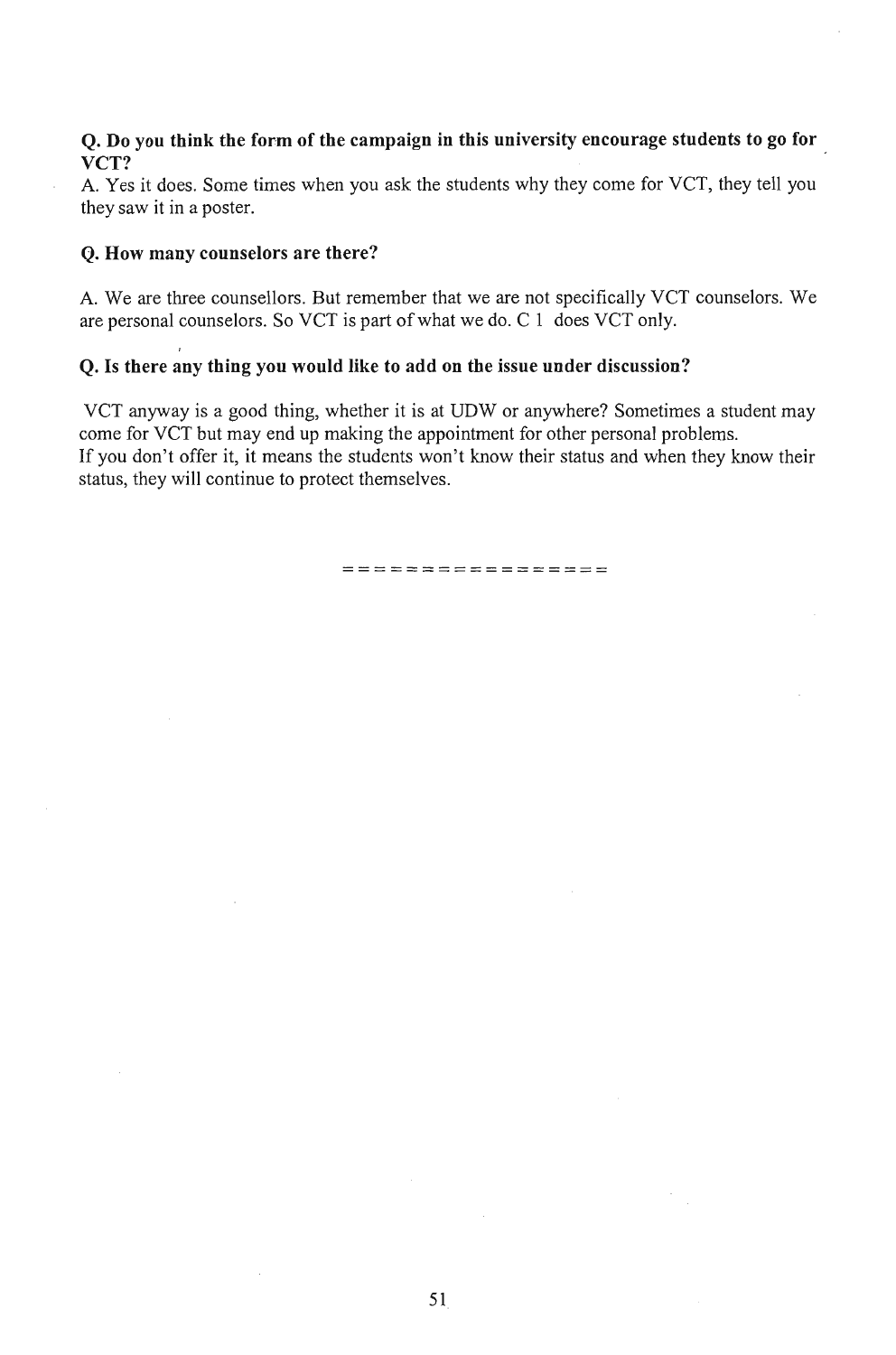# **Appendix 4**

Front and back of programme advertising leaflet (see following pages).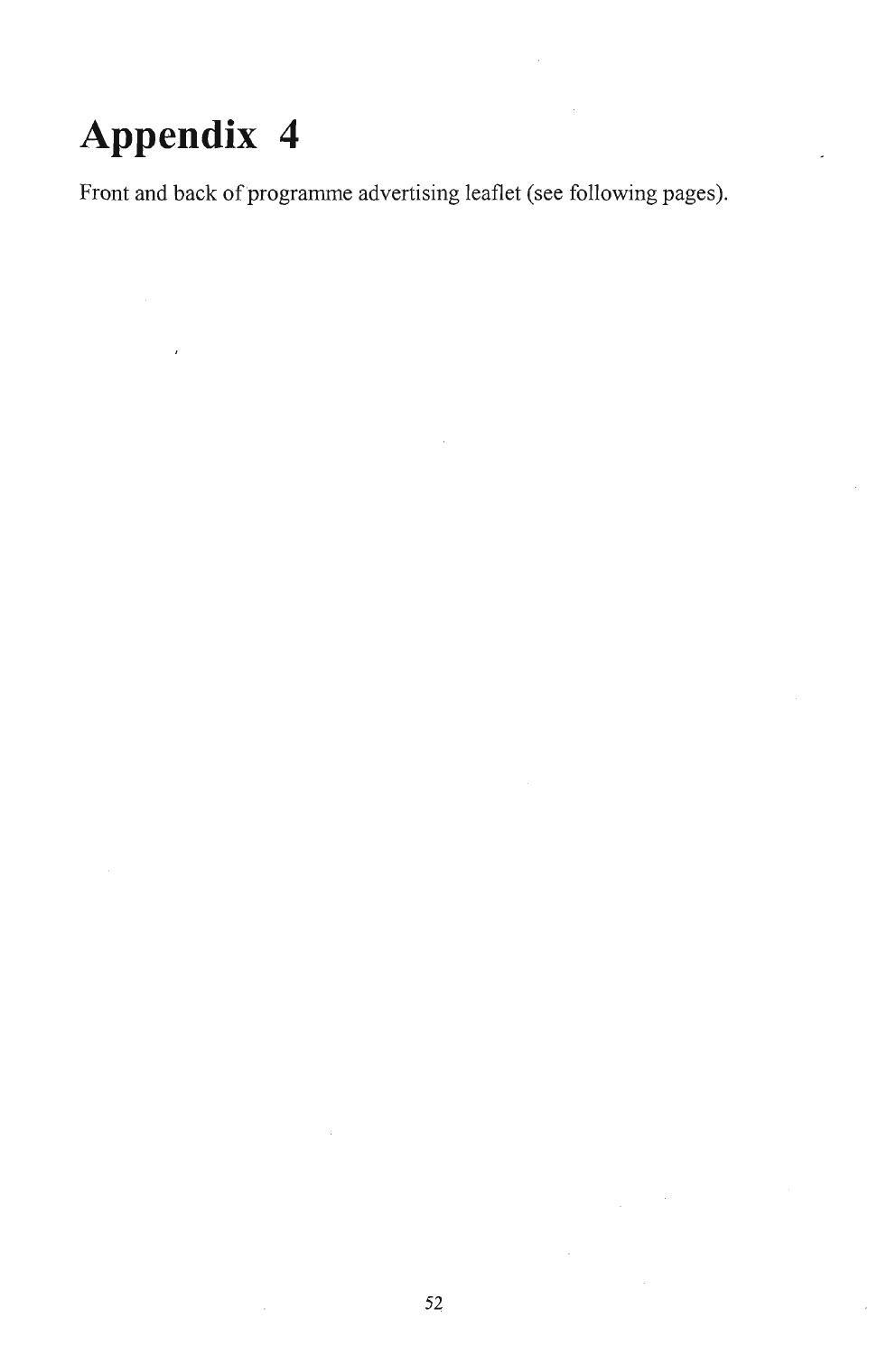